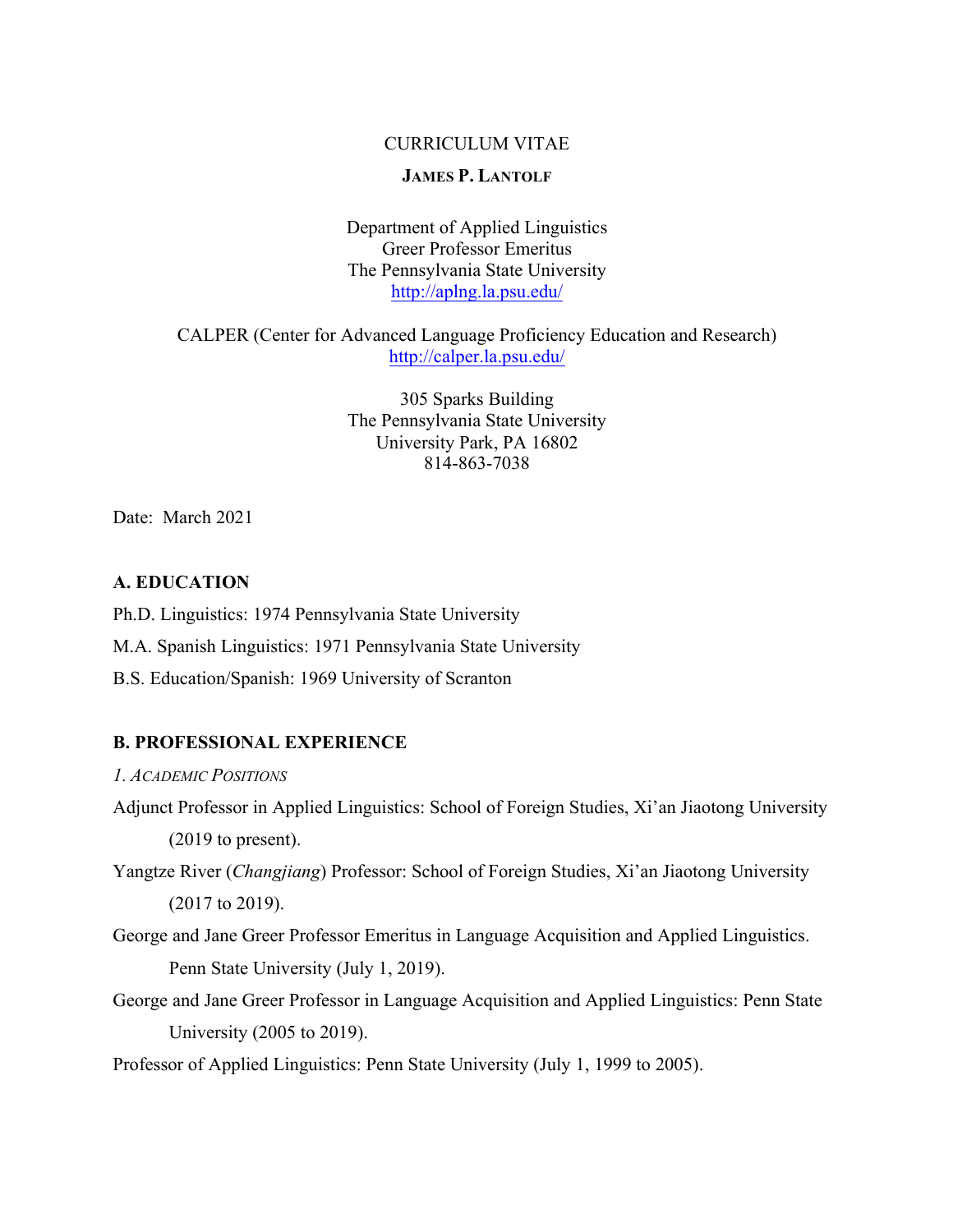Professor of Linguistics and Romance Studies: Cornell University (1991 to 1999).

Professor of Applied Linguistics: University of Delaware (1989 to 1991).

Associate Professor of Applied Linguistics: University of Delaware (1980 to 1989).

Assistant Professor of Spanish/Bilingual Studies: University of Texas at San Antonio (1977 to 1980).

Assistant Professor of Spanish: State University of New York College at Geneseo (1974 to 1977).

#### *2. ADMINISTRATION*

Director of the Center for Language Acquisition, Penn State University (July 1, 1999 to 2019). Co-director of the Penn State National Foreign Language Resource Center -- CALPER [Center

for Advanced Language Proficiency Education and Research] (2002 to 2019).

Interim Chair, Department of Modern Languages, Cornell University (1998 to 1999).

Associate Chair, Department of Modern Languages, Cornell University (1995 to 1998).

Associate Chair, Department of Modern Languages and Linguistics. Cornell University (1991 to 1995).

Director of Graduate Studies, Department of Linguistics.University of Delaware (1986 to 1991). Chair, Department of Linguistics.University of Delaware (1985 to 1987).

Director of Foreign Language Teacher Education Program.University of Delaware (1980 to 1986).

Director of Foreign Language Instruction.University of Texas at San Antonio (1977 to 1980).

*3. GUEST PROFESSORSHIPS, INTERNATIONAL TEACHING POSITIONS AND ACADEMIC CONSULTATION*

Professorial Visiting Fellow, University of New South Wales, College of Education (January 10- 23, 2011).

- Intensive seminar on sociocultural theory and second language instruction. International University of Andalucia. Huelva, Spain (July 24-25, 2008).
- Temple University Japan, Distinguished Lecturer. Offered two intensive seminars on sociocultural theory and second language learning (Tokyo--May 17-18, 2008; Osaka-- May 24-25, 2008)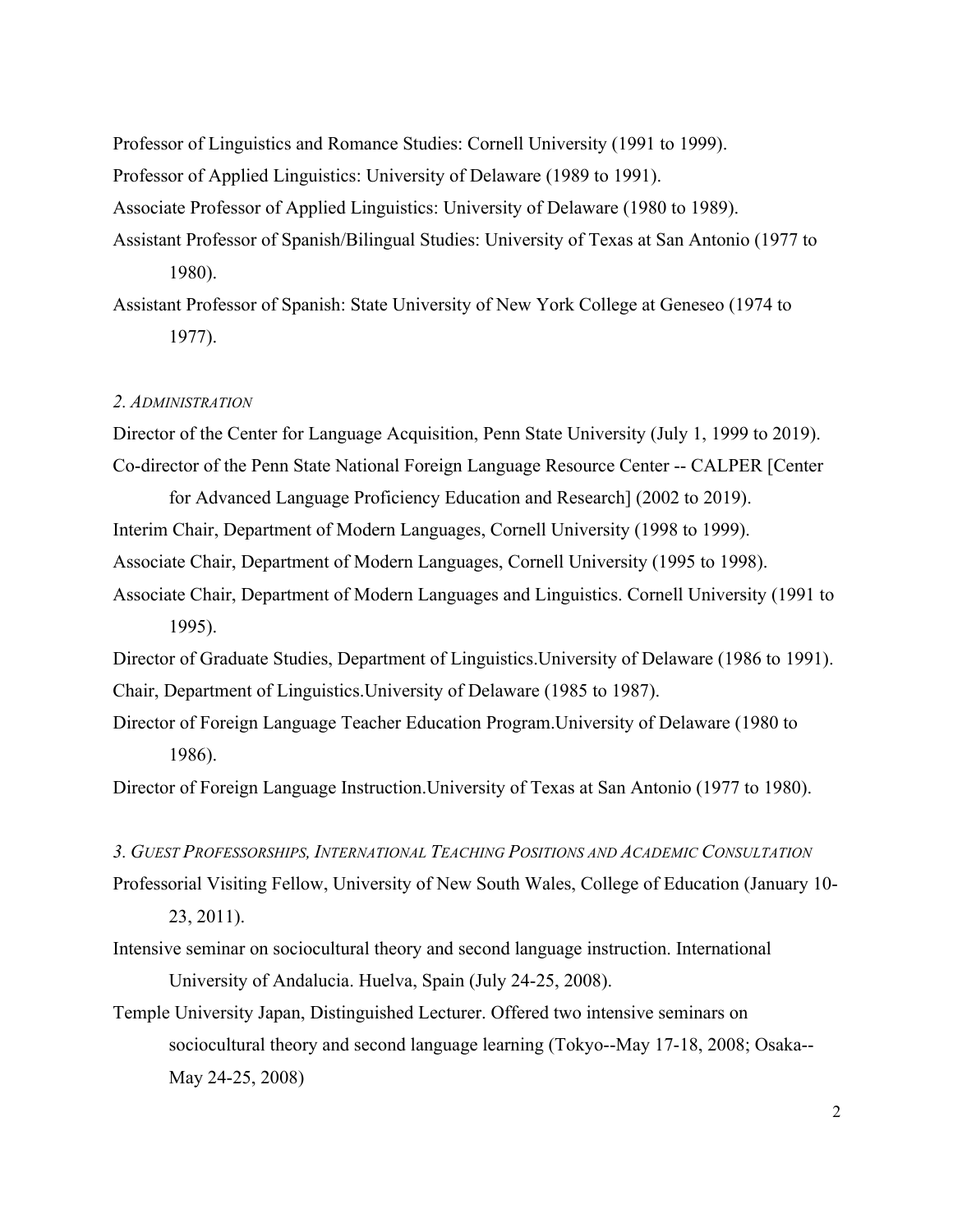Visiting Scholar, Faculty of Education, University of Hong Kong (May 25 – June 4, 2007). Professor, Australian Applied Linguistics Institute, University of Melbourne (July 2000).

- *Language Learning* Distinguished Scholar-in-Residence, Institute for Language Teaching and Learning, University of Auckland (October 1999).
- Visiting Scholar, Department of Linguistics and Applied Linguistics, University of Melbourne (spring 1998).
- Visiting Professor, Department of English Studies, University of Nottingham (fall 1997).
- Academic Consultant on Language Learning for the UNESCO Curriculum Reform Project -- Bolivian Ministry of Education (June 1995).
- Professor in FIPSE sponsored graduate program for teachers of American Sign Language. Western Maryland College (1989 to 1992).
- USIA academic specialist in psycholinguistics and second language learning. Yugoslavia (March 1988).
- Guest Professor --Department of Developmental and Social Psychology, University of Rome, La Sapienza (January-March 1987).
- Visiting Professor of Applied Spanish Linguistics. University of Kassel, Federal Republic of Germany (April-July 1987).
- USIS academic specialist in psycholinguistics and second language learning. Yugoslavia (March 1987).
- USIS academic specialist in psycholinguistics and second language learning. American University Alumni Association, Bangkok, Thailand (October 1987).
- Specialist in psycholinguistics, language testing and Spanish linguistics for seminars on second language learning sponsored by Tennessee Tech University (summer 1986 and 1988).
- USIS academic specialist for language instruction. Binational Centers (Sao Luis, Fortaleza, Santos, Campinas, Sao Paulo, Salvador, Porto Alegre, Rio de Janeiro) Brazil (summer 1983 and summer 1985).

## **C. PROFESSIONAL ACTIVITIES**

*1. Offices Held in Organizations*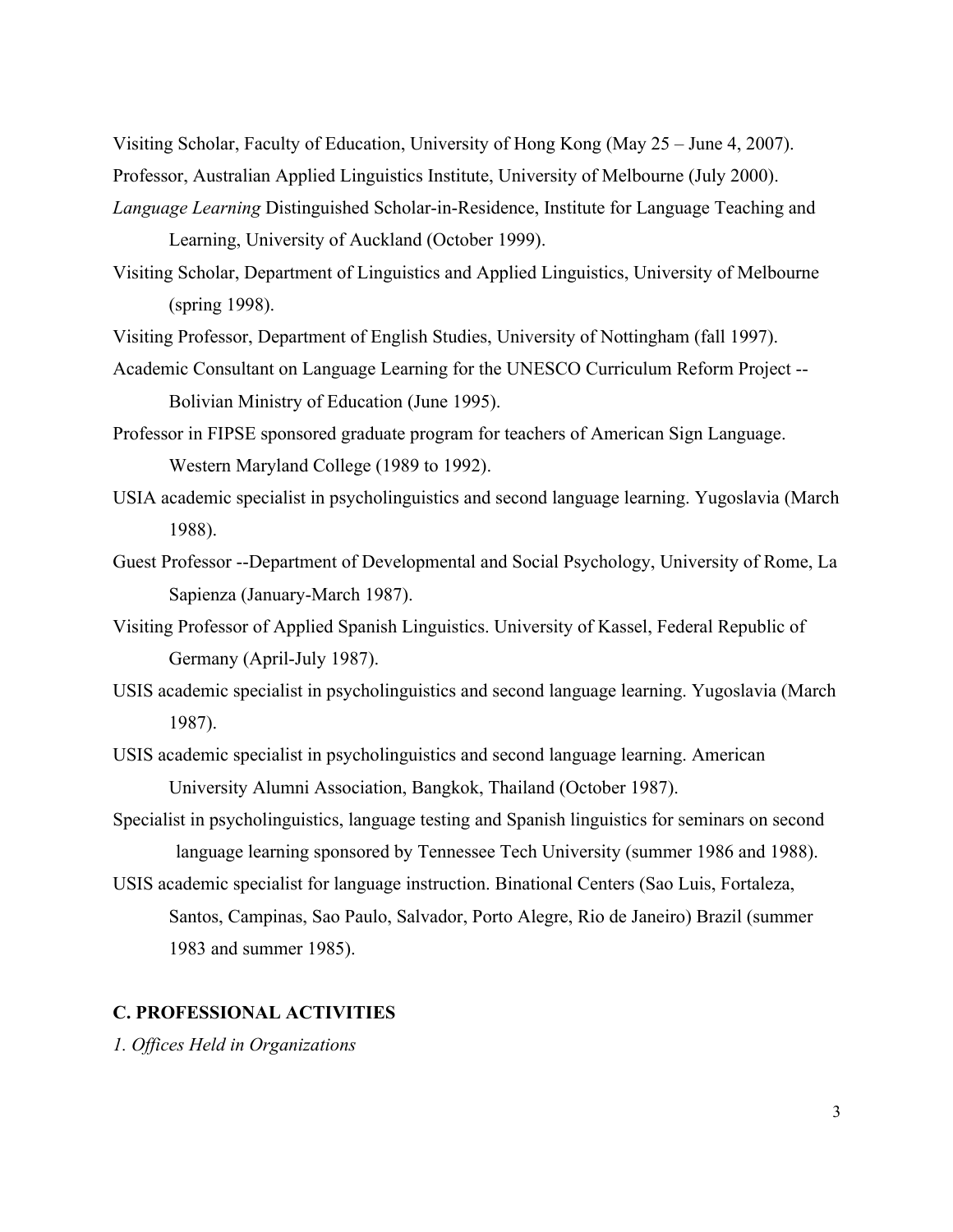- Member of the Research Article Award Committee. American Associate for Applied Linguistics (elected 2018).
- Member of the Scientific Committee of the International Conference on Second Language Studies. Istanbul. February 2019.
- Member Committee on the Fund for the Future of Applied Linguistics. American Association for Applied Linguistics (2014-2017).
- Member of the Distinguished Scholarship and Service Committee. American Association for Applied Linguistics (2013, 2017).

President of the American Association for Applied Linguistics (2004-2005).

- First Vice President of the American Association for Applied Linguistics (2003-2004)
- Second Vice President of the American Association for Applied Linguistics (2002-2003).

Member Nominating Committee of the American Association for Applied Linguistics (1997)

- Executive Committee & Treasurer of International Association of Applied Psycholinguistics (1988 to 1992).
- Delegate of the Linguistic Society of America to the American Council on the Teaching of Foreign Languages (1994 to1997).
- Chair of Executive Committee on Applied Linguistics, Modern Language Association of America (1982 and 1983).
- Member of Executive Committee on Applied Linguistics, Modern Language Association of America (1979 to 1984).
- Delegate of Applied Linguistics Division to MLA Delegate Assembly (1975 to 1977 and 1985 to 1987).

Chair of Applied Linguistics Section of Northeast MLA (1978).

### *2. Conferences and Institutes Organized*

- Initiator and Academic Coordinator of the Penn State Summer Institutes in Applied Linguistics (summer: 2002, 2005, 2009), University Park, PA.
- Program Chair for the Annual Conference of the American Association for Applied Linguistics. May 1-4, Portland, Oregon (2004).

President of Texas Affiliate of TESOL International (1979 to 1980).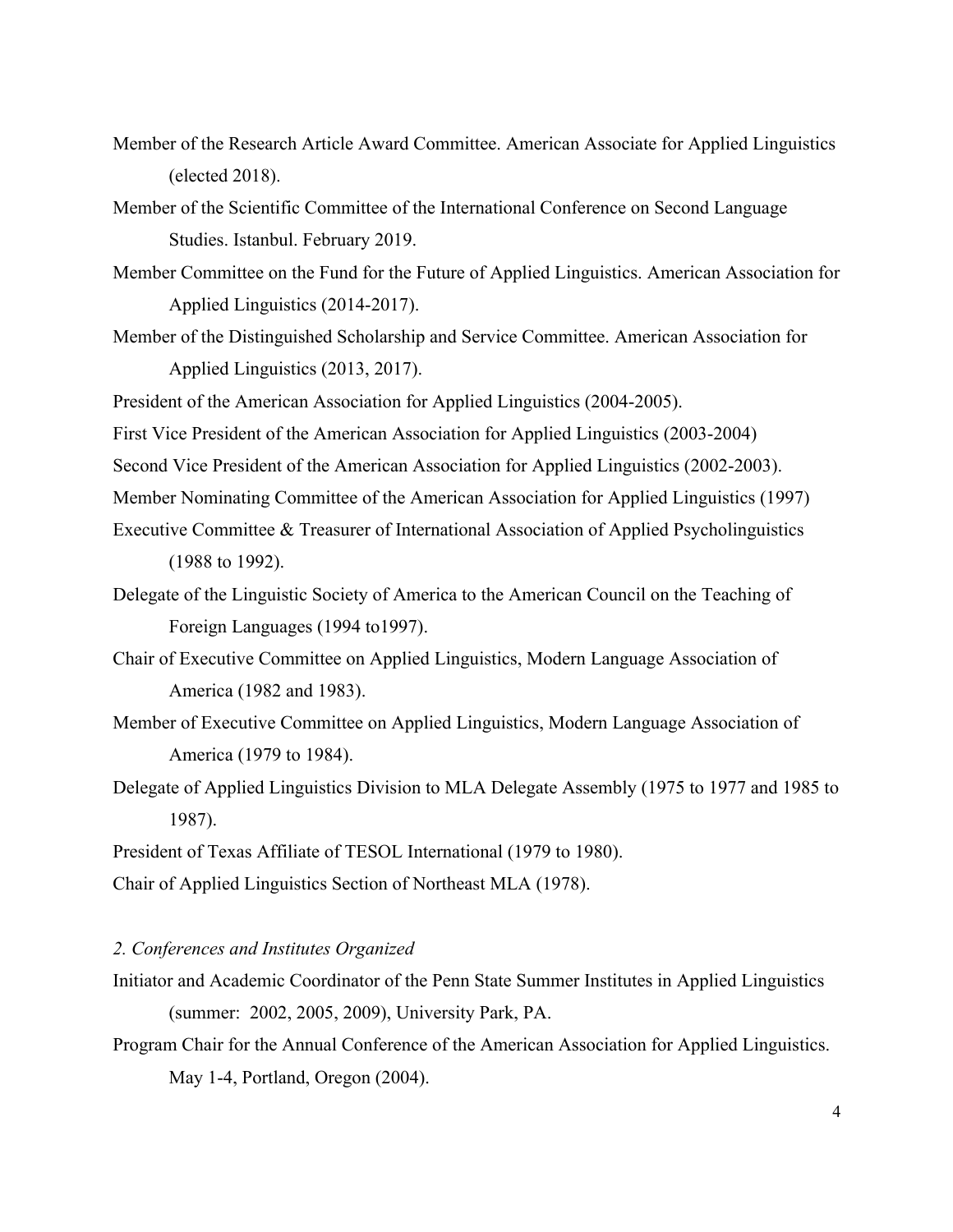Coordinator of Applied Linguistics section of the Linguistics Society of American Summer Institute. (July 1997) Cornell University, Ithaca, NY.

Founder of the Sociocultural Theory and Second Language Learning research group in 1993 (the group holds an annual meeting to discuss research progress on SLA from the perspective of sociocultural theory)

Coordinator of the Delaware Symposium on Language Studies VI and VII (1984 and 1985).

Coordinator of Eleventh Linguistic Symposium on Romance Languages. San Antonio, Texas (1981).

Coordinator of the Third Annual Colloquium on Hispanic and Luso-Brazilian Linguistics. Oswego, New York (1976).

## *3. External Evaluations Conducted*

Program review of the Centre for Education Research on Language and Literacy of the Ontario Institute for Studies in Education of the University of Toronto (November 2013) Program in Second Language Acquisition and Teaching (SLAT), University of Arizona (2008) Department of TESOL and Applied Linguistics, UCLA (November 2006) Department of English and Linguistics, Brigham Young University (October 2006) Department of French, Italian and Hispanic Studies of the University of British Columbia (September 2004). New Ph.D. program in second language acquisition, University of Wisconsin (2000).

Graduate Program, Department of Modern Languages and Culture Studies, University of Alberta (October 1999).

Romance Language Program at the University of Michigan (November 1996). Spanish Department at Wellesly College (May 1996).

## *4. Review Activities*

Grant proposal for the Estonian Research Council (April 2020). Fulbright Peer Review Committee for Applied Linguistics/TEFL (2010-2011). Reviewer of grant proposal for the Czech Research Foundation (2011). Reviewer of grant proposal for the Academy of Finland Science Foundation (2010).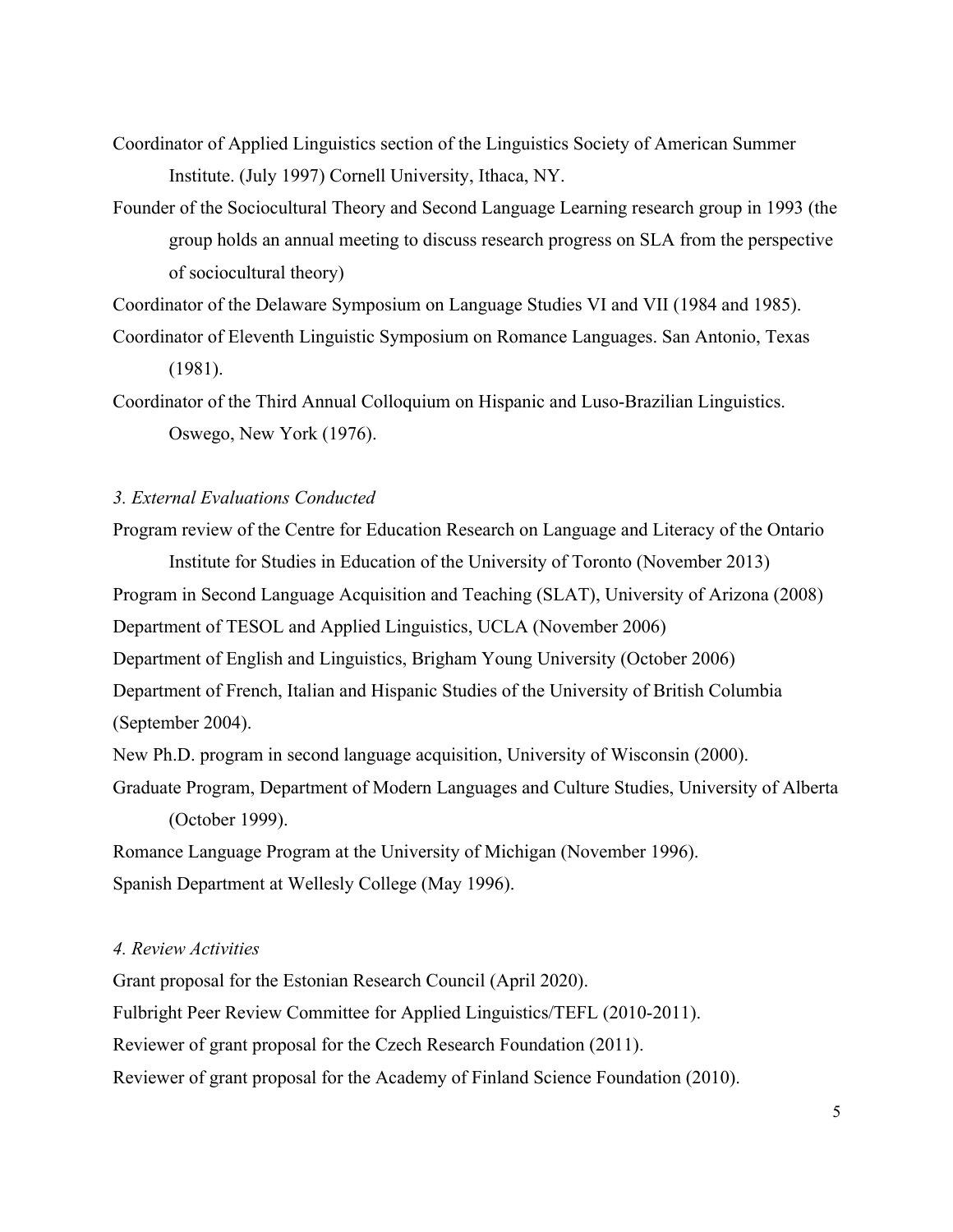Reviewer of grant proposal for the National Science Foundation (2010).

Reviewer of grant proposal for the Austrian Science Foundation (2010).

- Referee for Doctoral Dissertation Competition in Linguistics. Mellon Foundation (2006 to present).
- External Assessor for Professorial Chair in the Faculty of Education, University of Hong Kong (2009).

Manuscript evaluator for Oxford University Press, Cambridge University Press, Routledge Press.

- Coordinator of the Sociocultural Theory strand of annual conference of the American Association for Applied Linguistics (1999).
- Coordinator of the Psycholinguistics strand of the annual conference of the American Association of Applied Linguistics (1996).
- Final round evaluator for the TESOL /Newbury House Distinguished Research Award (1995, 1996).
- Referee grant proposals for Social Science and Humanities Research Council of Canada (1988 to present).

Numerous promotion and tenure reviews at major national and international universities.

### *5. Miscellaneous*

- Advisory Board for the Mellon Project on Less Commonly Taught Languages, Michigan State University (appointed 2016).
- International Advisory Board, Institute of Spanish Language and Culture.University of Pamplona (appointed 2016).

Chair, Search Committee for new editor of *The Modern Language Journal (*2010-2011).

- Co-organizer of the Cornell University/Cambridge University Press Corpus Linguistics Project (1997-1999).
- Developed the curriculum in language teaching methodology and second language acquisition for FIPSE funded MA program in American Sign Language Education at Western Maryland College (1988/89).

Member of Delaware State Committee on Foreign Language Education (1986 to 1991).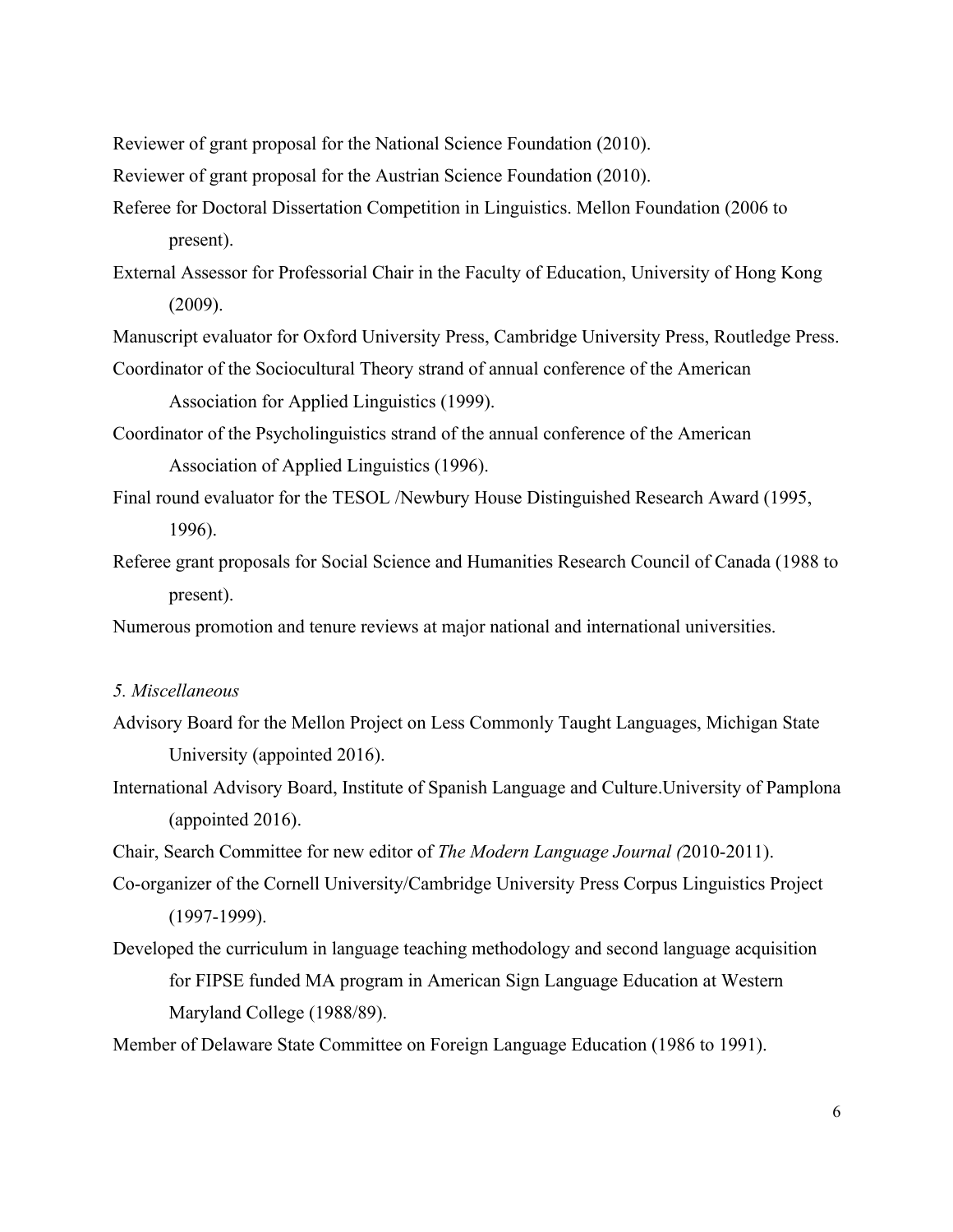Coordinator of teacher training programs for International Institute of Education (1983 and 1984).

Analyst for National Spanish Examination of American Association of Teachers of Spanish and Portuguese (1983).

# **D. EDITORIAL ACTIVITIES**

Founding editor: *Language and Sociocultural Theory* (Equinox Press, 2013) Editorial Board, *International Journal of Chinese Language Teaching* (appointed 2020) Senior Advisor to Editorial Board, *International Journal of TESOL Studies* (appointed 2020) Co-editor: *Applied Linguistics* (Oxford University Press, 1993-1998) Editorial Board, *The Modern Language Journal* (1997 to present) Editorial Board, *Brazilian Journal of Socio-Historical-Cultural Theory and Activity Research* (appointed 2018) Editorial Board, *Journal of Second Language Studies* (appointed 2017) Editorial Board, *Australian Journal of Applied Linguistics* (2015-2020) Editorial Board, *L2 Journal* (appointed 2015) Advisory Board, *Journal of Translation and Language Teaching* (appointed 2014) Advisory Board, *Colombia Applied Linguistics Journal* (appointed 2014) Editorial Board, *Journal of Spanish Language Teaching* (appointed 2013) Editorial Board, *Vigo International Journal of Applied Linguistics* (appointed 2012) Advisory Board, *Iranian Journal of Language Teaching Research* (appointed 2012) Editorial Board of the *Australian Review of Applied Linguistics* (appointed 2011). Editorial Board of the *International Journal of Language Studies* (appointed 2011) Editorial Board of CALS Occasional Papers (Centre for Applied Language Studies), University of Limerick, Ireland (appointed 2005) Editorial Board "ESL and Applied Linguistics Professional Series " published by Routledge (2000 to present) Editorial Board "English in the World" of the University of Valencia Press (2000 to present) Editorial Panel, *Journal of Applied Linguistics* (2002 to 2016)

Editorial Board, *Spanish in Context* (2002 to present)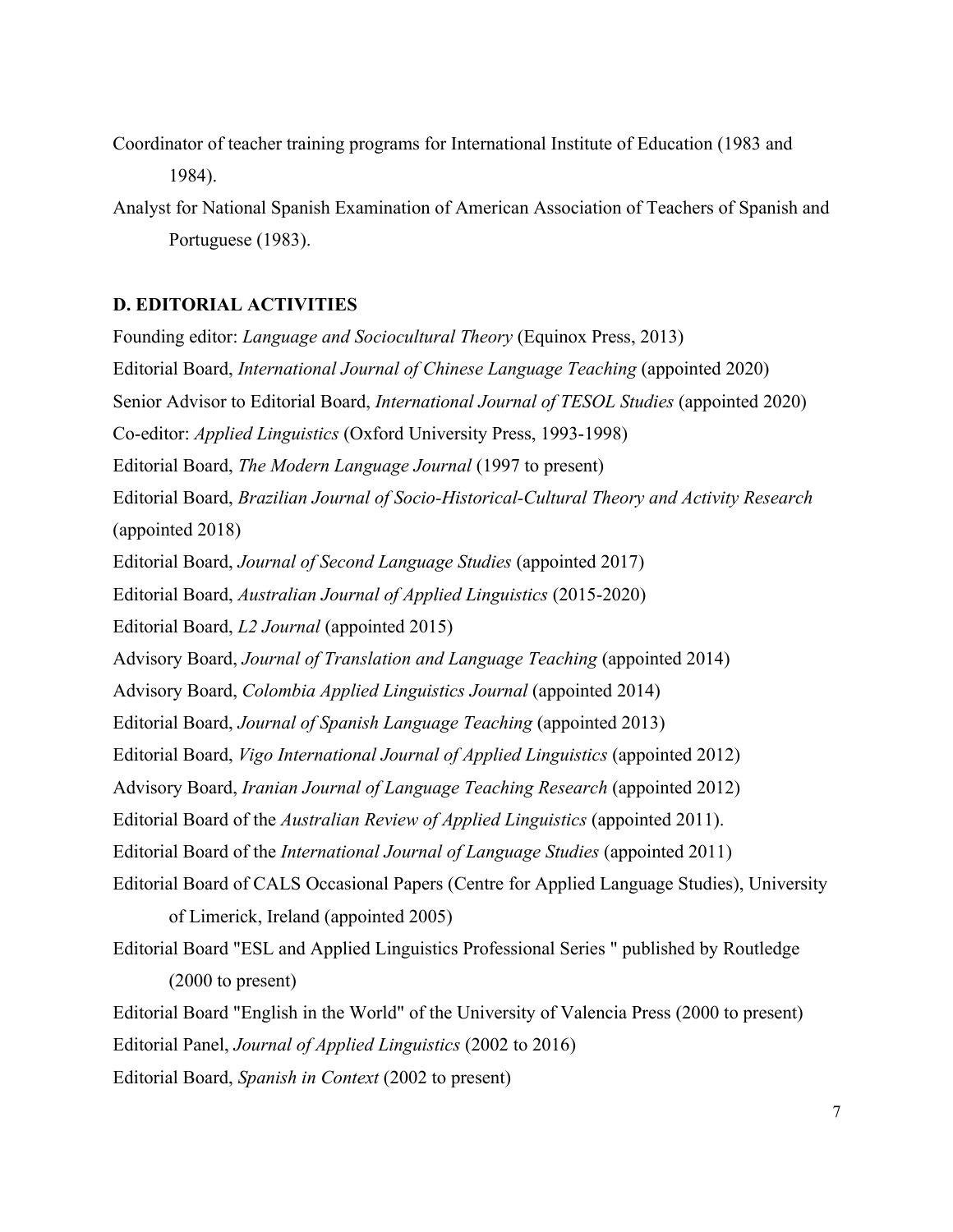- Editorial Board, *Critical Inquiry in Language Studies: An International Journal* (2002 to 2021)
- Editorial Board, *Revista Electrónica de la Lengua Española* (2001 to present)
- Editorial Board, *Asian EFL Journal* (2005 to present)
- Editorial Board for *EUROSLA* (2005 to 2008)
- Editorial Panel, *Applied Linguistics* (1998 to 2004)
- Editorial Board, *Spanish Applied Linguistics* (1997 to 2002)
- Editorial Advisory Committee for *Studies in Second Language Acquisition* (1990 to 1995)
- International Advisory Board of *Journal of Second Language Teaching and Research* (appointed 2010)
- Advisory Panel of *Estudios de Lingüística Inglesa Aplicada*, University of Seville (appointed 2006)

## **E. GRANTS**

- National Foreign Language Resource Center. CALPER (Center for Advanced Language Proficiency, Education and Research). Funded by the U. S. Department of Education Title VI Program (2018-2022). Funded (\$556,000).
- A theoretically-based developmental model of reading instruction for educationally at-risk postsecondary students. Fund for the Improvement of Post-Secondary Education (declared ineligible for format violation !). Co-PIs: J. P. Lantolf & D. Evensen (with assistance of K. Buescher). (\$1,151,075).
- National Foreign Language Resource Center. CALPER (Center for Advanced Language Proficiency, Education and Research). Funded by the U. S. Department of Education Title VI Program (2014-2018). Funded (\$617,000).
- Language Assessment Research Network. Collaborative project to build an international network for language assessment. With Bristol University, University of Western Australia, Auckland University, University of Sydney, Chinese University of Hong Kong, Zhejiang University. Penn State faculty participants: J. P. Lantolf & M. E. Poehner. Matching grant total from World University Network. Funded \$70,000.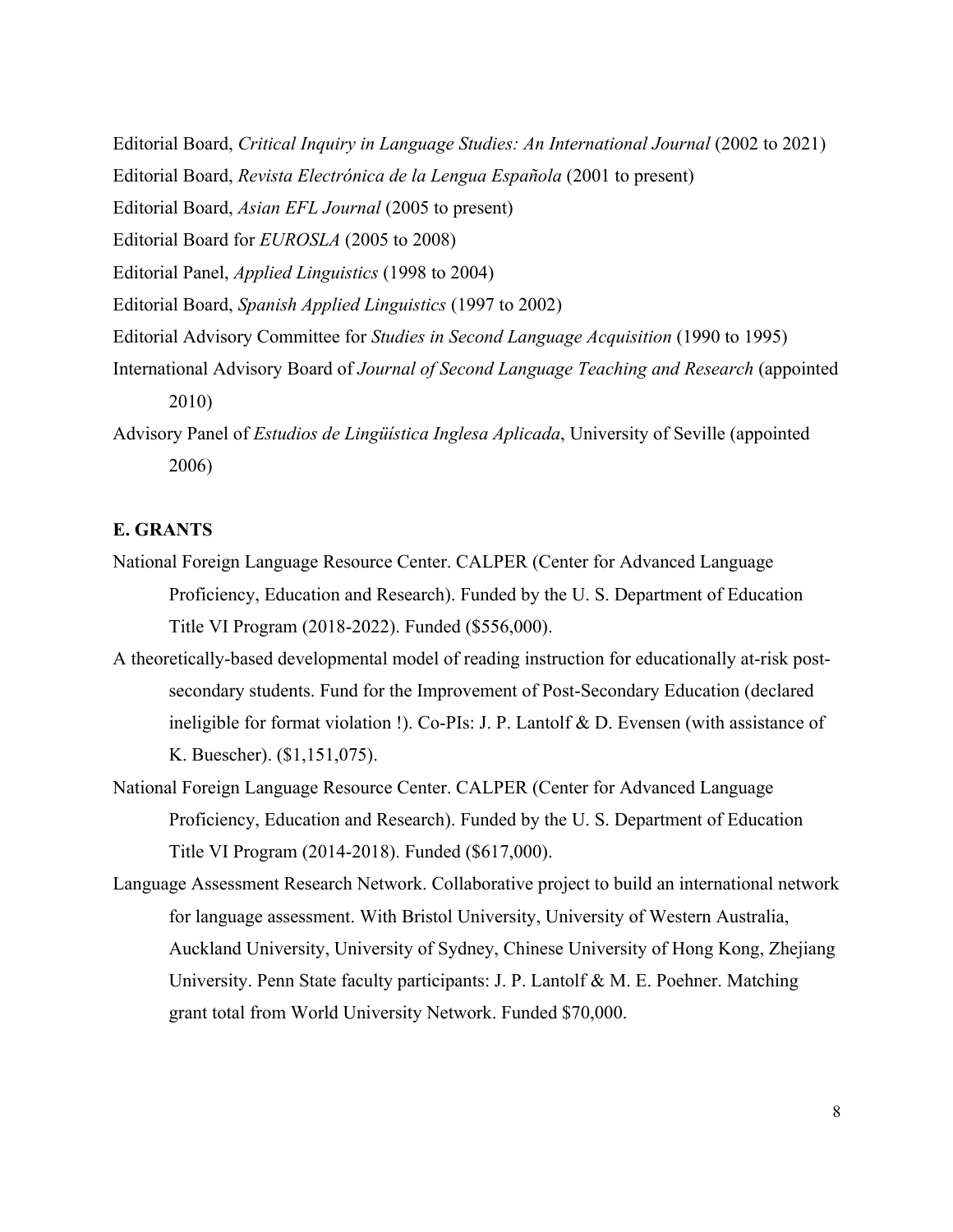- Enhancing and Integrating Language and Culture Learning in Study Abroad.U. S. Department of Education, UISFL Title VI.\$457,593 (including 50% matching from Penn State). Co-PIs J. P. Lantolf & C. Kinginger (not funded).
- Collaborative Research on the Development of Thinking for Speaking in a Second Language. National Science Foundation. \$289,856. Co-PIs J. P. Lantolf & G. Stam (not funded). Resubmitted, July 2012. \$251,816 (not funded).
- Enhancing and Integrating Language and Culture Learning in Study Abroad. U. S. Department of Education.\$529,000. Co-PIs J. P. Lantolf & Celeste Kinginger (competition cancelled).
- Computerized Dynamic Assessment of Language Proficiency in French, Russian, and Chinese: Funded by the U.S. Department of Education International Research Studies Program (2008-2011). \$326,000.Co-PIs J. P. Lantolf & M. E. Poehner.
- National Foreign Language Resource Center CALPER (Center for Advanced Language Proficiency Education and Research) – Funded by the U. S. Department of Education Title VI Program (2010-2014). \$1,235,000. Co-PIs – J. P. Lantolf & K. E. Johnson.
- National Foreign Language Resource Center CALPER (Center for Advanced Language Proficiency Education and Research) – Funded by the U. S. Department of Education Title VI Program (2006-2010). \$1,252,000.Co-PIs – J. P. Lantolf & K. E. Johnson.
- National Foreign Language Resource Center CALPER (Center for Advanced Language Proficiency Education and Research) – Funded by the U. S. Department of Education Title VI Program (2002-2006). \$1,432,000. Co-PIs – J. P. Lantolf & K. E. Johnson.
- Educational Testing Service (for analysis of washback effects of the TOEFL exam). Co-investigator with Karen Johnson (2002-2003). \$125,000. Co-PIs Elana Shohamy and Elizabeth Hamp-Lyons.
- Penn State Telecollaboration Project. Funded by the U. S. Department of Education International Research Studies Program (2000-2003). \$409,000. Co-PIs – C. Kinginger, J. P. Lantolf, S. L. Thorne.

## **F. HONORS, AWARDS, LISTINGS**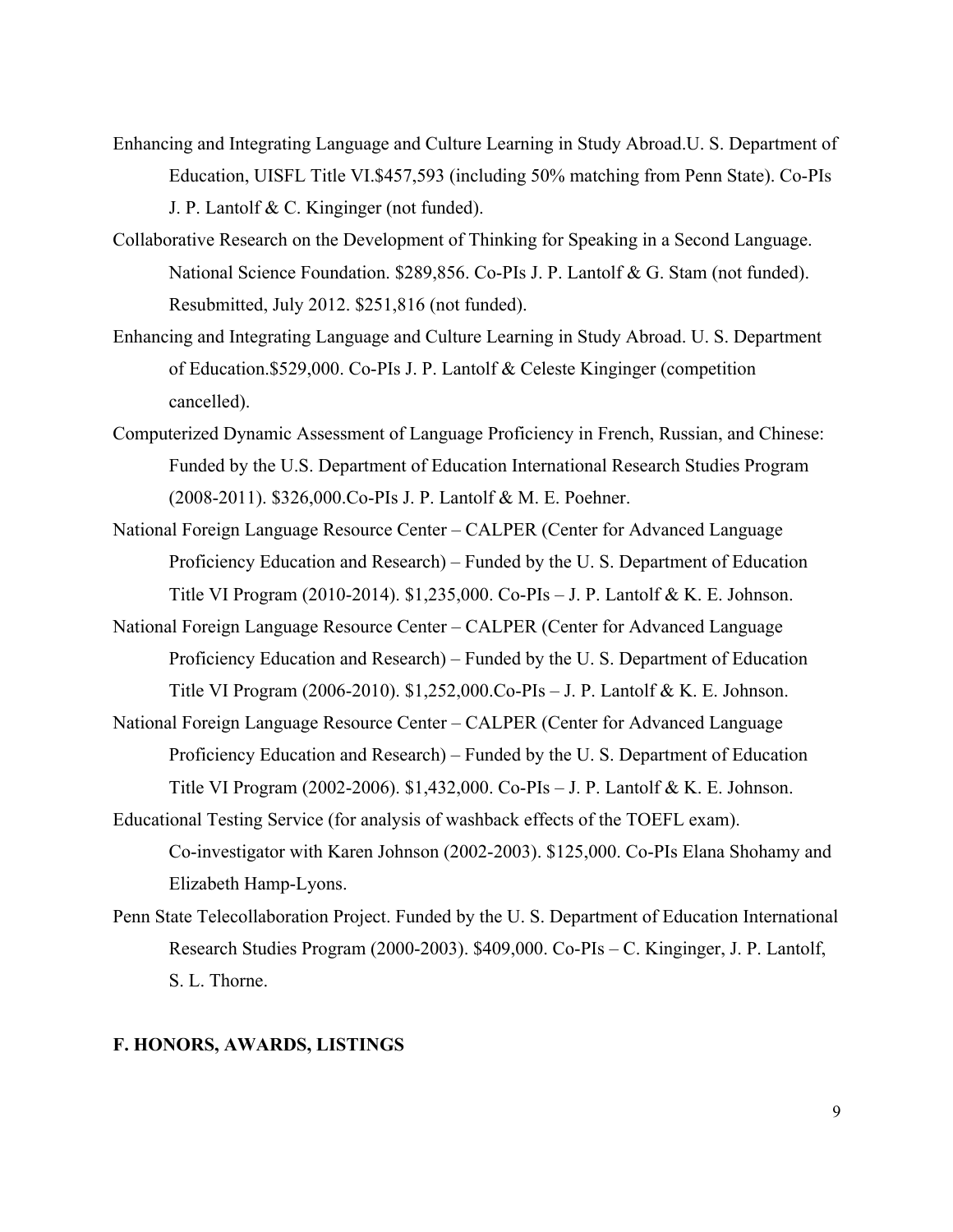- Lantolf Research Center for Second Language Studies. Establish May 19, 2017, School of Foreign Studies. Xi'an Jiaotong University.
- Changjiang Scholar (Yangtze River Scholar)in Applied Linguistics, awarded by the Chinese Ministry of Education. School of Foreign Studies, Xi'an Jiaotong University (2016- 2019).
- Distinguished Scholarship and Service Award. American Association for Applied Linguistics (2016).
- Co-recipient of the Modern Language Association of America Kenneth Mildenberger Prize for outstanding publication, in language, culture, and literacy with application to teaching of languages other than English (2013—2014).
- Honorary Professorship, School of Foreign Studies, Xi'an JiaoTong University (appointed 24 September 2014).
- College of the Liberal Arts' Class of 1933: Distinction in the Humanities Award, Penn State University (2012).
- Honorary Professorship, Faculty of Education, University of Hong Kong (2009-2016).
- *Language Learning* Distinguished Scholar. Institute for Language Teaching and Learning.

University of Auckland. Auckland, NZ. Sept. 20 to Oct. 1, 1999.

*Who's Who in America*. 54th edition. September 2000.

Men of Achievement, 12th edition (1986).

Phi Kappa Phi National Honor Society 1970 to present.

Sigma Delta Pi (Spanish honor society) 1981 to present.

Foreign Language Award -- Class of 1969, University of Scranton.

Secondary Education Award -- Class of 1969, University of Scranton 1969.

### **G. PROFESSIONAL MEMBERSHIPS**

American Association for Applied Linguistics.

American Association of Teachers of Spanish and Portuguese.

American Council of Teachers of Foreign Languages.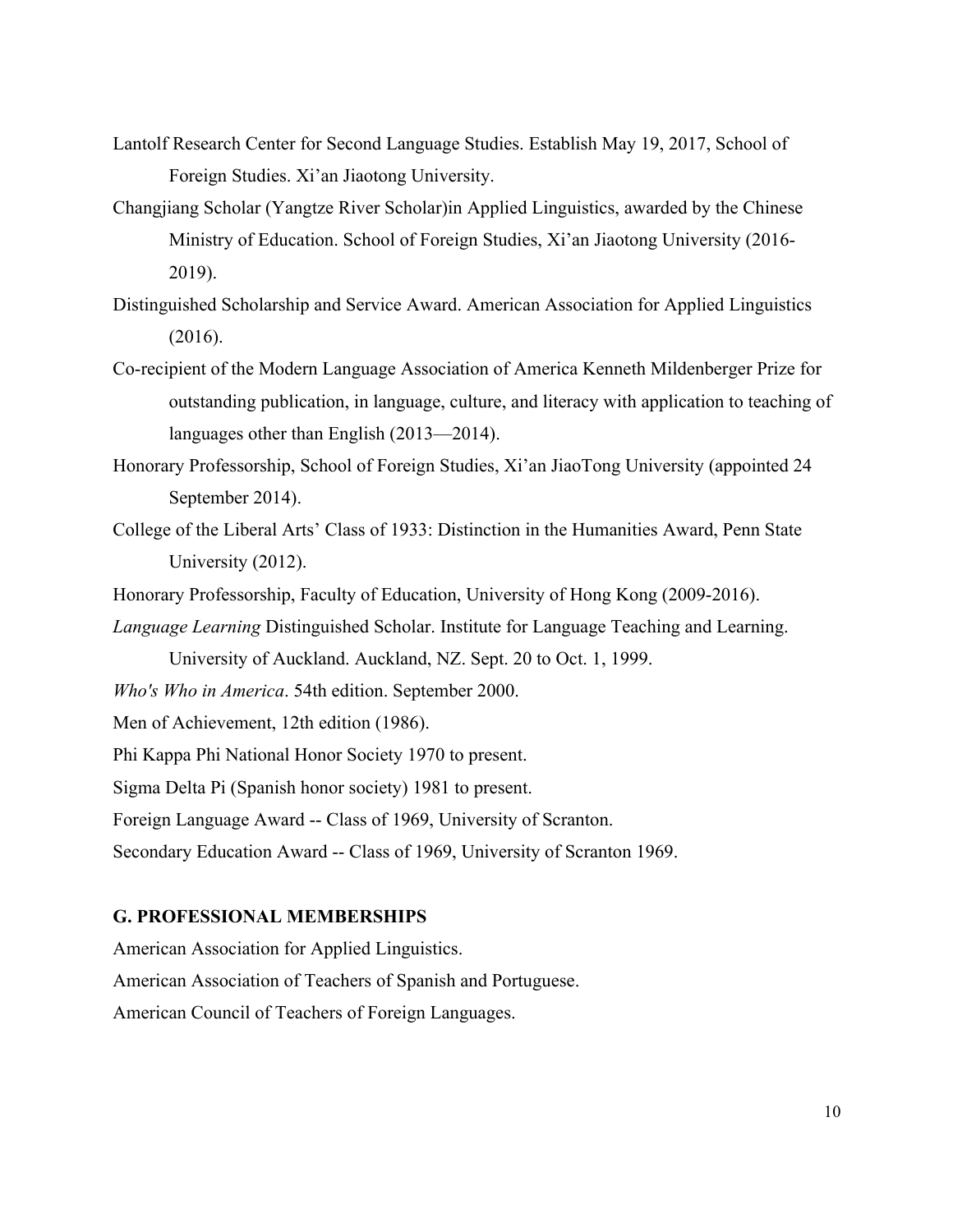#### **H. INVITED LECTURES, PLENARIES, KEYNOTES, COLLOQUIA**

- Crisis in Applied Linguistics: The theory/research  $\sim$  practice gap and what to do about it. Inaugural Lecture at the launch of the Centre for Language Education Research, Queens University, Belfast. January 28, 2021.
- Crisis in SLA: The cognitive  $\sim$  social divide and what to do about it. Invited webinar. Department of Foreign Language, Teheran University Medical School. January 9, 2021.
- Crisis in SLA: The cognitive  $\sim$  social divide and what to do about it. Keynote address: 2020 International Forum on Frontier Issues in Applied Linguistics. Beijing Foreign Studies University. September 18, 2020.
- Top down usage-based language pedagogy: Integrating sociocultural theory and cognitive linguistics. Twelfth Heritage Language Institute. Pennsylvania State University. June 8, 2020.
- On the Incommensurability of the Zone of Proximal Development and Scaffolding: A Theoretical Argument. 37<sup>th</sup> International Conference on English Learning and Teaching. Taipei, Taiwan. May 29, 2020.
- Scaffolding and the Zone of Proximal Development: A problematic relationship (with Xi Jiao). Dalian Foreign Language University. Dalian, China. April 17, 2020.
- Sociocultural theory: What, why, where, how? Dalian Foreign Language University. Dalian, China. April 9, 2020.
- Sociocultural theory: What, why, where, how. Fourth annual research conference on sociocultural psychology and applied linguistics. University of Navarra. Pamplona, Spain. December 19, 2019.
- Concept-based instruction and Spanish indicative-subjunctive as stance taking (with A. van Compernolle). ACTFL Special Interest Group in L2 Research. November 22, 2019.
- Conversation on sociocultural theory and complex dynamic systems theory (with Diane Larsen-Freeman). Xi'an Jiaotong University. May 14, 2019.
- The emotional ~ intellectual dialectic: *Perezhinvanie* in L2 teacher development. 2<sup>nd</sup> East Asian Conference on Sociocultural Theory and Second Language Development. Xi'an Jiaotong University. May 11, 2019.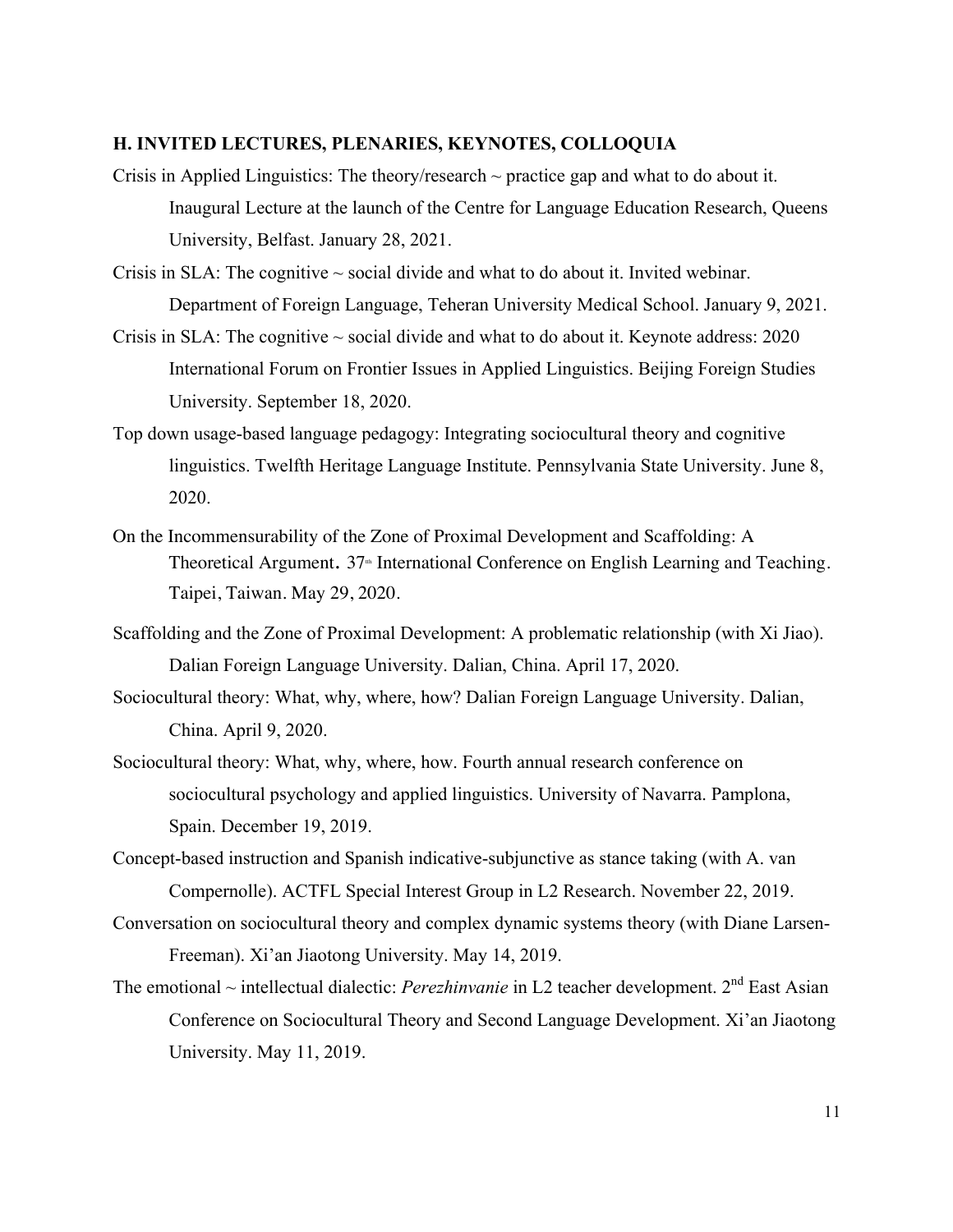- Collectividuals and the emotional  $\sim$  cognitive dialectic. Conference on Individual Differences. Konin University, Poland. October 10, 2018.
- Hearing voices: Collectividuals and agency in language classrooms. Independent Learning Association Conference. Konan Women's University. Kobe, Japan. September 7, 2018
- *Perezhivanie*: The cognitive-emotive dialectic within the social situation of development. Conference on Sociocultural Theory and Second Language Development. Xi'an JiaoTong University. May 2018.
- Dynamic systems theory, sociocultural theory and second language developmental education. Keynote address, Conference on Foreign Language Learning, Dalian University of Foreign Languages. Dalian, China. June 4, 2017.
- On evidence of second language development from a sociocultural theoretic perspective.Dalian University of Technology. Dalian, China. June 2, 2017.
- The value of explicit instruction for the language classroom.Inaugural lecture on the occasion of the establishment of the Lantolf Center for Research in Second Language Studies. School of Foreign Studies, Xi'an Jiaotong University. May 19, 2017.
- Pre-conference workshop on Sociocultural and Dynamic Systems Theories in SLA (with K. deBot). American Association for Applied Linguistics. Portland, Or. March 2017.
- Concept-based instruction and teacher education (with O. Esteve). Tenth International Conference on Language Teacher Education. UCLA. February 4, 2017.
- Sociocultural theory and post-secondary language programs. Sponsored by Applied Linguistics Special Interest Group, Modern Language Association of America annual convention. Philadelphia, January 6, 2017.
- Enhancing the Teacher-Learner Partnership to Promote Learner Development. Three Rivers TESOL. Slippery Rock University. October 22, 2016.
- Teaching English through Concept-based instruction. Nanjing Agricultural University. Nanjing, China. June 4, 2016.
- Developmental education. Explicit instruction for L2 development. Temple University. January 27, 2016.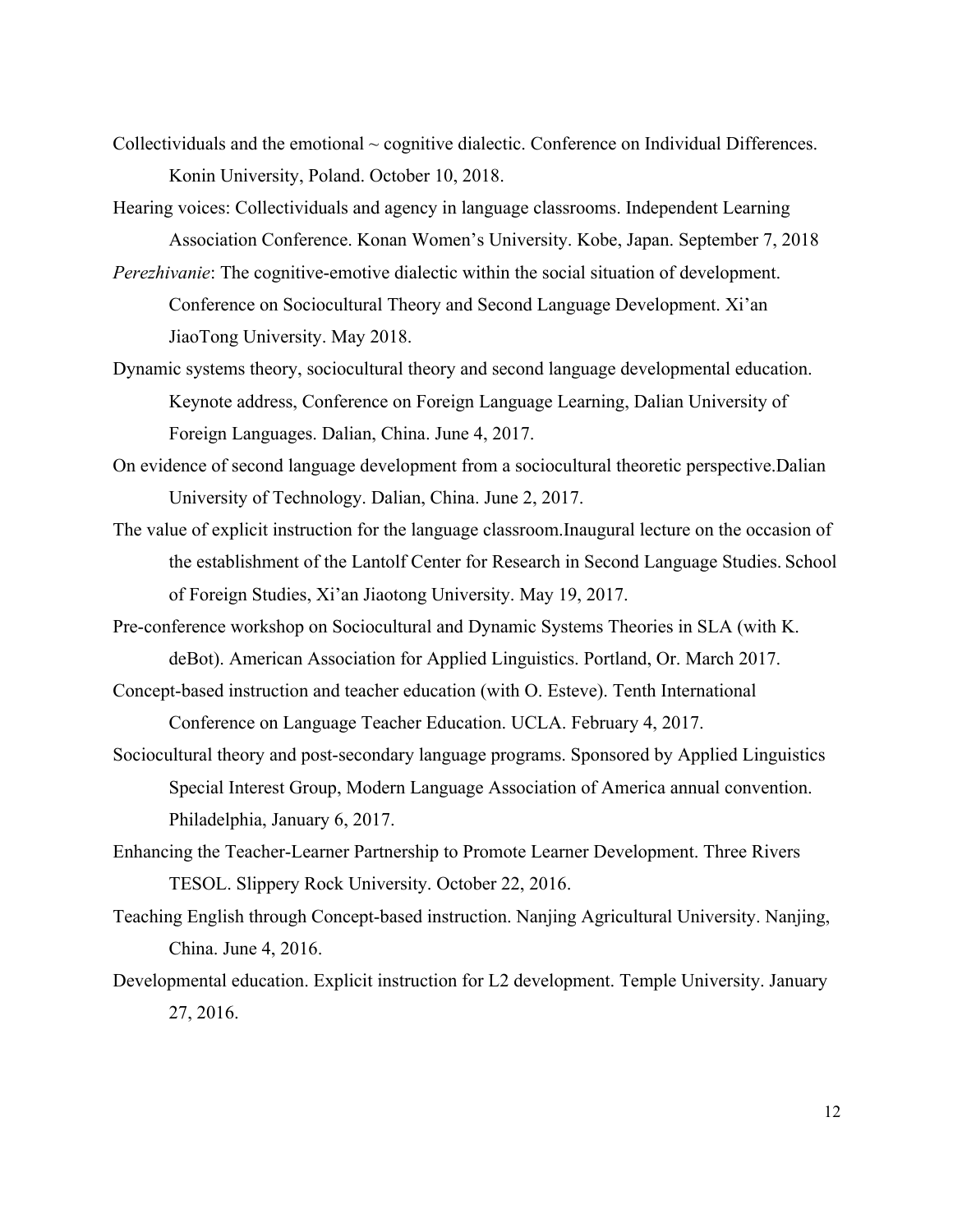Explaining the Zone of Proximal Development: Why levels of mediation matter (with L. Kurtz & O. Kissalev). Part of invited colloquium on sociocultural theory and SLA. Second Language Research Forum. Georgia State University, Atlanta. October 30, 2015.

Sociocultural theory and the pedagogical imperative: L2 developmental education. Department

of Language and Literacy Education. University of Georgia. October 28, 2015. Systemic theoretical instruction and the unnecessary separation of theory and practice.

Symposium on Sociocultural Approaches to Additional Language Learning/Teaching, Research and Teacher Education: Bridging the Gap between Practice and Theory. University of Pompeu Fabra. Barcelona. October 14, 2015.

- The role of the "social other" in sociocultural approaches to second language development. Symposium on Interlocutor Individual Differences in Cognition and SLA. Indiana University. Bloomington, IN. October 1-2, 2015.
- The relevance of high-quality explicit instruction for classroom second language development. Department of Modern Languages& Literatures. Case Western Reserve University. Cleveland. April 24, 2015.
- The methodology of sociocultural theory. *Language Learning* Round Table Colloquium. Annual Conference of the American Association for Applied Linguistics. Toronto. March 21, 2015.
- Developmental education and English language teaching. Keynote address. Seventh Annual Conference on English Language Teaching. Nanjing University, Nanjing, China. October 24, 2014.
- Systemic-theoretical instruction, processability theory and topicalization in L2 Chinese. Keynote address. Sixth Annual Conference on Second Language Acquisition. Zhejiang University. Hangzhou, China. October 19, 2014.
- Metaphor: The integration of culture, cognition, and communication. Conference on Research and Teaching Intercultural Competence. Indiana University-Purdue University-Indianapolis. June 6, 2014.
- Co-organizer with Karen Johnson and Joan Kelly Hall of invited colloquium at Georgetown University Roundtable on Usage Based Approaches to Language Learning. Washington, D.C. March 2014.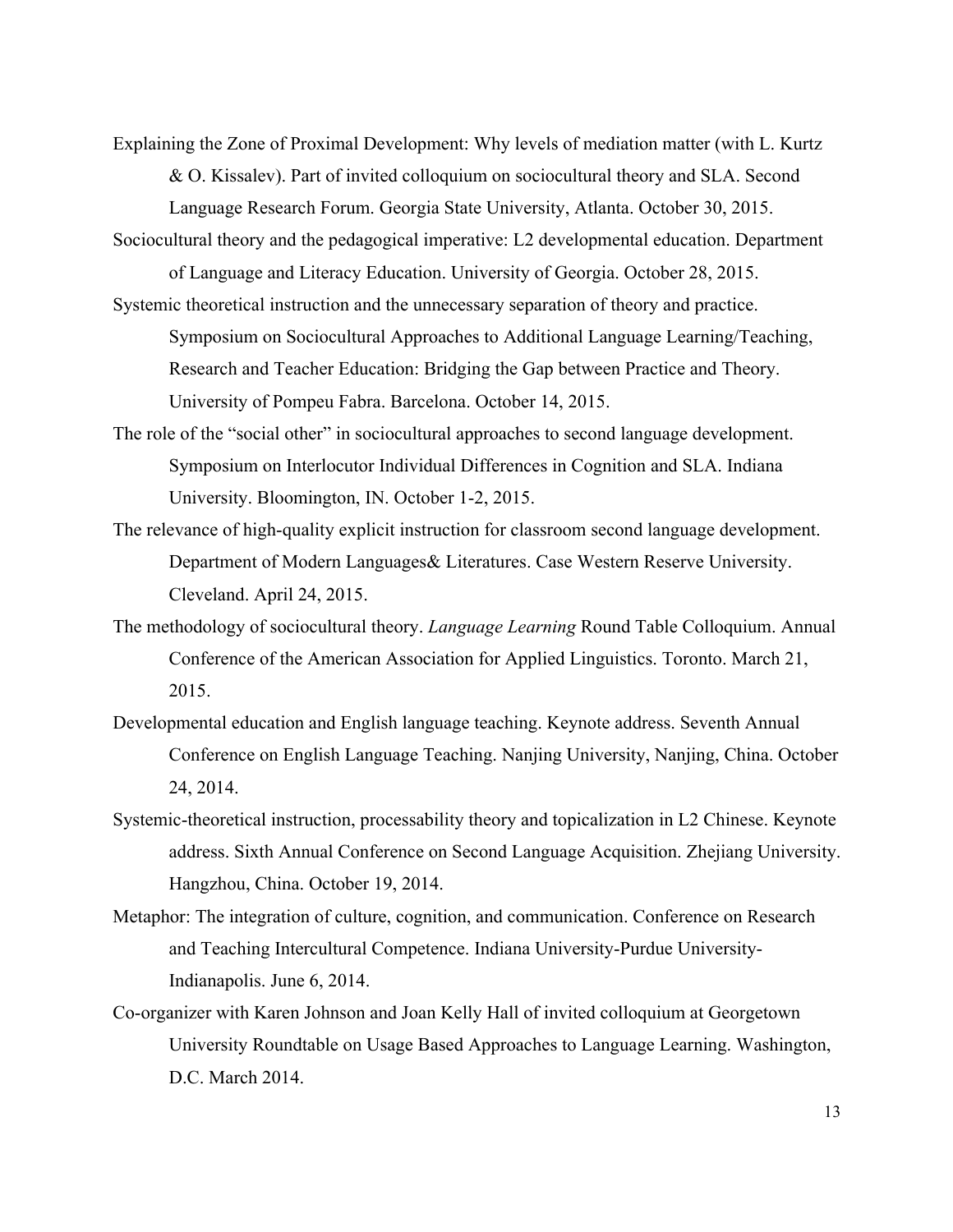- Sociocultural theory and the pedagogical imperative. Lecture at the University of Rome TRE. December 5, 2014.
- Dynamic Assessment: A systematic approach to classroom formative assessment. University of Ragusa and University of Catania, Italy. December 2 and 3, 2014.
- Sociocultural theory and the pedagogical imperative. Plenary address at the Annual Conference of TESOL Italy. Rome. November 29, 2014.
- The cognitive and the social in applied linguistics: Is there a gap? Presentation in invited colloquium: The Cognitive and the Social in Applied Linguistics: Bridging the Gap. Annual Conference of the American Association for Applied Linguistics. Dallas, TX (March 2013).
- Co-organizer, Dynamic Assessment in Language Learning, Wilga Rivers Colloquium, Annual Conference of the American Association for Applied Linguistics. Dallas, TX (March 2013).
- Integrating sociocultural theory in the language classroom. Xi'an JiaoTong University. Xi'an China (September 25, 2012).
- Integrating sociocultural theory in the language classroom Xidian Technical University. Xi'an China (September 21, 2012).
- Dynamic Assessment: The dialectic of theory and practice. Xi'an JiaoTong University. Xi'an China (September 19, 2012).
- Sociocultural approaches to teaching advanced-level heritage speakers. Summer Institute, UCLA Heritage Language Center (June 20, 2012).
- The pedagogical imperative and the dialectics of L2 instruction. Invited speaker. Annual Convention of TESOL International. Philadelphia, PA (March 29, 2012).
- The interface of language and culture. Conference on Intercultural Competence. University of Arizona. Tucson, AZ (January 29, 2012).
- Sociocultural theory and second language instruction: Making learning happen. Department of Curriculum and Instruction, University of Maryland (March 3, 2011).
- Sociocultural theory and the pedagogical imperative. Summer seminar, School of Education, University of New South Wales. Sydney, Australia (January 17-21, 2011).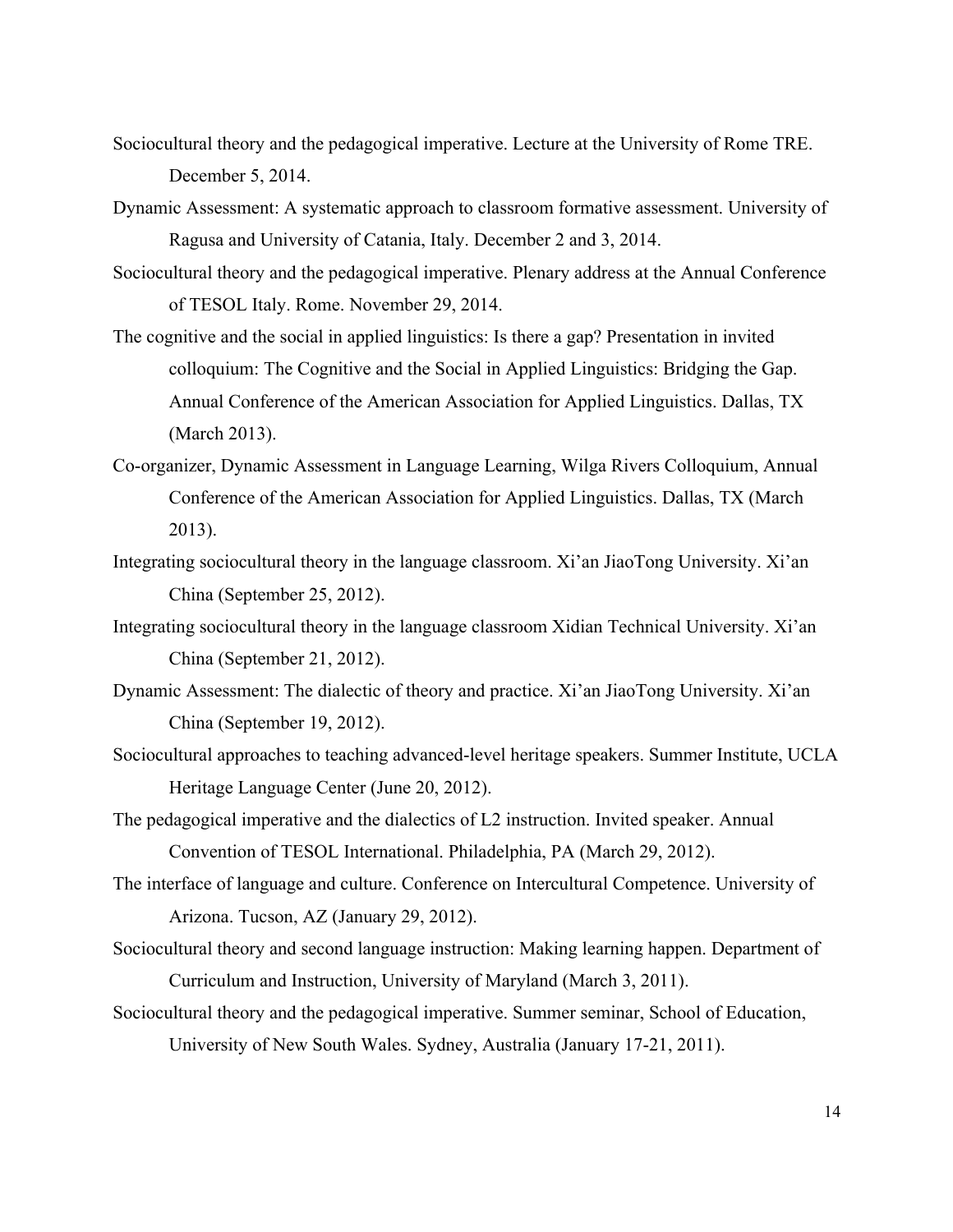- Sociocultural theory and the pedagogical imperative. Modern Language Centre, Ontario Institute for Studies in Education, University of Toronto (November 12, 2010).
- The dialectics of instructed second language development. Plenary lecture at the annual conference of the Japanese Association of Language Teachers (JALT). Shizuoka, Japan (November 21, 2009).
- The dialectics of L2 development: A new metaphor. Plenary lecture at Second Language Research Forum (SLRF). Michigan State University, East Lansing, MI (Oct. 30, 2009).
- Concept-based language teaching and the crisis in SLA. College of Education, University of Birmingham. Birmingham, UK (May 15, 2009).
- Dynamic assessment and the dialectical unity of instruction and assessment. Department of Foreign Languages, Open University. Milton Keynes, UK (May 14, 2009).
- Concept-based language teaching and the crisis in SLA (lecture and workshop), Department of Linguistics, University of Lancaster. Lancaster, UK (May 12 & 13, 2009).
- Dynamic assessment in L2 development. Kansai University, Osaka (May 22, 2008).
- The dialectics of instruction and assessment in the classroom setting, Sophia University. Tokyo (May 20, 2008).
- Assessment for development: Dynamic assessment in the language classroom. Program in Second Language Acquisition, University of Wisconsin-Madison. Madison, WI (April 10, 2008).
- Sociocultural theory and the pedagogical imperative. Pacific Second Language Research Forum (PacSLRF). Beijing, China (March 23, 2008).
- Sociocultural theory and learner autonomy. Beijing Foreign Studies University. Beijing, China (March 21, 2008).
- Sociocultural theory and the teaching of language and culture. McGraw-Hill plenary presentation. Department of Modern Languages, University of Miami, Coral Cables, FL (March 6, 2008).
- The dialectics of language assessment in the language classroom: Dynamic assessment. Program in Second Language Acquisition and Teaching, University of Arizona. Tucson, AZ (October 24, 2007).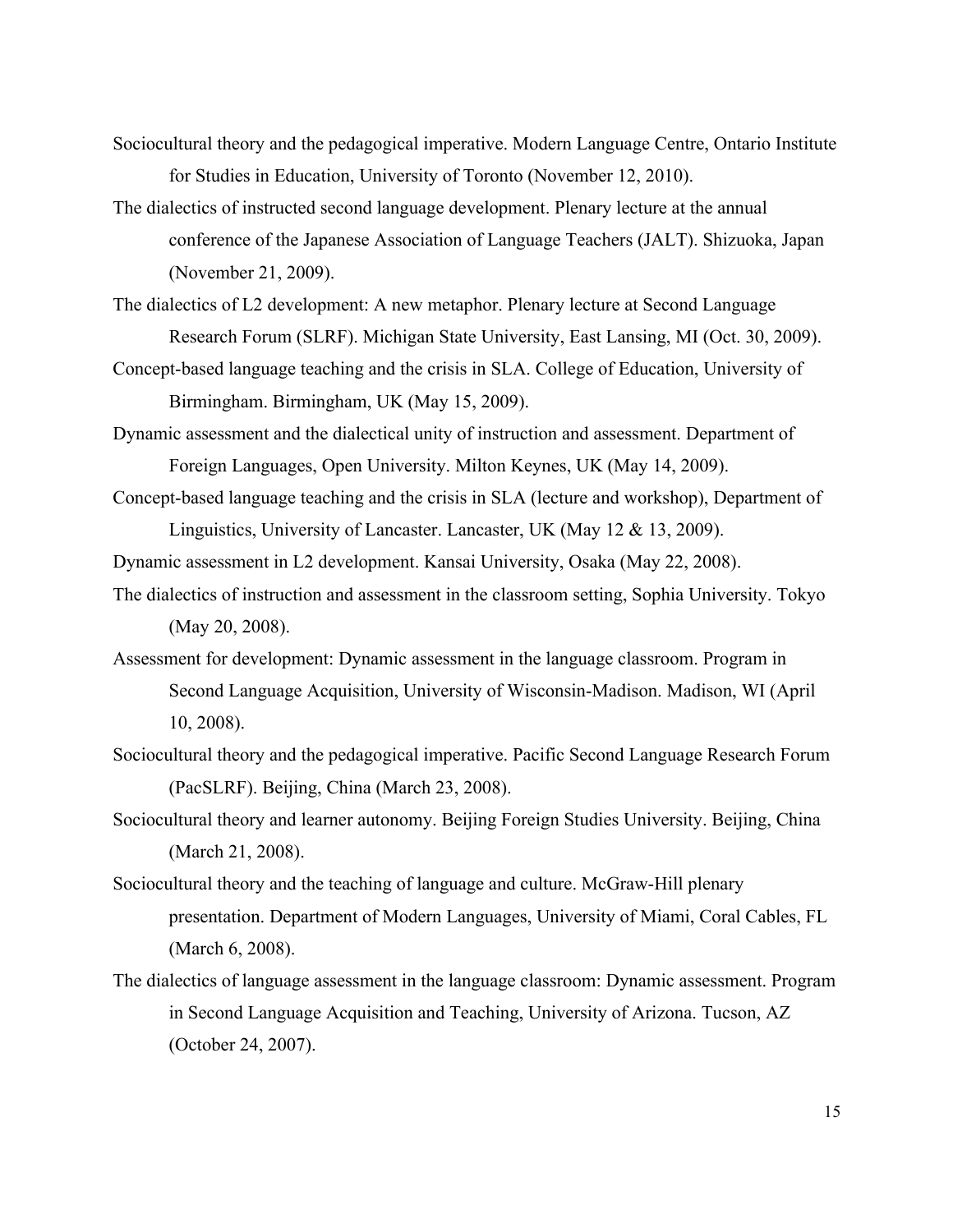- Four lectures (gesture  $& 12$  learning, dynamic assessment, dialectics  $&$  advanced  $12$ proficiency, re(de)fining advanced proficiency). Faculty of Education, University of Hong Kong (May 29, 30, 31, June 4, 2007).
- Inter- and intra-personal interaction in L2 learning: A sociocultural perspective. Paper in invited colloquium on Interaction in SLA organized by S. Gass& A. Mackey. Annual Conference of the American Association for Applied Linguistics. Costa Mesa, CA (April 25, 2007).
- The dialectics of SLA.Plenary address at conference on Socio-Cognitive Approaches to Second Language Learning and Teaching. University of Auckland. Auckland, New Zealand (April 13, 2007).
- Concept-based L2 instruction. Department of Linguistics, SUNY-Stony Brook (March 9, 2007).
- Internalization and L2 learning. Department of Spanish & Portuguese, University of Texas. Austin, TX (February 19, 2007).
- Dynamic assessment in the foreign language classroom. Department of Spanish & Portuguese, University of Texas. Austin, TX (February 20, 2007).
- Three open lectures on self-regulation, internalization and private speech in L2 learning. University Pompeu Fabra. Barcelona. (December 11, 13, 14, 2006).
- Participant in invited colloquium: Language in action and activity: Unit of the analysis. Conference on Language in Action—Vygotskian, Leontievian Legacy Today. University of Jyväskylä. Jyväskylä, Finland (June 9, 2006).
- Summer School Course on Dynamic Assessment and Concept-Based L2 Instruction. University of Jyväskylä, Finland (June 5-7, 2006).
- Sociocultural theory and its implications for the language classroom. College of Education. University of Cincinnati (April 13, 2006).
- The relevance of conceptual knowledge for L2 learning. Annual Conference of the Spanish Association for Applied Linguistics. University of Distance Education. Madrid (March 29, 2006).
- Intensive seminar for faculty and doctoral students on sociocultural theory and L2 learning. University of Odense. Odense, Denmark (December 14-15, 2005).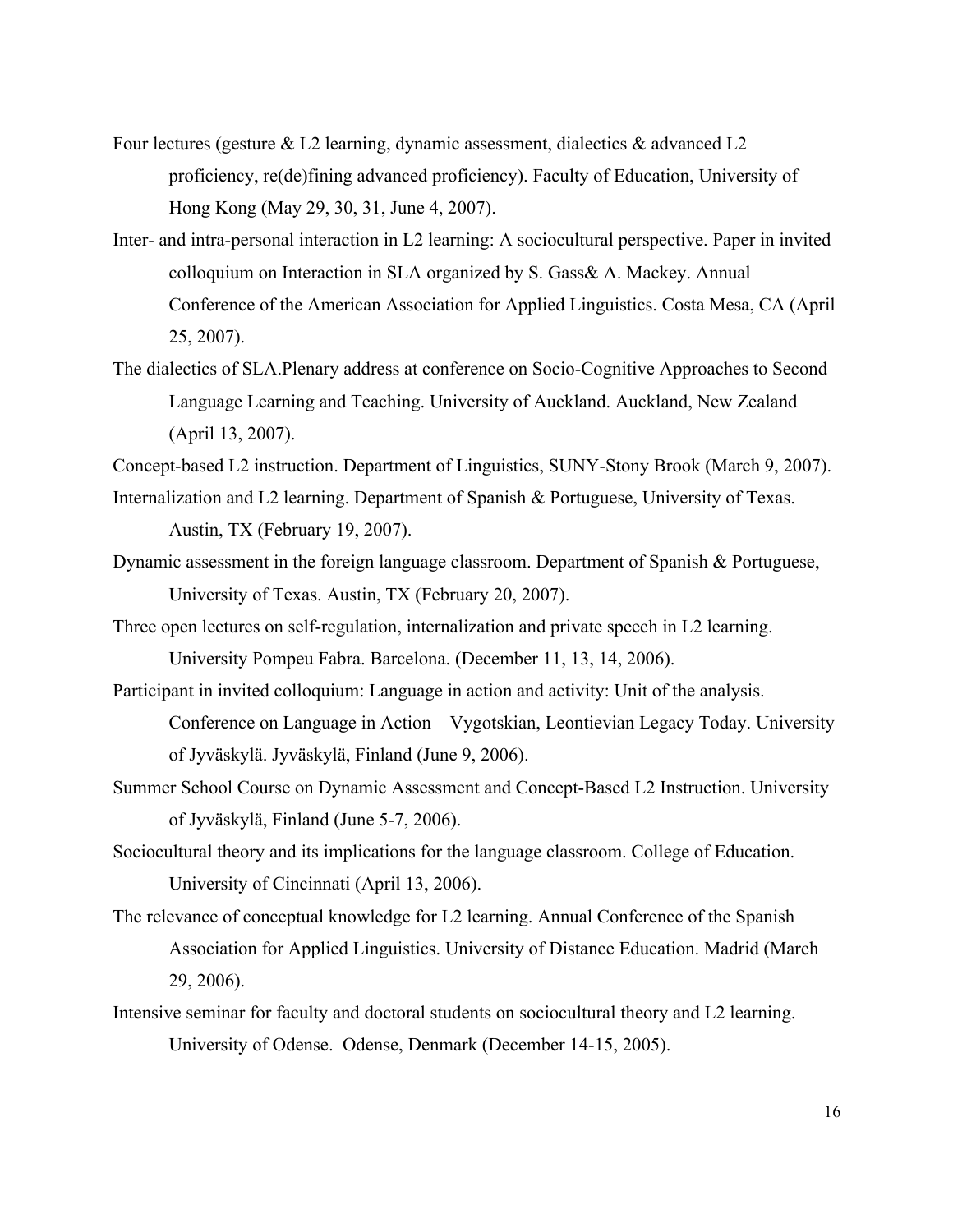- Public lecture on dynamic assessment in the FL classroom. Kassel University. Kassel, Germany (December 12, 2005).
- Dynamic Assessment in the Language Classroom. Department of Modern Languages, University of Scranton. Scranton, PA (November 20, 2005).
- Dynamic Assessment and Probable Alzheimer's Disease: Sustaining Cognitive Development. Ontario Institute for Studies in Education, U of Toronto (November 11, 2005).
- Sociocultural theory and second language learning: Three research agendas. World Congress of the International Association of Applied Linguistics. University of Wisconsin--Madison. Madison, WI (July 25, 2005).
- Dynamic assessment and L2 development. Department of Spanish. University of Massachusetts, Amherst (March 28, 2005).
- Organized Invited Symposium on Conceptual and Empirical Approaches to Advanced Proficiency. Georgetown University Round Table on Language and Linguistics, Washington, DC. (March 12, 2005).
- Languaculture: Re(de)fining advanced proficiency. Symposium on Conceptual and Empirical Approaches to Advanced Proficiency. Georgetown University Round Table on Language and Linguistics, Washington, DC. (March 12, 2005).
- Internalization and L2 acquisition. Korean Association of Teachers of English (KATE). Seoul, South Korea (June 25, 2004).
- Dynamic Assessment in L2 Learning. Graduate School of Education. University of Bristol, UK (March 10, 2004).
- Internalization and L2 development. SLA Seminar. University of Limerick. Limerick, Ireland (March 9, 2004).
- On the other hand: Gesture/speech interface in L2 performance. Second Language Research Forum (SLRF).University of Arizona. Tucson, AZ (October 16, 2003).
- Gesture and motions verbs in Spanish and English L1 and L2.The XIII annual Colloquium on Hispanic and Luso-Brazilian Literatures and Romance Linguistics, University of Texas at Austin. Austin, TX (April 4, 2003). Also presented to the Dept. of Modern Languages, Carnegie Mellon University. Pittsburgh, PA (October 23, 2003).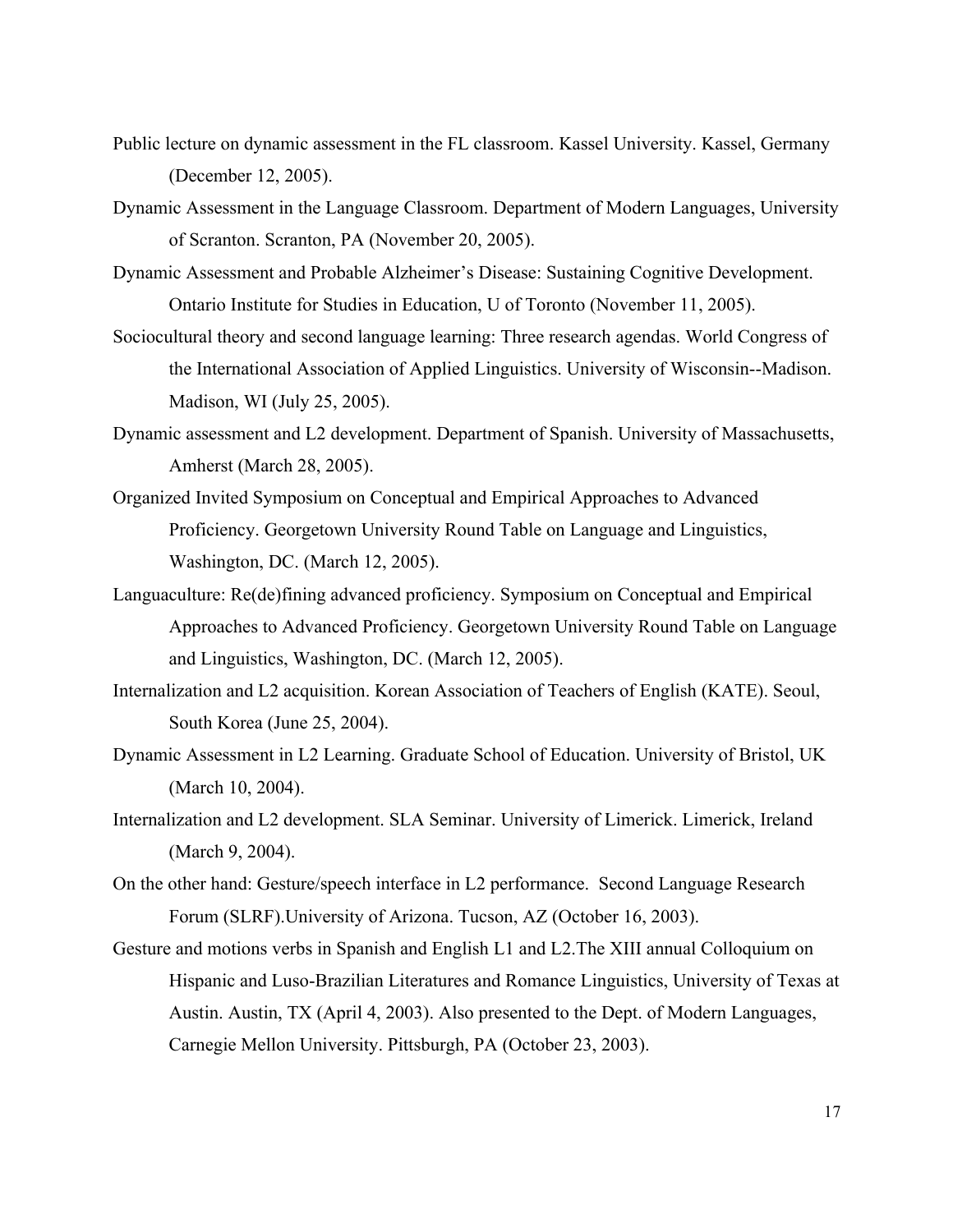- Sociocultural theory and mainstream SLA: An Exegesis. 9<sup>th</sup> Annual Meeting of the Sociocultural Theory and Second Language Learning Research Group. Florida State University, Tallahassee, FL (October 2002).
- Second language learning and internalization. 8th<sup>th</sup> Annual Meeting of the Sociocultural Theory and Second Language Learning Research Group. University of Toronto (October 2001).
- *Aproximación a la teoría socio-cultural y su incidencia en las aulas de lenguas estranjeras.*  Workshop on *La lengua vehículo cultural multidisciplinar*, sponsored by the University Complutense. El Escorial, Spain (July 11, 2001).
- *La teoría socio-cultural: Reflexión sobre estudios y aplicaciones prácticas.* Workshop on *La lengua vehículo cultural multidisciplinar*, sponsored by the University Complutense. El Escorial, Spain (July 12, 2001).
- On the potential relevance of private speech and internalization for second language development. Department of English Studies, Paderborn University. Paderborn, Germany (December 18, 2000).
- Going out of my head !Private speech and SLA. International Conference on Language and the Mind. National University of Singapore (September 2000).
- Language play and SLA: Theorizing the private speech/learning interface. Annual Meeting of the Australian Association for Applied Linguistics (July 2000).
- An activity theoretic perspective on classroom motivation (with P. Genung).The Berkeley Language Center Conference on Ecological Approaches to Language Learning, University of California at Berkeley (March 2000).
- Teaching standard English: The Dangers of linguistic arrogance. Public lecture. University of Auckland. Auckland, New Zealand (September 1999).
- The role of inner speech in second language acquisition: Theoretical perspectives. Featured address at the annual meeting of the New Zealand Association for Applied Linguistics. Auckland, New Zealand (September 1999).
- Activity theory and its implications for second language learning. Monash University and repeated at Latrobe University, Melbourne, Australia (May 1998).
- Standard and other Englishes in the school setting. Public lecture sponsored by the School of Languages, University of Melbourne, Melbourne, Australia (May 1998).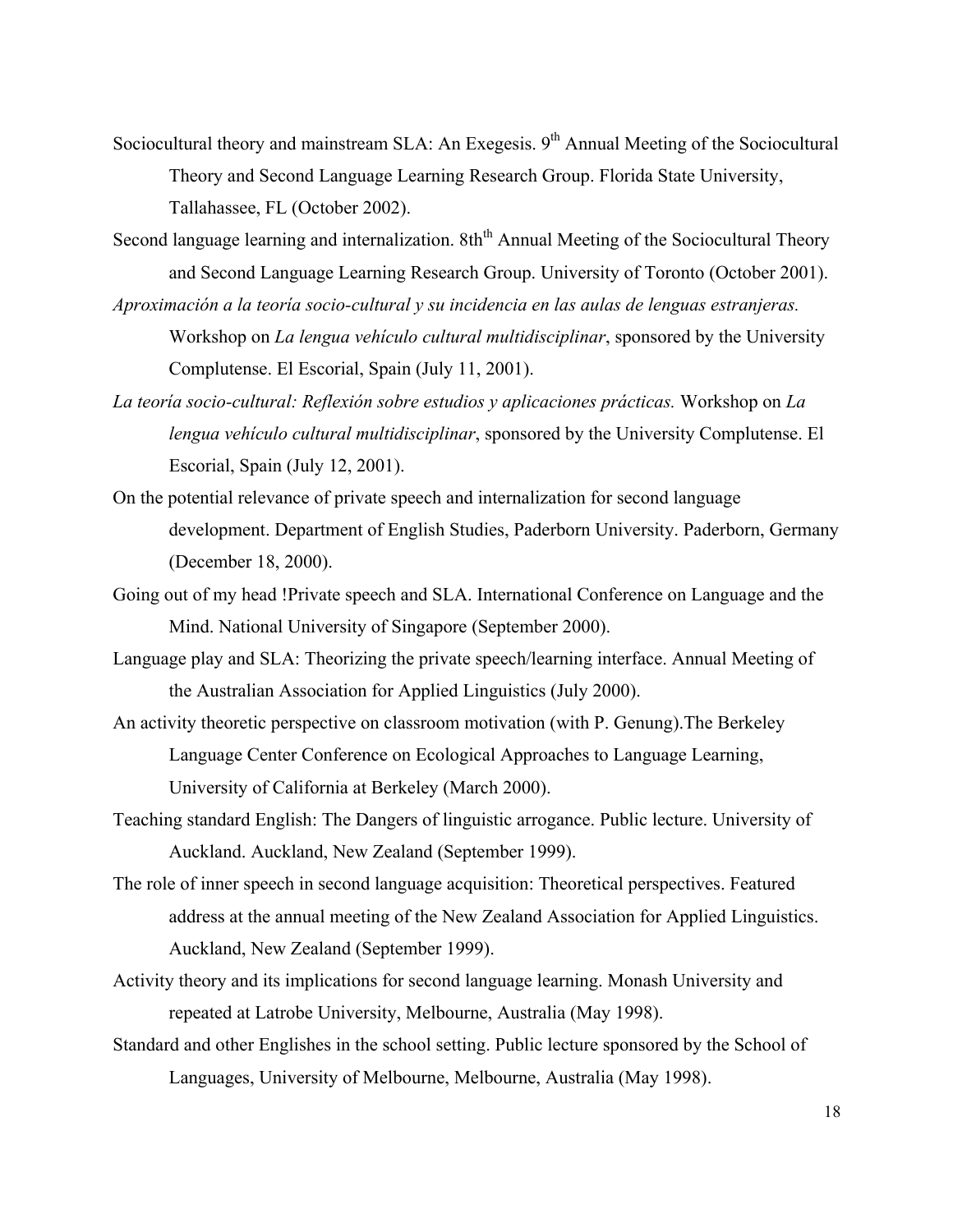(Re)contructing a self in a second language. School of Languages Post Graduate Conference: Voices --literary & linguistic interpretations. University of Melbourne (April 1998).

(S)econd (L)anguage (A)ctivity Theory: Understanding second language learners as people (with A. Pavlenko). Invited colloquium on the construction of the second language learner organized by Michael Breen. AAAL '98. Seattle, Washington (March 1998).

Sociocultural theory and second language learning. University of California at Davis (January 1998).

- Vygotsky's zone of proximal development and Krashen's  $i + 1$ : Incommensurable discourses and incommensurable theories. Berkeley Language Center, University of California at Berkeley. January 1998 (revised version of a paper presented at the OISE, see below)
- The reconstruction of a self in a second language. Centre for Cultural Studies, University of Bradford, United Kingdom (October 14, 1997). This talk was also be presented at the School of Education, University of London and at the Department of English Studies at the University of Nottingham (November 25, 1997).
- An overview of Vygotskian sociohistorical psychology and its relevance for general and second language education. School of Education, University of Leeds, United Kingdom (November 11, 1997) and at the School of Education, Thames Valley University, United Kingdom (December 2, 1997).
- Second culture acquisition: Cognitive considerations. Department of Applied Language Studies, University of Leeds, United Kingdom (November 11, 1997). This talk was also presented at the Department of English Studies, University of Nottingham (November 5, 1997).
- The Zone of proximal development and  $i + 1$ : Incommensurable discourses ? (with W. Dunn) Ontario Institute for Studies in Education, University of Toronto (April 1997).
- Organizer of invited colloquium: Sociocultural theory and second language learning: Confronting the margins. Annual conference of the American Association for Applied Linguistics, (Orlando, 1997).
- Organizer of special symposium in honor the 100th anniversary of the birth of L. S. Vygotsky at the World Congress of the International Association of Applied Linguistics, Jyvaskyla, Finland(August 1996).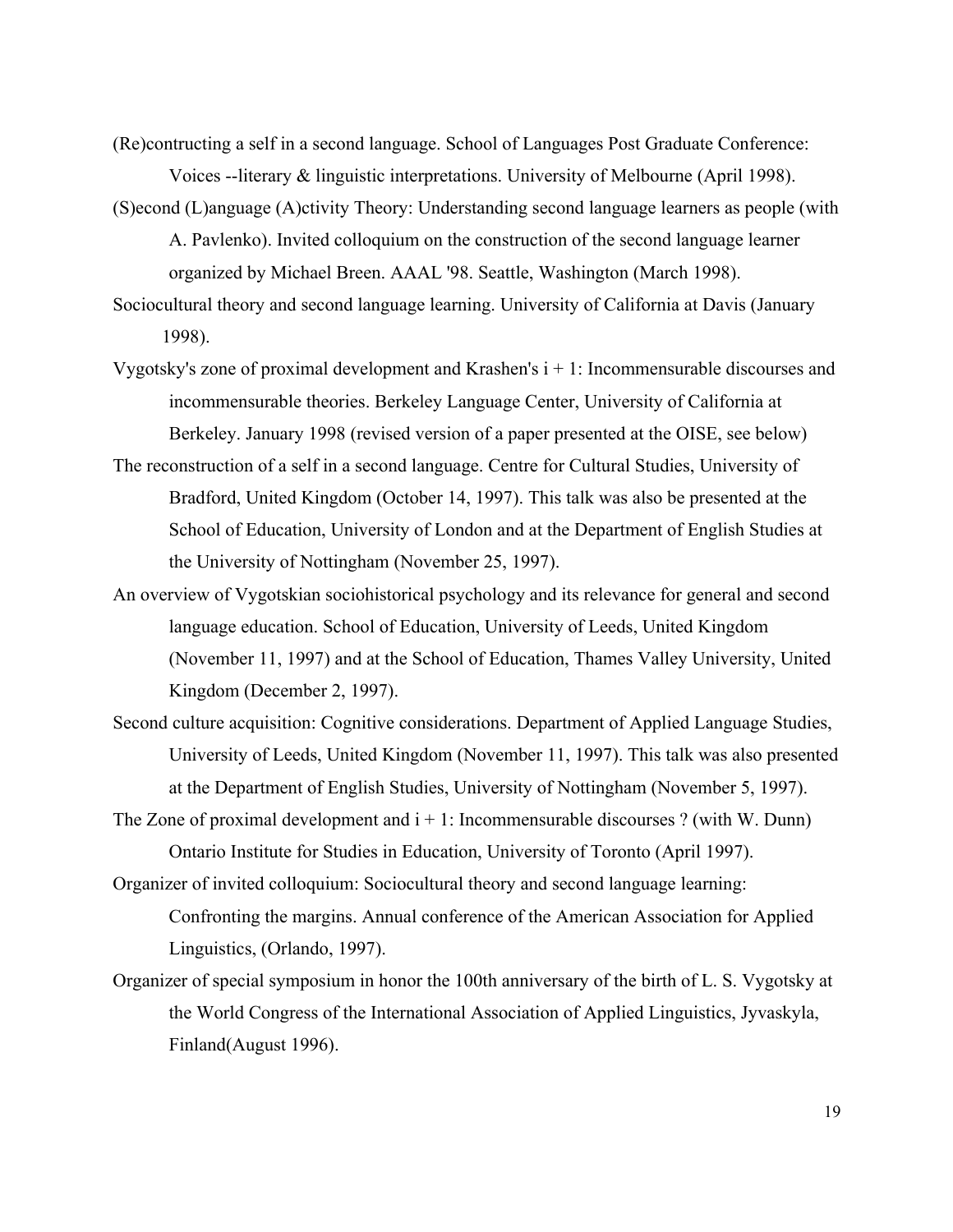- The laboratory and the language classroom: Dissolving the boundaries. Featured address at the Annual Seminar on Languages and Literatures, Inter-American University of Puerto Rico (April 1996).
- Second language theory building: Let all the flowers bloom ! Modern Language Centre of Ontario Institute for Studies in Education. Toronto (April 1996).
- Invited discussion group leader for Applied Linguistics Interest Section of TESOL at the annual international convention. Chicago(March 1996).
- Invited participant in the special session for journal editors at the annual international convention of TESOL. Chicago(March 1996).
- Invited discussant for the Research Fair sponsored by the Research Interest Section of TESOL at the annual international convention. Chicago (March 1996).
- The metaphors of second language acquisition theory building. Colloquium Series of Second Language Acquisition and Teacher Education (SLATE) program of the University of Illinois(November 1995).
- The role of private speech in the acquisition of Spanish as a second language. Keynote address at Conference on The Acquisition of Spanish as a First and Second Language, The Pennsylvania State University(October 1995).
- The laboratory and the language classroom: Dissolving the boundaries. Featured address at the Annual Seminar on Languages and Literatures, Inter-American University of Puerto Rico. San German(April 1996).
- What's so basic about basic research ?Presentation in Invited colloquium on classroom second language research (organized by Rod Ellis).Fifteenth annual meeting of Second Language Research Forum (SLRF). Cornell University(September 1995).

Second language learning in the 'zone of proximal development': A revolutionary experience. American Education Research Association Annual Meeting. San Francisco (April 1995).

- Invited discussant for young researchers at Research Fair, TESOL Annual Meeting. Long Beach (March 1995).
- Vygotskian theory and second language acquisition: An overview of research. University of California at Santa Barbara(October 1994).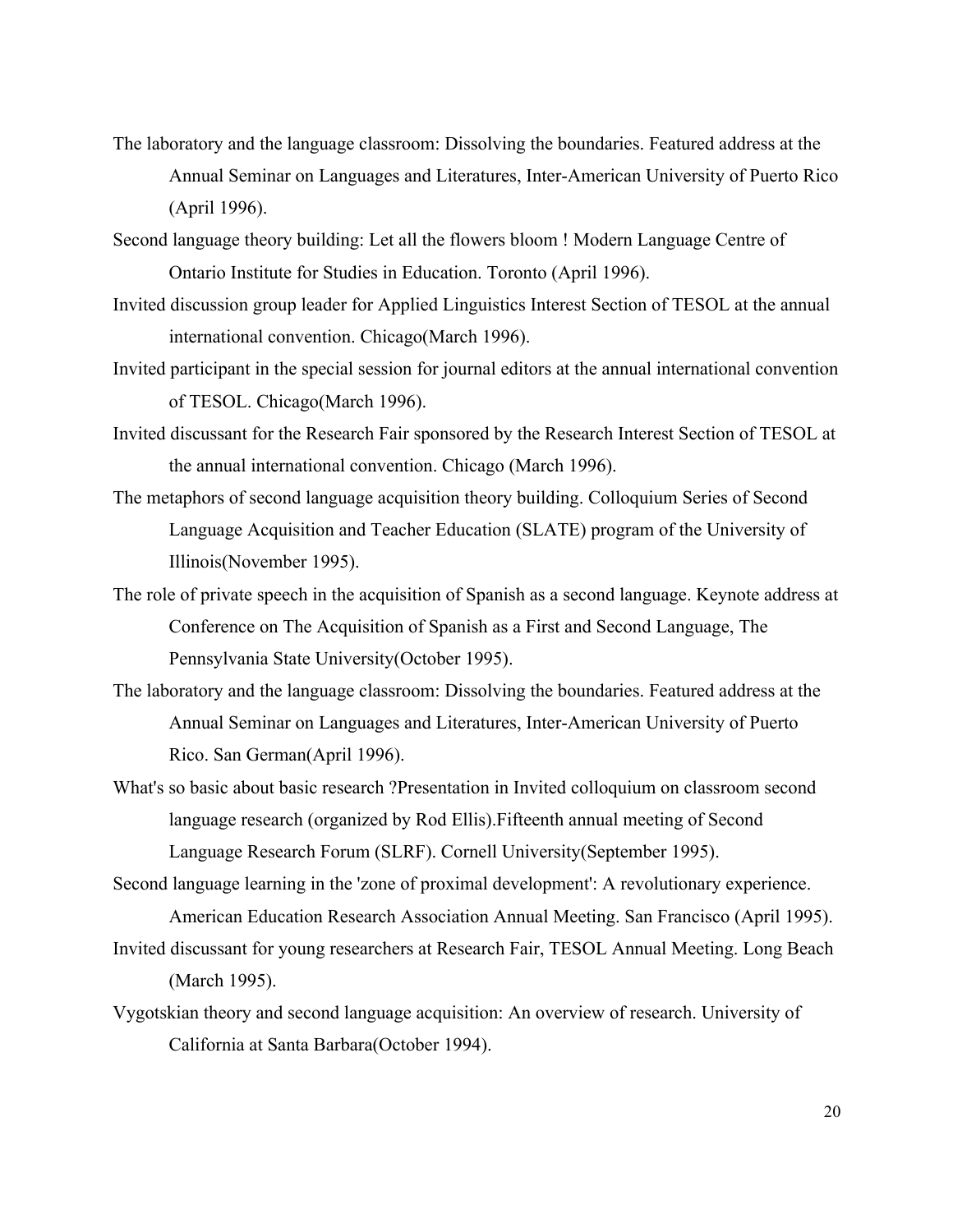- Code-switching in Spanish as a foreign language: Some evidence for functional categories. The Pennsylvania State University (April 1994).
- Eliciting and analyzing private speech. Invited research workshop at American Association of Applied Linguistics. Baltimore (March 1994).
- Second language learning in the 'zone of proximal development.' Ontario Institute for Studies in Education. Toronto (January 1994).
- Workshop on second language acquisition for ASL faculty. Northeastern University. Boston (June 1994).
- Vygotsky and Bakhtin in the second Language classroom: A case for strategic interaction. Georgetown University Round Table in Honor of Robert J. Di Pietro. Washington, D.C. (March 1993).

The role of 'private speech' in language learning. Visiting Scholar Lecture, Georgia Center University Consortium. University of Georgia (April 1993).

Sociocultural theory in the modern classroom. Keynote address New York University chapter of Phi Delta Kappa National Education Honor Society. New York City (May 1993).

Internal processing in L2 acquisition. Learning Center. University of Pittsburgh(March 1990). Universal grammar and second language learning. University of Essen, Germany (January 1989). Language play and L2 learning. Graduate School of Education. University of Pennsylvania

(April 1989).

Vygotskian theory and second language acquisition. University of Kiel, Germany(January 1988). L2 learning: A Vygotskian approach. University of Rochester (September 1987).

Vygotskian theory and language acquisition. University of Udine, Italy (February 1987).

The place of grammar in the language classroom. Plenary lecture at Thai TESOL Conference. Bangkok (October 1985).

- How to make and test native speakers. Keynote address at Annual Meeting of the Linguistics Association of the Southwest. Houston (October 1985).
- Theory and practice: Eclecticism in FL teaching methodology. Second Penn State Conference on Developments in Language Learning, June 1984 (Keynote address).
- Silent way and strategic interaction in the FL classroom. George Mason University(October 1983).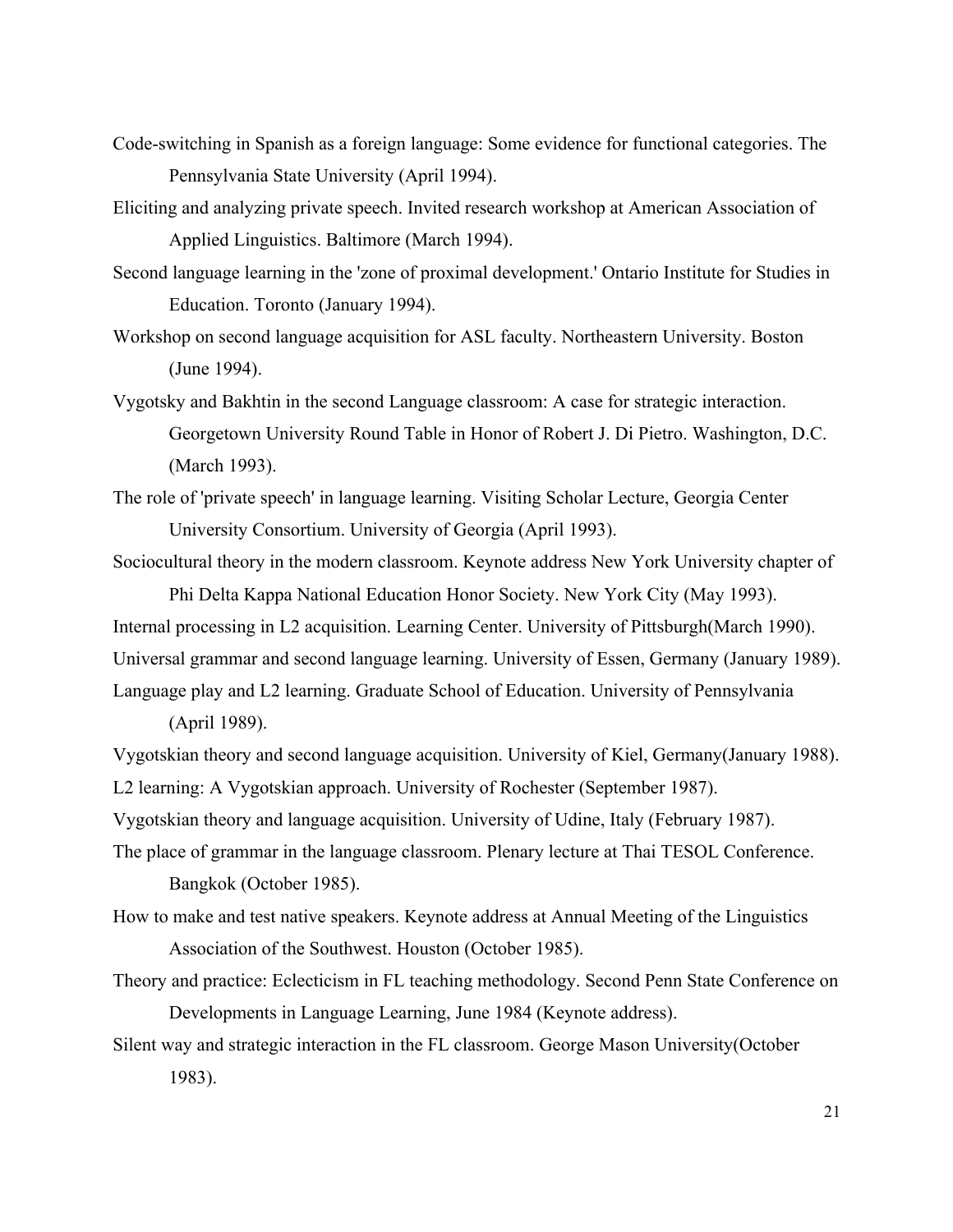Content-focused language teaching: U.S. Hispanic culture in the language classroom. Sixth Annual Symposium on Spanish and Portuguese Bilingualism. Mayagüés, Puerto Rico (November 1982).

#### **H. CONFERENCE PRESENTATIONS**

- Lantolf, J. P. (2019). Concept-based language instruction: SCT & visible mediation. TESOL Annual Convention. Atlanta, March 14.
- Lantolf, J. P. (2019). Sociocultural theory. Colloquium: The conceptual architecture of SLA research: Deeping the discussion. AAAL Annual Conference. Atlanta, March 9.
- Swain, M. & J. P. Lantolf (2018). Perezhivanie: The cognitive-emotive dialectic within the social situation of development. Colloquium on L2 Motivation. Annual Conference of the American Association for Applied Linguistics. Chicago, March 27.
- Lantolf, J. P. (2018). Sociocultural theory. Colloquium on Clarifying Issues in the Conceptual and Terminological Architecture of SLA Research. Annual Conference for the American Association for Applied Linguistics. Chicago, March 25.
- Lantolf, J. P. & K. McManus (2018).Concept-based teaching for effective learning of complex language features. Annual Convention of the North East Conference of Teachers of Foreign Languages. New York City. February 10.
- Lantolf, J. P. & K. McManus(2017). The relevance of explicit instruction  $& L1$  for successful second language development. Convention of the American Council of Teachers of Foreign Languages. Nashville, TN. November 17.
- Lantolf, J. P. (2017). What counts as evidence in sociocultural research. Colloquium on Evidence in Applied Linguistics Research. Annual Conference of the American Association for Applied Linguistics. Portland, OR. March 20.
- Lantolf, J. P., G. Stam, K. Buescher, & T. Smotrova. (2017). Teaching L2 thinking for speaking: On the role of gesture. Annual Conference of the American Association for Applied Linguistics. Portland, OR. March 19.
- Lantolf, J. P. & A. vanCompernolle (2016). Teaching L2 pragmatics through concept-based instruction. Annual Conference of the American Council on the Teaching of Foreign Languages. Boston, MA. November 17.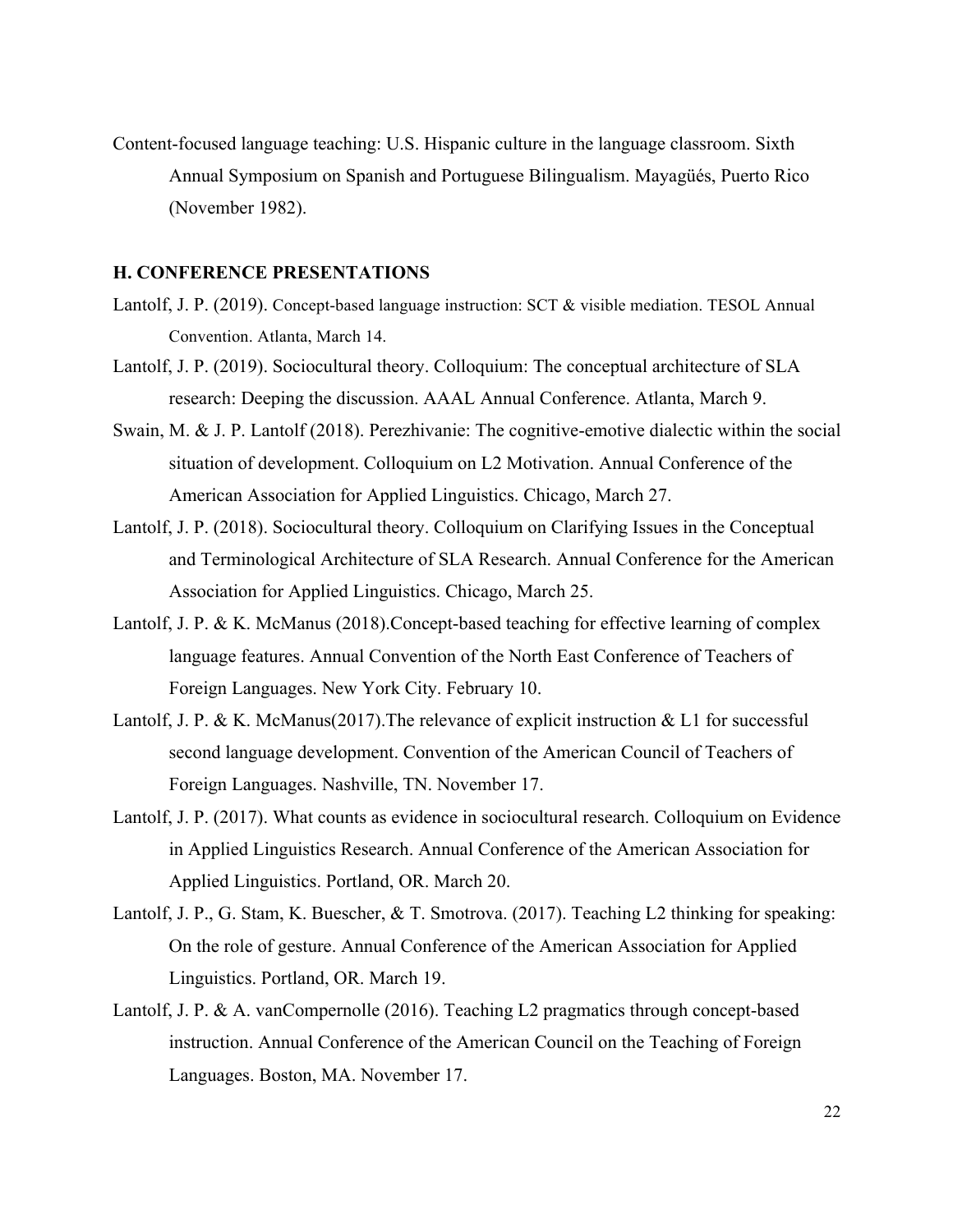- X. Zhang & J. P. Lantolf (2015). Extending working memory for L2 learning through material mediation. Annual Conference of the American Association for Applied Linguistics. Toronto. March 23, 2015.
- X. Zhang & J. P. Lantolf (2014). Natural or artificial: Is the route of L2 development teachable. Colloquium on Second Language Developmental Sequences. Annual Conference of the American Association for Applied Linguistics. Portland, OR. (March).
- X. Zhang & J. P. Lantolf (2014). Pragmatics of word order in Chinese heritage speakers. Annual Conference on Heritage Language. Title VI Heritage Language Center, UCLA. Los Angeles, March 7-8.
- Lantolf, J. P. (2012). Teaching the interface of language and culture through metaphor. Annual Convention of the American Council of Teachers of Foreign Languages. Philadelphia, PA. November 18.
- Lantolf, J. P. & M. E. Poehner (2012). On-line dynamic assessment: Quantifying the effects of mediation and learning. Poster session at annual Georgetown University Round Table Conference. Washington, D.C. (March 9).
- Lantolf, J.P., M. E. Poehner, X. Lu, & R. Ableeva (2011). Helping teachers meet learner needs through innovative online diagnostic assessment. Annual Convention of the American Council of Teachers of Foreign Languages. Denver, CO(November 19).
- Ableeva, R. & J. P. Lantolf(2011). From Cinderella to princess: Diagnosing and enhancing L2 listening comprehension through dynamic assessment. Annual Conference of the American Association for Applied Linguistics. Chicago (March 27).
- Bobrova, L. & J. P. Lantolf (2011). Happiness is drinking beer: A cross-cultural study of American and Ukrainian beer commercials. Annual Conference of the American Association for Applied Linguistics. Chicago (March 26).
- Lantolf, J. P. (2009). Sociocultural theory and educational praxis: A dialectic perspective on L2 development. Colloquium on Alternative Approaches to Second Language Acquisition: A Comparative Perspective. Annual Conference of the American Association for Applied Linguistics. Denver(March 23).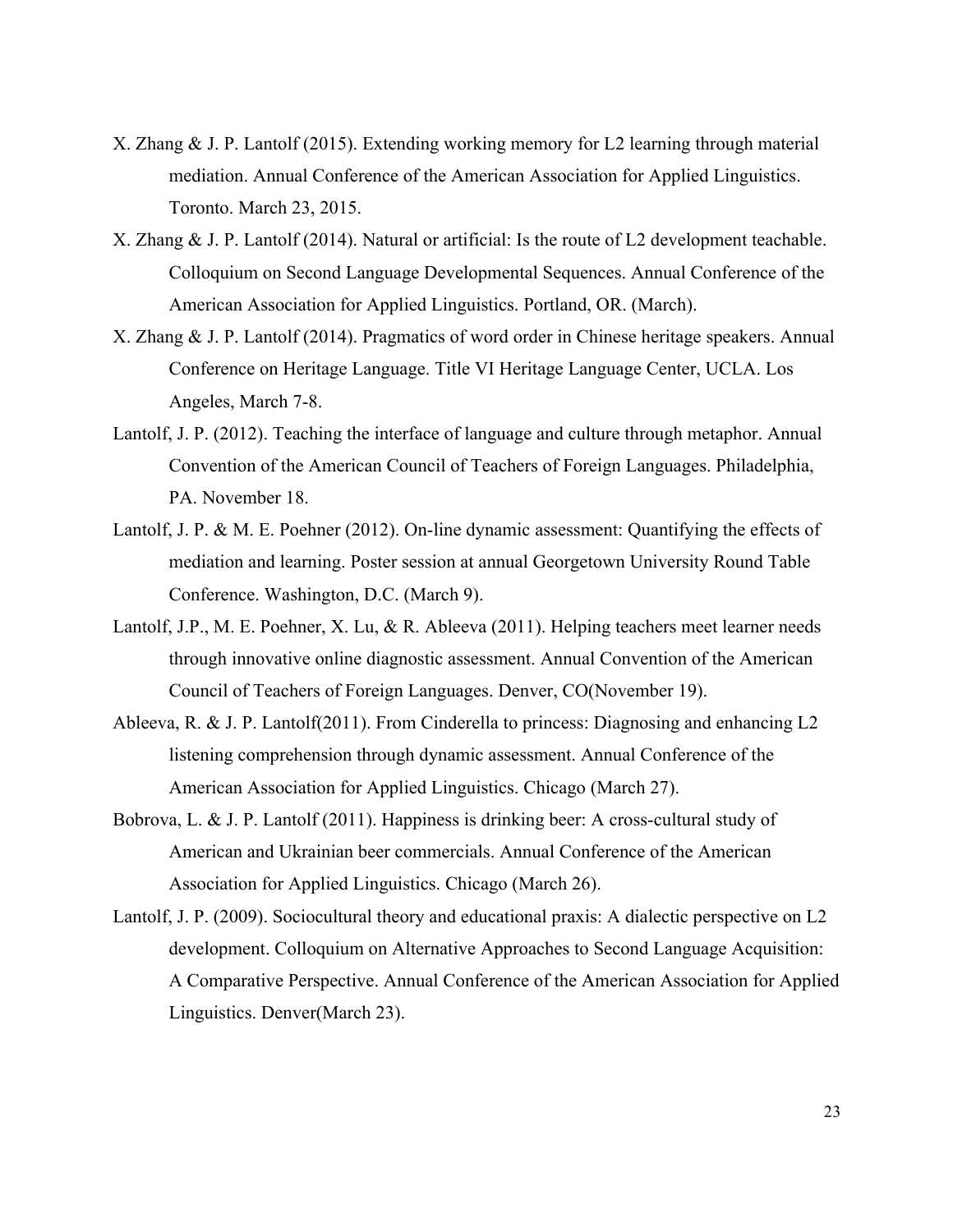- Lantolf, J. P., M. E. Poehner& R. Ableeva (2008). Unifying assessment and instruction in support of L2 learning. Annual Convention of the American Council on the Teaching of Foreign Languages. Orlando(November 22).
- Lantolf, J. P. (2006). Colloquium on sociocultural approaches to second language pedagogy (organizer).Annual conference of the American Association for Applied Linguistics. Costa Mesa, CA(April 24).
- Lantolf, J. P. (2004). Let's keep our heads: The individual in sociocultural theory. Annual conference of the American Association for Applied Linguistics. Portland, OR(May 4).
- Poehner, M. & J. P. Lantolf. (2003). Dynamic assessment of L2 development: Bringing the past into the future. Annual meeting of the British Association of Applied Linguistics. University of Leeds(September 4).
- Lantolf, J. P. & E. Negueruela. (2003). Sociocultural theory and the teaching of grammar in the L2 classroom. Annual TESOL Conference. Baltimore (March).
- Carlson, M. & J. P. Lantolf(2003). Mind making in the private writing of L2 learners. Annual conference of the American Association for Applied Linguistics. Washington, D.C.(March).
- Lantolf, J. P. & P. Genung (2001). I'd rather switch than fight: An activity theoretic study of a successful, unsuccessful language student. Colloquium – Theory in Practice. Annual Conference of the American Association for Applied Linguistics, St. Louis(February).
- Lantolf, J. P. (2000). Language learning as fun and games: Private speech as language play in SLA. Colloquium on Language Play. Annual conference of the American Association for Applied Linguistics. Vancouver (March).
- Lantolf, J. P. 1999. Activity theory and teacher education. Colloquium on Teacher Education. Annual conference of the American Association for Applied Linguistics. Stamford, CT(March).
- Pavlenko, A. & J. P. Lantolf (1997). Voices from the margins: Second language acquisition as (re) construction of a self .Annual conference of the American Association for Applied Linguistics. Orlando (March).
- Lantolf, J. P. (1996). Discussion leader of the Applied Linguistics Interest Section at the Annual Convention of TESOL International. Chicago (March).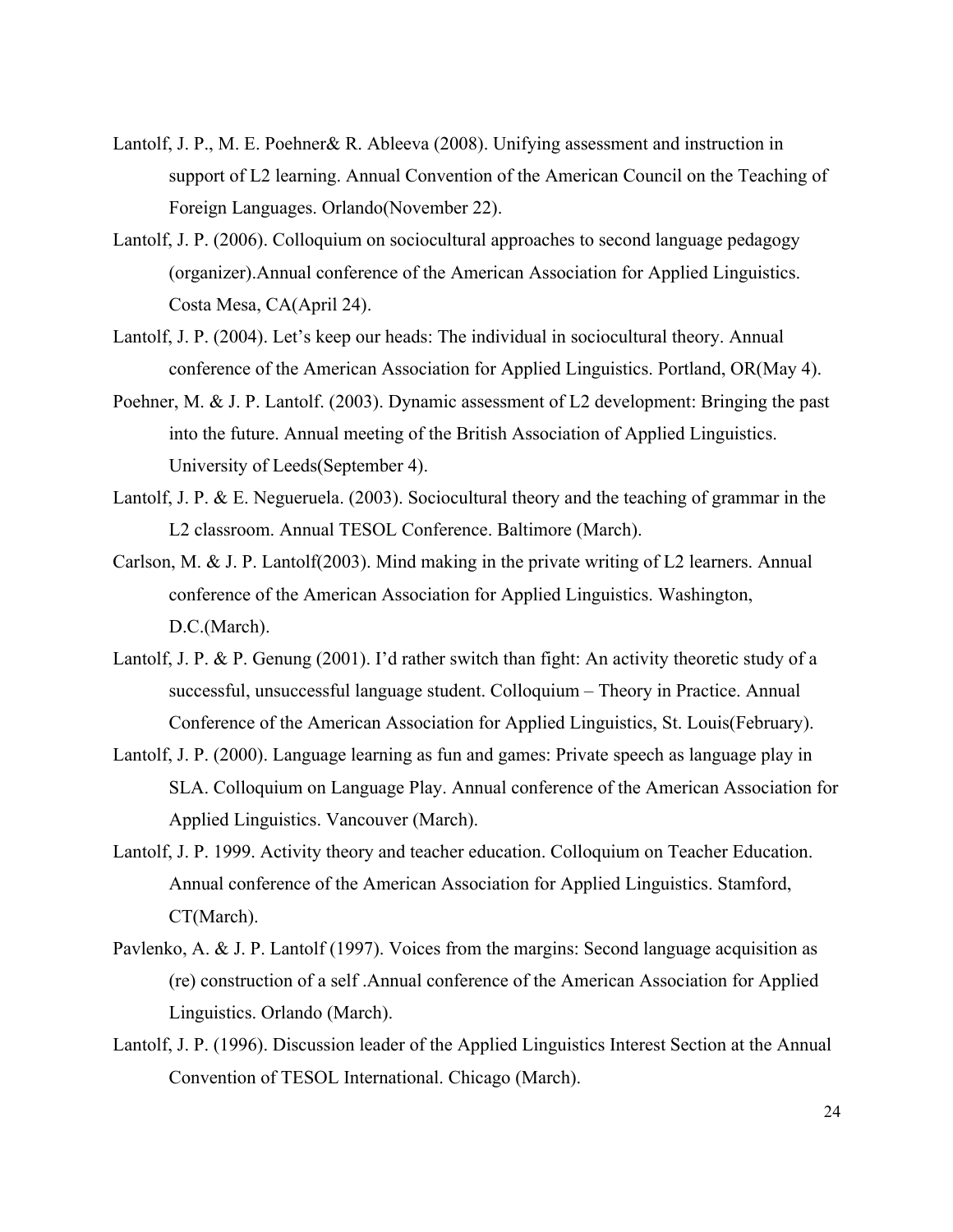- Lantolf, J. P. (1995). Organizer of colloquium on Sociocultural approaches to second language discourse. Annual conference of the American Association for Applied Linguistics. Long Beach (March).
- Lantolf, J. P. (1994). Sociocultural psycholinguistics: A brief historical overview. Annual conference of the American Association for Applied Linguistics. Baltimore (March).
- Lantolf, J. P. & G. Appel (1993). Acquisition of word order in German as a second language: Evidence from learner diaries. Annual Convention of the American Association of Teachers of German. San Antonio (November).
- Christie, K. & J. P. Lantolf(1993). Crosslinguistic properties of reflexives in English, Chinese and Spanish: A study of L2 learners. Thirteenth annual meeting of the Second Language Research Forum (SLRF). University of Pittsburgh (October).
- Toribio, J. & J. P. Lantolf(1993). Introspection and repetition: A comparative study of second language research methodologies. Thirteenth annual meeting of the Second Language Research Forum (SLRF).University of Pittsburgh (October).
- Aljaafreh, A. & J. P. Lantolf (1993). Negative feedback and L2 learning in the zone of proximal development. Annual Conference of the American Association for Applied Linguistics. Atlanta (March).
- Toribio, J., R. Roebuck, & J. P. Lantolf(1993). On the role of UG in adult second language acquisition: Evidence from pro-drop. Annual meeting of the Linguistics Society of America, Los Angeles (January).
- Christie, K. & J. P. Lantolf (1993). Bind me up, bind me down: Binding theory and second language acquisition. Workshop on Recent Advances in Second Language Acquisition Research.MIT. Boston (April).
- Lantolf, J. P. (1992). An overview of Vygotskian psycholinguistic theory. Annual convention of the American Association of Teachers of Spanish and Portuguese. Cancun, Mexico (August).
- Lantolf, J. P. (1992). The linguistics of private speech: A contribution of applied linguistics to cognition research. Annual conference of the American Association for Applied Linguistics. Seattle (February).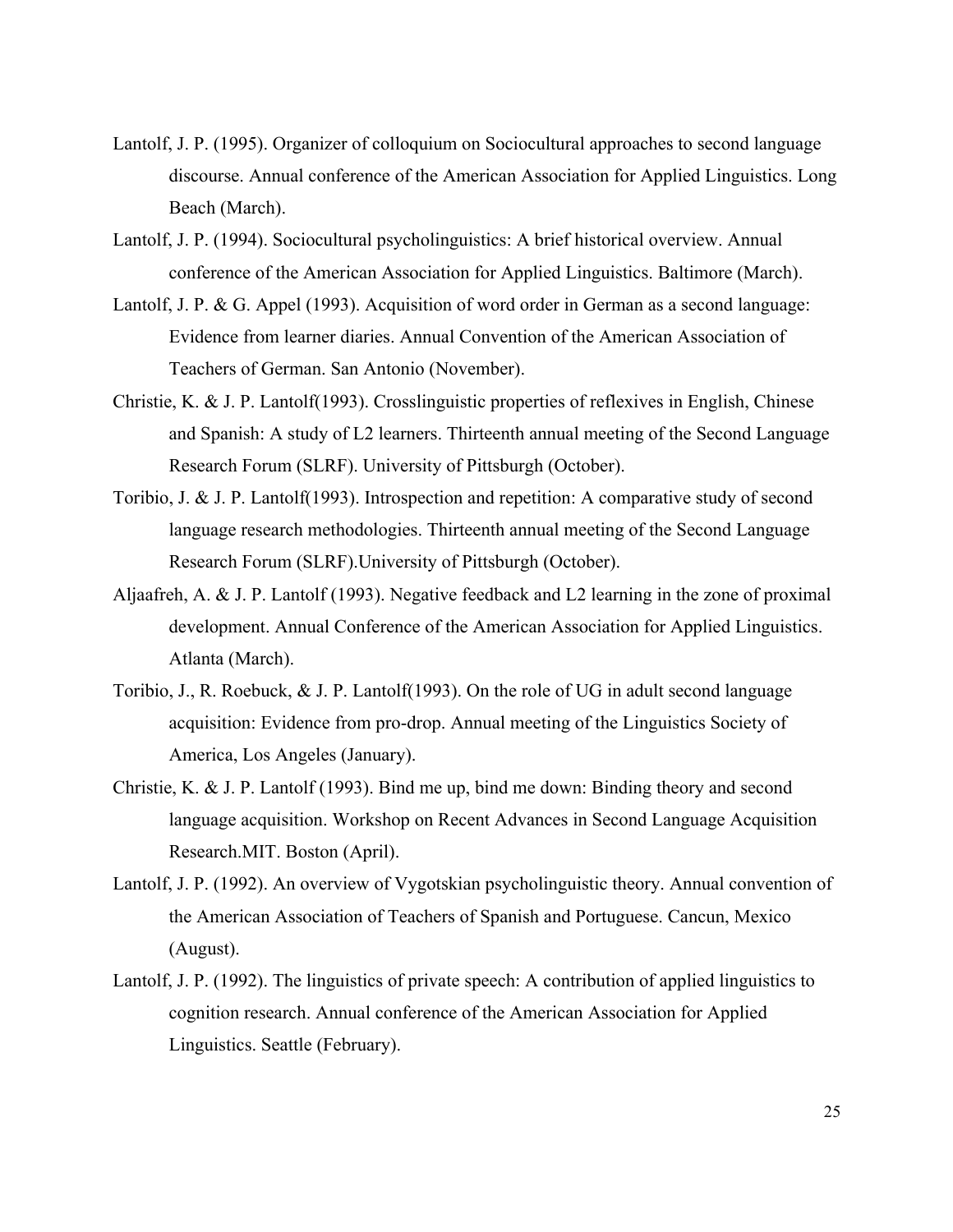- Appel, G. & J. P. Lantolf (1992). Metatalk in L2 narrative text recall protocols. Annual conference of the American Association for Applied Linguistics. Seattle (February).
- N. Goss, Y-H Zhang & J. P. Lantolf(1991). Two heads are better than one: Assessing learner strategies in grammaticality judgment tasks. Conference on Theory Construction and Methodology in Second Language Acquisition Research. Michigan State University (October).
- Christie, K. & J. P. Lantolf(1991). Linguistic competence or cognition: The relevance of learner intuitions for UG models of SLA. Eleventh annual meeting of the Second Language Research Forum (SLRF).University of Southern California (October).
- Appel, G. & J. P. Lantolf (1991). Cognitive complexity as a factor in L2 speech production. Eleventh annual meeting of the Second Language Research Forum (SLRF).University of Southern California (October).
- Lantolf, J. P. (1990). Cognitive dialogue and second language learning. Fourth annual Conference on Pragmatics and Language Learning. University of Illinois (November).
- Lantolf, J. P. (1990). Reassessing the null-subject parameter in L2 learning. Tenth annual meeting of the Second Language Research Forum (SLRF).University of Oregon (October).
- Donato, R. & J. P. Lantolf (1989). The discursive origins of L2 monitoring. Third annual conference on Pragmatics and Language Learning. University of Illinois (November).
- Lantolf, J. P. (1987). Language play in second language learning. Fall Conference of PENN-TESOL East, Philadelphia.
- Lantolf, J. P. & M. Ahmed (1987). Interlanguage variation and Vygotskian psycholinguistic theory. Conference on Variation in Second Language Acquisition. University of Michigan (April).
- John-Steiner, V., G. Appel & J. P. Lantolf (1987). Parasession on Vygotskian theory and second language learning.Second International Congress on Applied Psycholinguistics, Kassel, Germany.
- Lantolf, J. P. & W. Frawley (1986). Understanding proficiency? Annual convention of the Modern Language Association of America. New York City (December).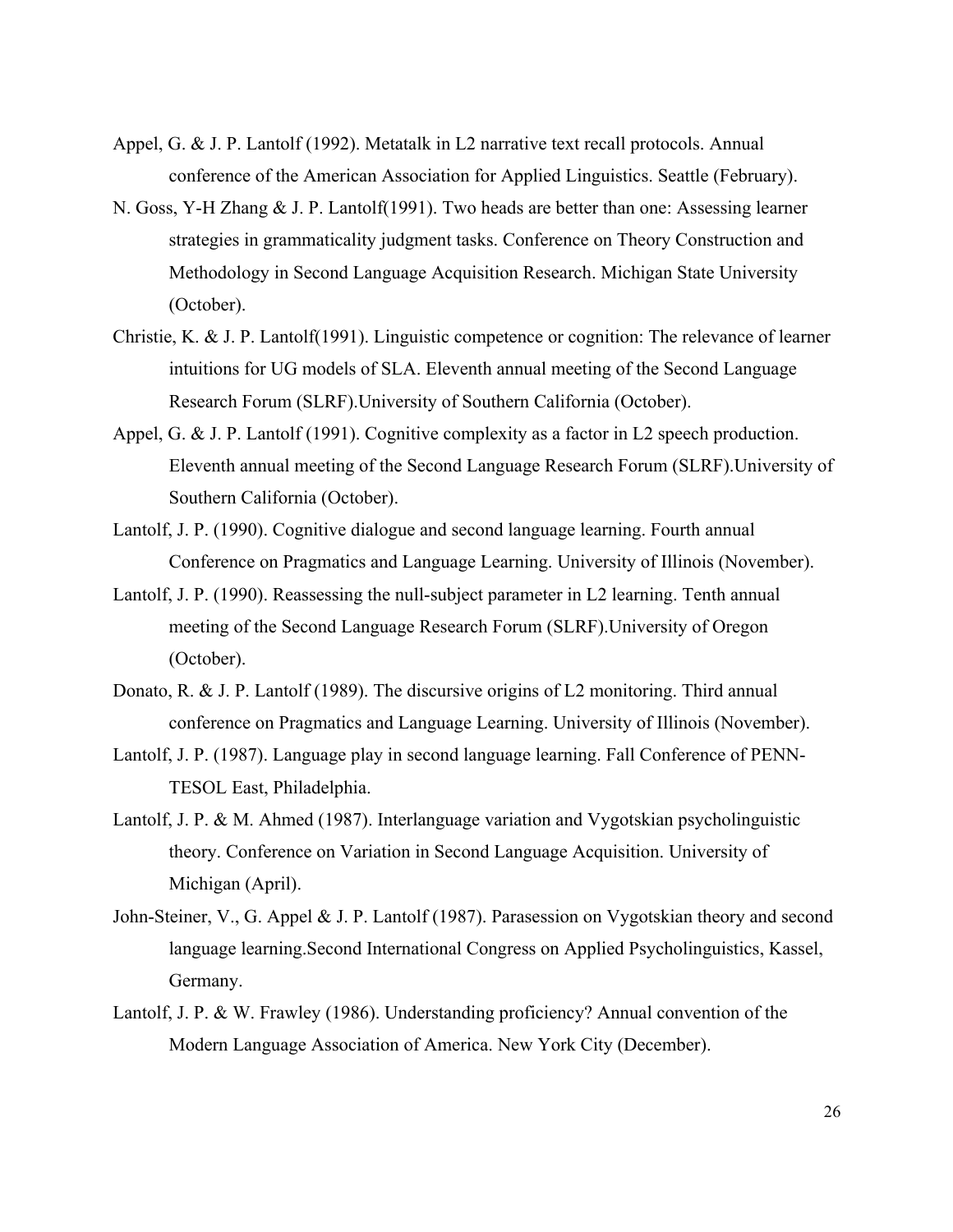- Lantolf, J. P. (1986). Developing expert writers in Spanish as a second language. Second Biennial Northeast Regional Meeting of the American Association of Teachers of Spanish and Portuguese. University of Massachusetts at Amherst (November).
- Frawley, W. & J. P. Lantolf (1985). Metacognition and the epistemology of L2 or how the West was won. First International Congress on Applied Psycholinguistics. Barcelona (July).
- Lantolf, J. P. & W. Frawley (1985). Proficiency: How to make a native speaker? Conference on Language Proficiency, Foreign Service Institute. Arlington, VA (April).
- Lantolf, J. P. & W. Frawley (1984). Oral proficiency testing: A critical analysis. Annual convention of the Modern Language Association of America. Washington, D.C. (December).
- Lantolf, J. P. & W. Frawley (1984). L2 communication strategies: A functional perspective. Seventh World Congress of the Association Internationale de Linguistique Applique (AILA). Brussels (August).
- Lantolf, J. P., A. Labarca, M. denTuinder (1983). A functional dictionary in the interactive classroom. Annual Convention of the American Association of Teachers of Spanish and Portuguese. Mexico City (August).
- Di Pietro, R. J., J. P. Lantolf, & R. Donato(1983). Strategic interaction and classroom discourse. Annual convention of the Modern Language Association of America. New York City (December).
- Lantolf, J. P. & G. Salah(1983). Enhancing L2 performance through strategic interaction. XVth AIMAV Colloquium. Nijmegen University (June).
- Lantolf, J. P. & W. Frawley (1983). L2 discourse and Vygotskian psycholinguistics: Implications for input conditions in the classroom setting. Eleventh LACUS Forum. Laval University (August).
- Frawley, W. & J. P. Lantolf (1983). Reference in L2 discourse: A Vygotskian perspective. XVIIth Annual Convention of TESOL International. Toronto (March).
- Lantolf, J. P., A. Labarca & R. Vuchic (1983). Facilitating language learning K through 12. Northeast Conference on Language Teaching. Baltimore (March).
- Lantolf, J. P. (1982). Language teaching and the computer. Delaware Symposium on Language Studies, IV.University of Delaware (October).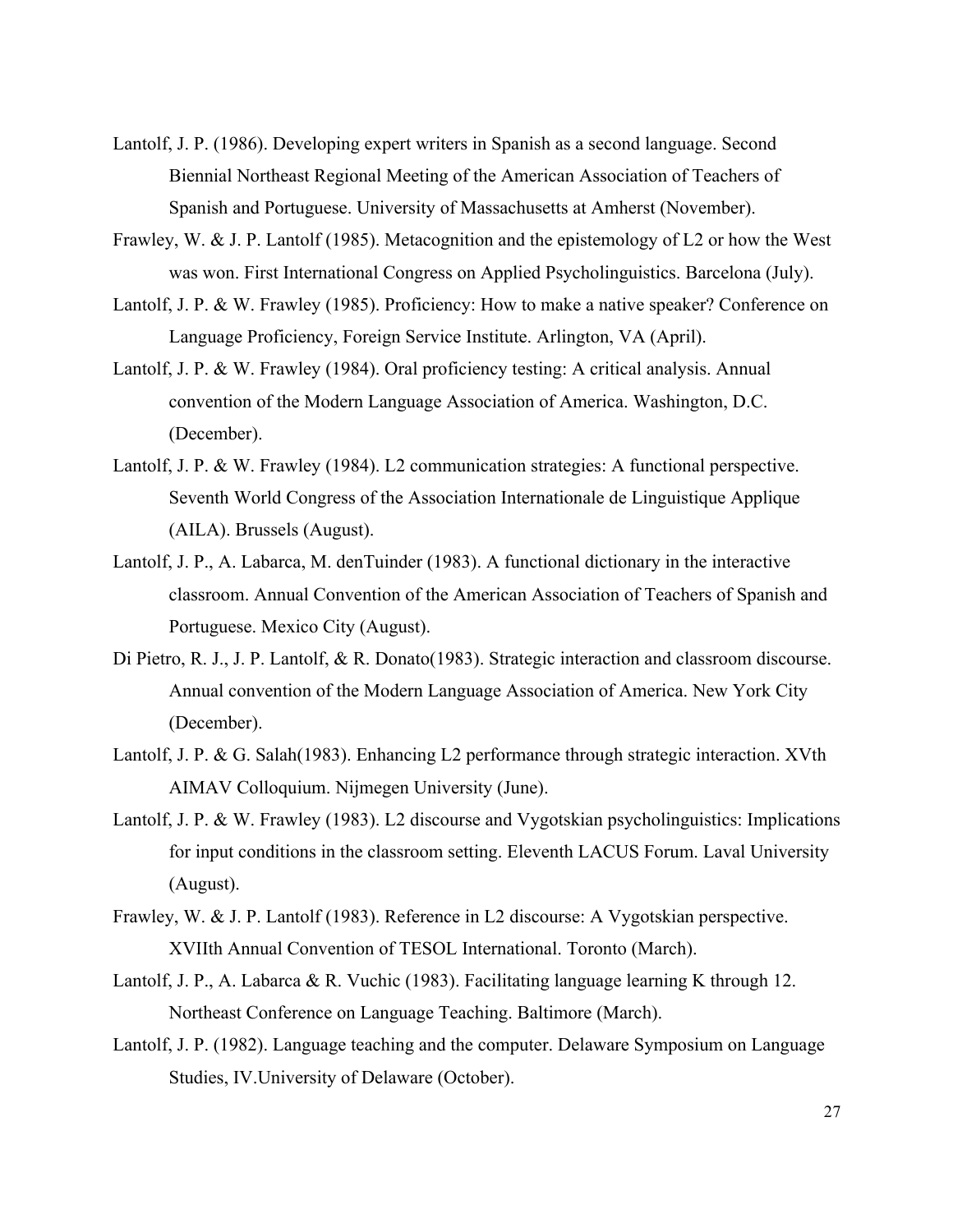- Lantolf, J. P. & R. Khanji (1982). The non-linguistic parameters of interlanguage performance: Expanding the research paradigm. Tenth LACUS Forum, Northwestern University (August).
- Lantolf, J. P. (1981). The relationship of FL acquisition to study abroad. Annual conference of the Council on International Educational Exchange. Washington, D.C. (November).
- Lantolf, J. P. & A. Labarca (1981). Facilitating student placement: A multiple-choice cloze test. Annual convention of the Modern Language Association of America. New York City (December).
- Lantolf, J. P. (1980). A comparative analysis of interference phenomena in two U.S. Spanish dialects. Symposium on Spanish in the US: Beyond the Southwest. University of Illinois at Chicago (April).
- Lantolf, J. P. & V. Streiff(1980). Cloze testing and the 'silent way'. Annual convention of the Modern Language Association of America. Houston (December).
- Lantolf, J. P. (1979). Sociolinguistics of bilingualism: The neighborhood effect. Third Annual Symposium on Spanish and Portuguese Bilingualism. University of Massachusetts at Amherst (April).
- Lantolf, J. P. (1979). Speaker sex as an extra-linguistic variable: *Pa(ra)* reduction in Chicano Spanish. South Central Modern Language Association. New Orleans (February).
- Lantolf, J. P. (1979). *Tu/Ud*. in Chicano Spanish. Conference on Non-English Language Variation in the Western Hemisphere. University of Louisville (February).
- Lantolf, J. P. (1979). Information structure and pragmatics in Spanish discourse. Sixth LACUS Forum. University of Calgary (August).
- Lantolf, J. P. (1978). Evolutive change in syntax: Speculations on interrogative word order in Puerto Rican Spanish. Eighth Linguistic Symposium on Romance Languages. University of Louisville (February).
- Lantolf, J. P. (1977). The variable constraints on mood in Puerto Rican-American Spanish. Seventh Linguistic Symposium on Romance Languages. Cornell University (February).
- Lantolf, J. P. (1973). Toward the elimination of numerical morphemes: A study of Spanish intonation. Annual convention of the Modern Language Association of America. Chicago (December).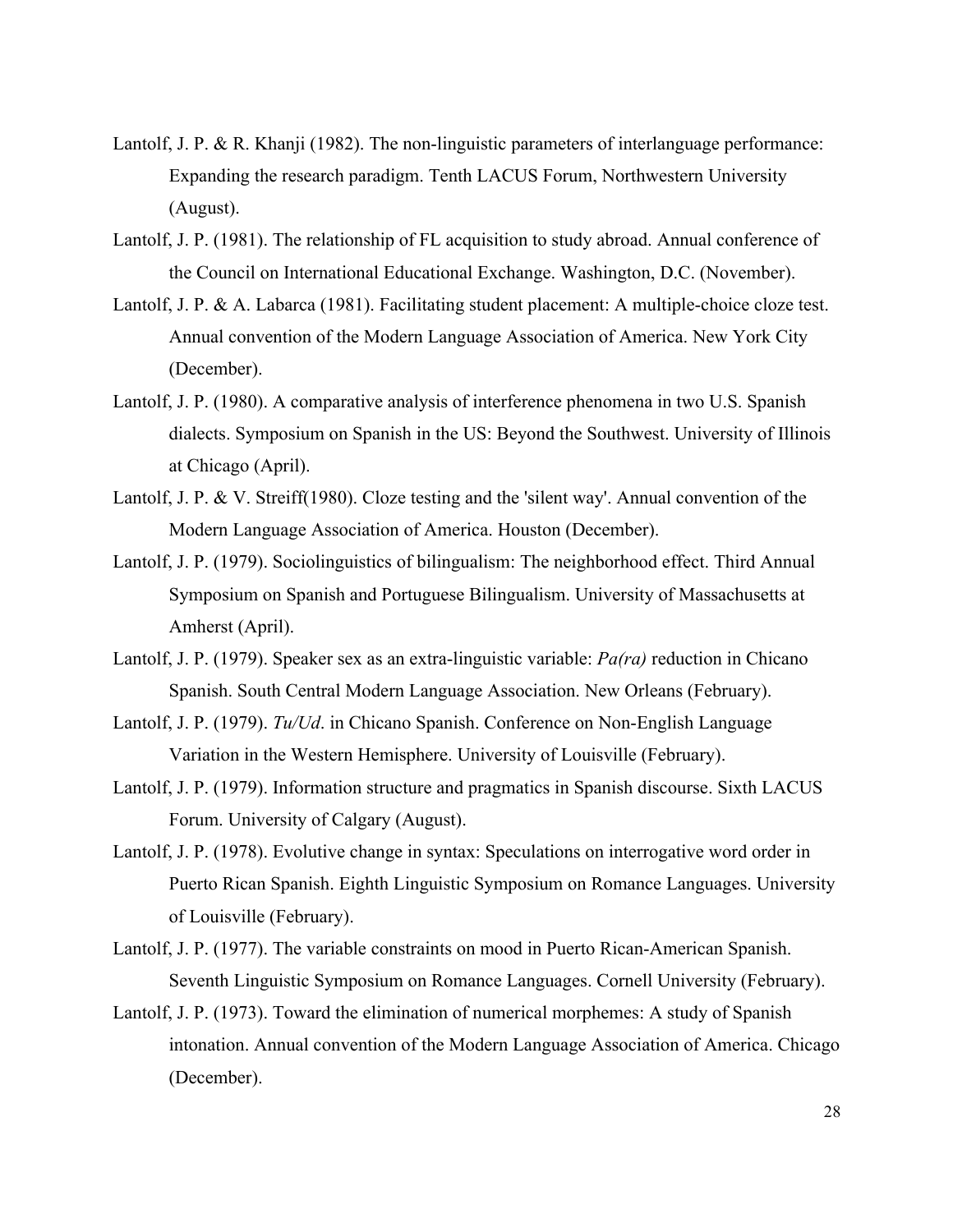### **J. PUBLICATIONS**

*1. BOOKS*

- Lantolf, J. P. & M. E. Poehner (2014). *Sociocultural theory and the pedagogical imperative in L2 education: Vygotskian praxis and the research/practice divide*. New York: Routledge. [Awarded the Kenneth Mildenberger Book Prize of the Modern Language Association of America, 2015].
- Lantolf, J. P. & S. L. Thorne. (2006) *Sociocultural theory and the genesis of second language development*. Oxford University Press.[Licensed reprint in China (2013) by Shanghai Foreign Language Education Press.]

*2. BOOKS EDITED*

- Lantolf, J. P., M. E. Poehner, with M. Swain (2018). *Handbook of sociocultural theory and second language development*. New York: Routledge.
- Lantolf, J. P. & M. E. Poehner (2008). *Sociocultural theory and the teaching of second languages*. London: Equinox Press.
- Lantolf, J. P. (2000). *Sociocultural theory and second language learning*. Oxford University **Press**.
- Lantolf, J. P. & G. Appel(1994). *Vygotskian approaches to second language research*. Norwood, NJ: Ablex Press.
- Lantolf, J. P. & A. Labarca (1987). *Second language research in the classroom setting*. Norwood, NJ: Ablex Press.

Lantolf, J. P. & G. Stone (1981). *Current research in Romance linguistics*. Bloomington: IULC.

Lantolf, J. P., F. Frank & J. Guitart (1979). *Colloquium on Hispanic and Luso-Brazilian linguistics*. Washington, D.C.: Georgetown University Press.

3. *CALPER PUBLICATION*

Lantolf, J. P. & M. E. Poehner. (2011)*. Dynamic assessment in the foreign language classroom: A teacher's guide*. CALPER: University Park, PA. [149pp. & Video DVD: version 2.0] 4. *JOURNAL SPECIAL ISSUES EDITED*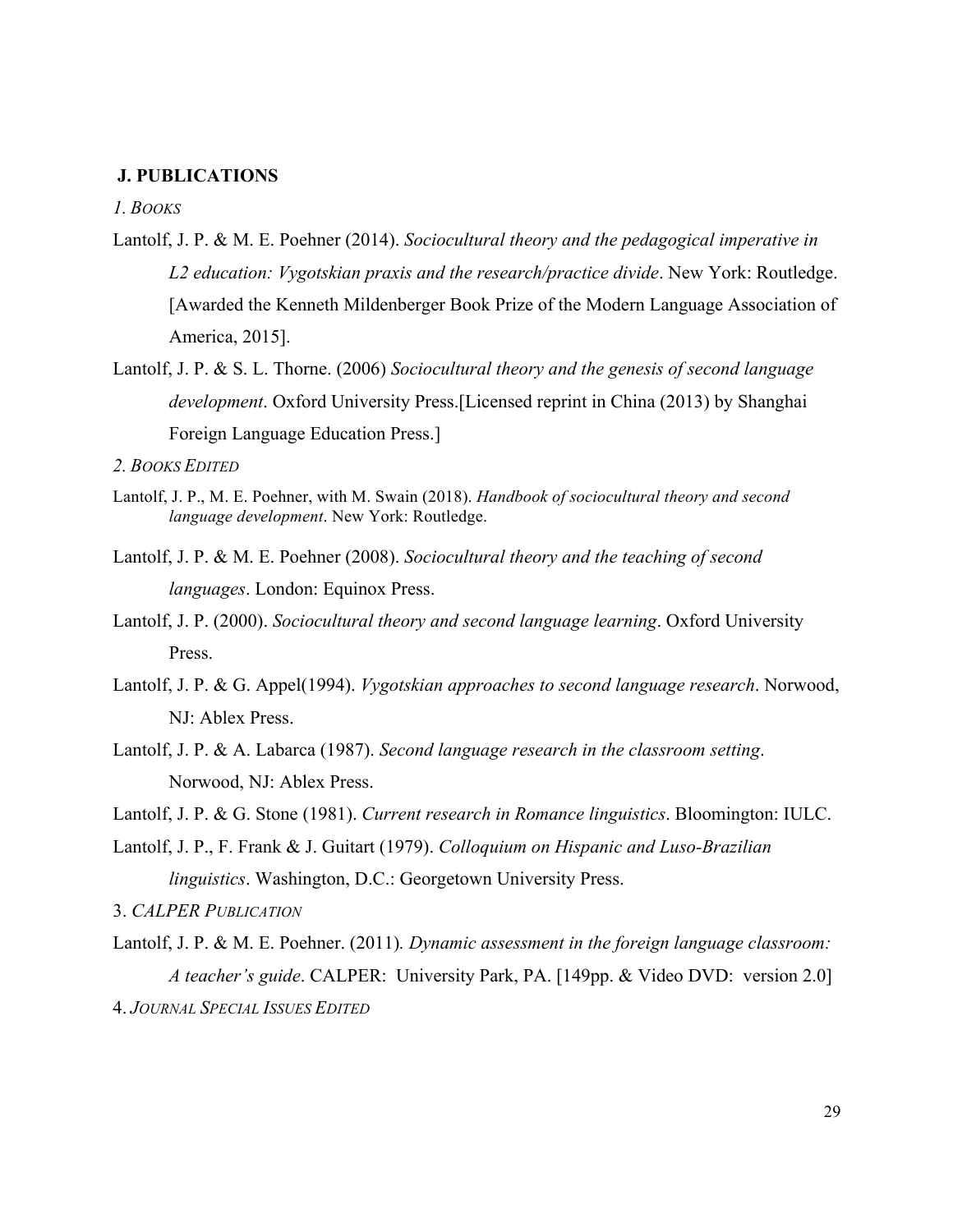- Guest Editor for special issue of *The Modern Language Journal* celebrating the new century "A century of language teaching and research: Looking back and looking ahead," Part 1. Vol. 84. no. 4. (2000) & Part 2, Vol. 85.no. 1 (2001).
- Guest Editor for special issue of *The Modern Language Journal* "Sociocultural theory and second language learning." 78, 4. (1994). Nominated by MLJ for Learned Journal Editor's Prize for Special Issue, 1994.

### 5*. JOURNAL ARTICLES*

- Xi, J. & J. P. Lantolf. (2020). Scaffolding and the zone of proximal development: A problematic relationship. *Journal for the Theory of Social Behavior*. DOI: 10.1111/jtsb.12260. (24pp.)
- Lantolf, J. P., L. Minakova, & J. Xi. (2020). Research timeline for sociocultural theory: Concept-based language instruction (C-BLI). *Language Teaching*. doi: 10.1017/S0261444820000348 (16 pp.).
- Lantolf, J. P., & J. Xi. (2019). Let's not get tied into knots: A response to Newman (2018)— Vygotsky, Wittgenstein and sociocultural theory. *Journal for the Theory of Social Behavior*, 49, 387-393.
- Lantolf, J. P., & M. Swain. (2019). On the emotion  $\sim$  cognition dialectic: A sociocultural response to Prior. *The Modern Language Journal*, 103, 528-530.
- Poehner, M. E., R. A. van Compernolle, O. Esteve, & J. P. Lantolf. (2018). A Vygotskian developmental approach to second language education. *Journal of Cognitive Education and Psychology, 18,* 238-258.
- Kim, J., & J. P. Lantolf. (2018). Developing conceptual understanding of sarcasm in L2 English through explicit instruction. *Language Teaching Research, 22,* 208-229.
- Kinginger, C., M. E. Poehner, R. A. van Compernolle, & J. P. Lantolf. (2018). Pursuing Vygotsky's dialectical pedagogy and development: A response to David Kellogg. *Applied Linguistics*, 39 (3), 429-433.
- Lantolf, J. P., L. Kurtz, & O. Kisselev. (2016). Understanding the revolutionary character of L2 development in the ZPD: Why levels of mediation matter. *Language and Sociocultural Theory*, *3.2,* 153-171.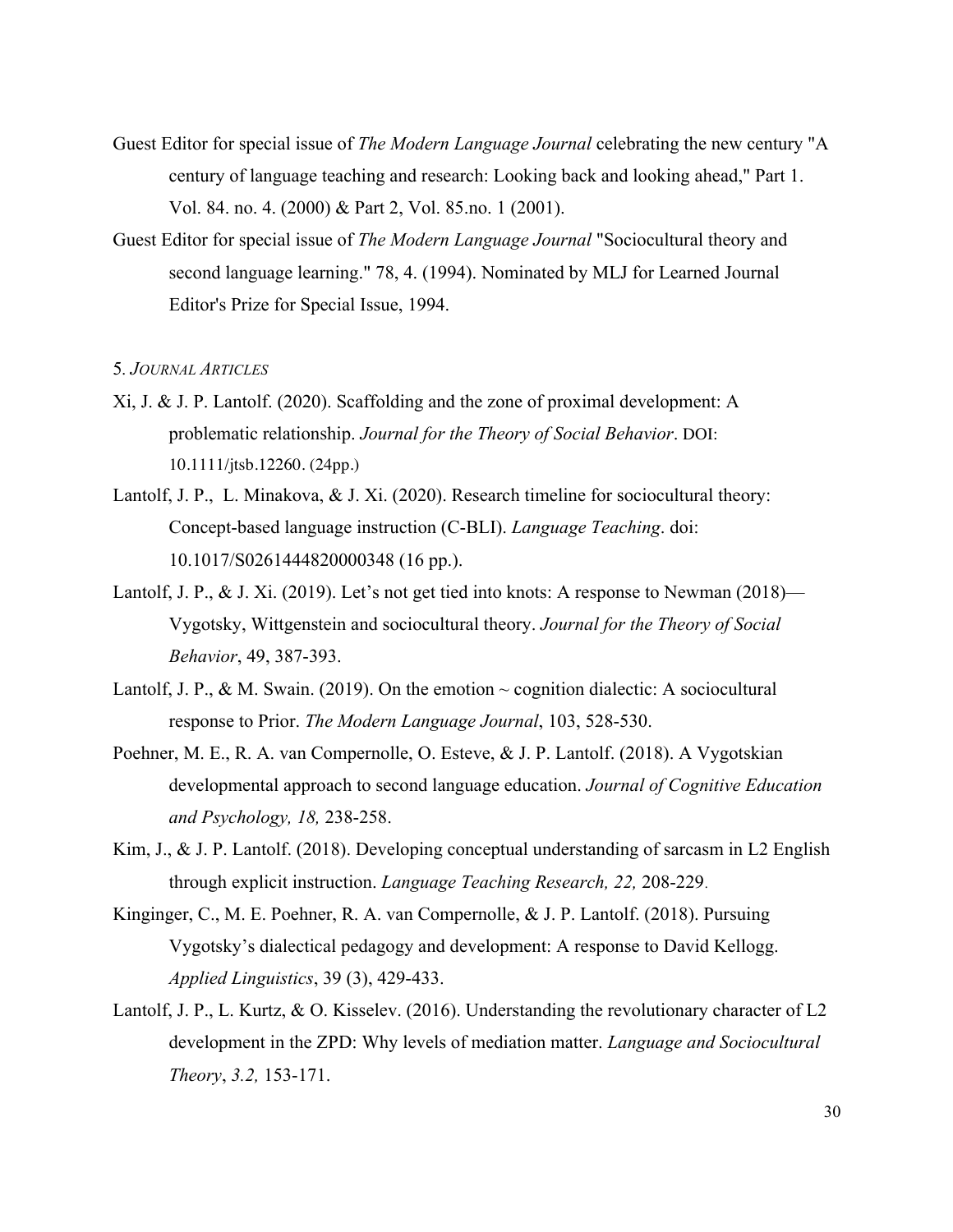- Multiple Authors from the Douglas Fir Group (2016). A transdisciplinary framework for SLA in a multilingual world. *Modern Language Journal*, *100* (supplement), 19-47.
- Lantolf, J. P. & X. Zhang (2015). Response to Pienemann's critique of Zhang and Lantolf (2015).*Language Learning, 65,* 752-760.
- Zhang, X. & J. P. Lantolf (2015). Natural or artificial: Is the route of second language development teachable? *Language Learning, 65 (1),* 152-180.DOI: 10.1111/lang.12094.
- Lantolf, J. P., & L. Bobrova (2014). Metaphor instruction in the L2 Spanish classroom: Theoretical argument and pedagogical program. *Journal of Spanish Language Teaching*  1: 46-61.
- Lantolf, J. P. (2014). A bridge not needed: The sociocultural perspective. *Studies in Second Language Acquisition, 36 (3),* 368-374.
- Poehner, M. E., & J. P. Lantolf (2013). Bringing the ZPD into the equation: Capturing L2 development during computerized dynamic assessment (C-DA). *Language Teaching Research* 17: 323-342.
- Smotrova, T. & J. P. Lantolf (2013). The function of gesture in lexically focused L2 instructional conversations. *Modern Language Journal* 97: 395-414.
- Lantolf, J. P. & M. E. Poehner (2013). The unfairness of equal treatment: Objectivity in L2 testing and Dynamic Assessment. *Educational Research and Evaluation,* 19, 141-157.
- Lantolf, J. P., & M. Swain (2012). Jumping to conclusions? Commentary on "Effectiveness of guided inductive versus a deductive approach on the learning of grammar in the intermediate-level college French classroom." *Foreign Language Annals* 45: 168-169.
- Lantolf, J. P. & L. Bobrova (2012). Happiness is drinking beer: A cross-cultural analysis of multimodel metaphors in Ukrainian and American commercials. *International Journal of Applied Linguistics* 22: 42-66.
- Ableeva, R. & J. P. Lantolf (2011). Mediated dialogue and the microgenesis of second language listening comprehension. *Assessment in Education* 18: 133-149.
- Lantolf, J. P. & M. E. Poehner (2011). Dynamic assessment in the classroom: Vygotskian praxis for L2 development. *Language Teaching Research* 15: 11-33.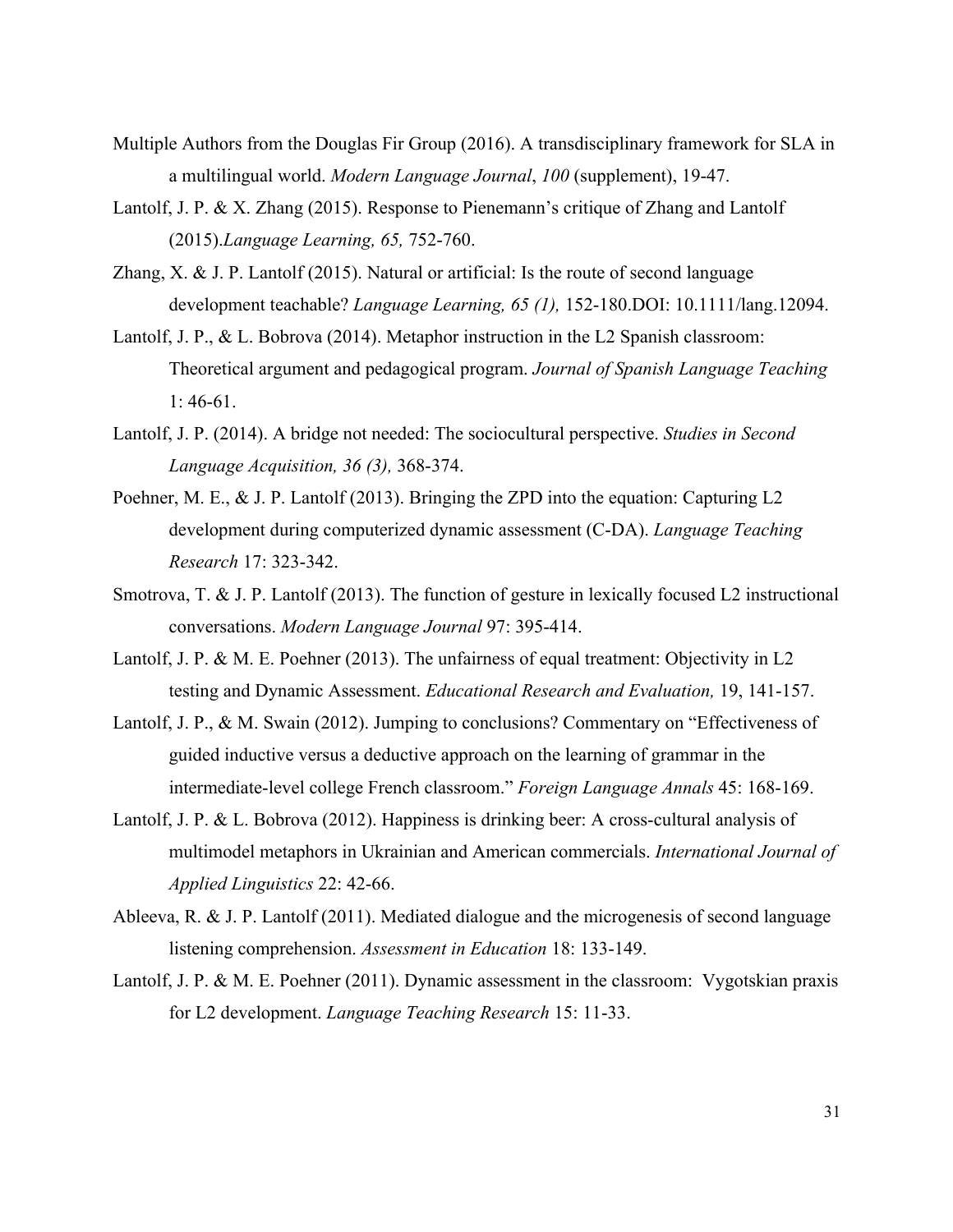- Poehner, M. E. & J. P. Lantolf (2010).Vygotsky's teaching-assessment dialectic and L2 education: the case for dynamic assessment. *Mind, Culture, and Activity: An International Journal* 17: 312-330.
- Lantolf, J. P. (2009). Dynamic assessment: The dialectical integration of instruction and assessment. *Language Teaching* 42: 355-368.
- Lantolf, J. P. & T. Beckett (2009). Research timeline for sociocultural theory and second language acquisition. *Language Teaching* 42: 459-475. (top five most downloaded articles from LT in 2010)
- Lantolf, J. P. (2009). Knowledge of language in teacher education. *Modern Language Journal*  93: 271-274.
- Lantolf, J. P. (2008). Praxis and L2 classroom development. *ELIA: Estudios de lingüística inglesa aplicada* 8: 13-44.
- Lantolf, J. P. (2008). SLA,  $i + 1$ , SCT, the ZPD, and other things: A response to Evensen. *Journal of Applied Linguistics*5: 215-219.
- Choi, S-J & J. P. Lantolf (2008). The representation and embodiment of meaning in L2 communication: Motion events in speech and gesture in L2 Korean and L2 English speakers. *Studies in Second Language Acquisition* 30: 191-224.
- Lantolf, J. P. & K. E. Johnson (2007). Extending Firth and Wagner's (1997) ontological perspective to L2 classroom praxis and teacher education. *Modern Language Journal* 91: 877-892.
- Lantolf, J. P. (2007). Sociocultural source of thinking and its relevance for second language acquisition. *Bilingualism: Language and Cognition* 10: 31-33.
- Lantolf, J. P. (2006a). Language emergence: Implications for applied linguistics. A sociocultural perspective. *Applied Linguistics* 27: 717-728.
- Lantolf, J. P. (2006b). Sociocultural theory and second language learning: State of the art. *Studies in Second Language Acquisition.*28: 67-109.
- Poehner, M. E. & J. P. Lantolf (2005). Dynamic assessment in the language classroom. *Language Teaching Research* 9: 233-265.
- Lantolf, J. P. & M. E. Poehner (2004). Dynamic assessment: Bringing the past into the future. *Journal of Applied Linguistics* 1: 49-74.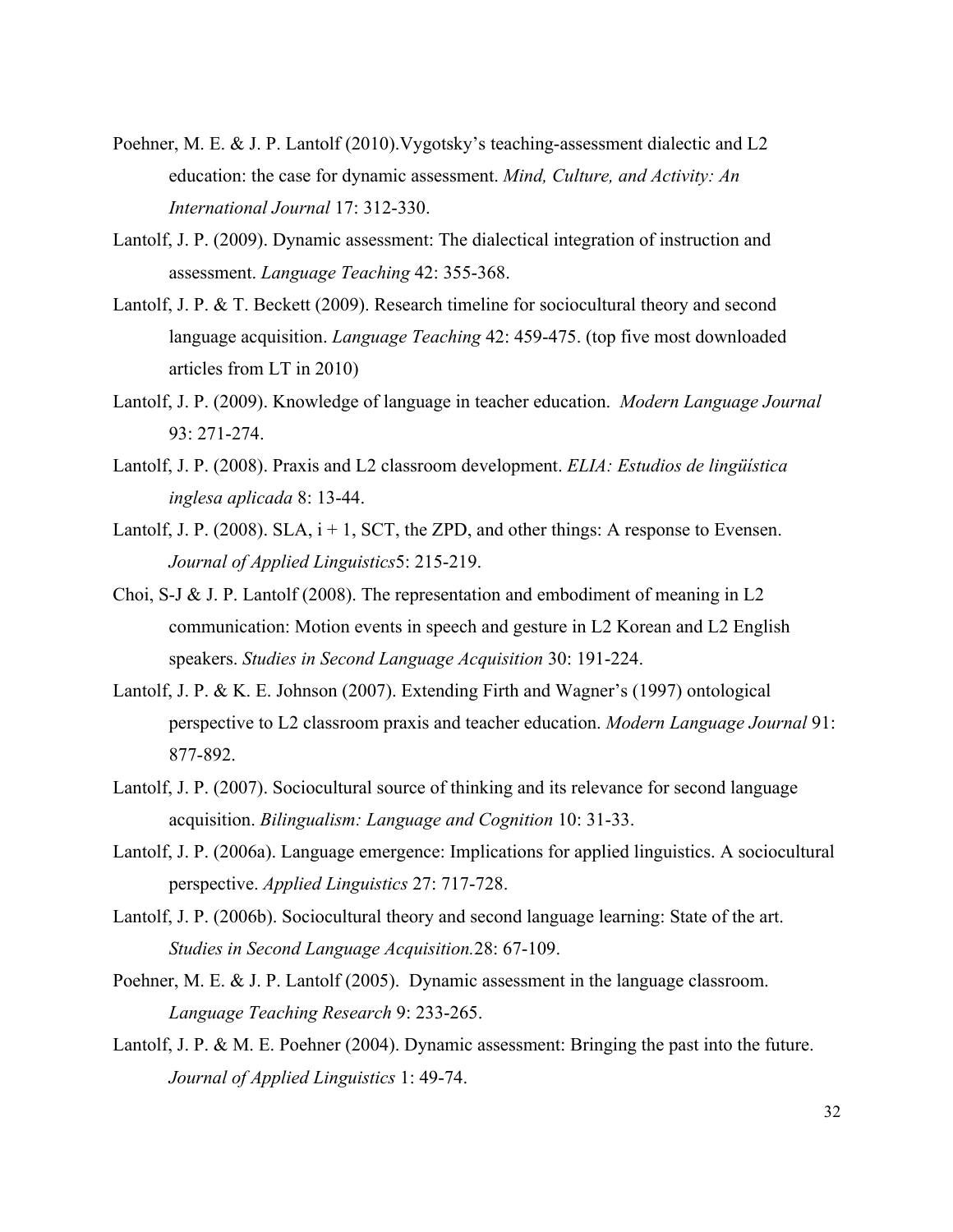- Negueruela, E., J. P. Lantolf, S. R. Jordan, J. Gelabert (2004). The "private function" of gesture in second language communicative activity: A study on motion verbs and gesturing in English and Spanish. *International Journal of Applied Linguistics* 14: 113-147.
- Lantolf, J. P. & M. C. Yáñez-Prieto (2003). Talking yourself into Spanish: The role of private speech in second language learning. *Hispania* 86: 98-110.
- Lantolf, J. P. (2002). Commentary from the flower garden: Responding to Gregg 2000. *Second Language Research* 18: 72-78.
- Lantolf, J. P. (2001). Introduction to Part II of the special retrospective issue: A century of language teaching: Looking back, looking ahead. *The Modern Language Journal*85: 1-4.
- Lantolf, J. P. & G. Sunderman (2001). Foreign languages in the school curriculum: The struggle for a place in the sun. *The Modern Language Journal* 85: 5-25.
- Lantolf, J. P. (2000). Introduction to Part I of the special retrospective issue:A century of language teaching: Looking back and looking ahead. *The Modern Language Journal* 84: 467-471.
- Lantolf, J. P. (2000). Review article of Carruthers, R. & J. Boucher (eds.). 1998. *Language and thought: Interdisciplinary themes*. Cambridge University Press. *Journal of Linguistic* 36: 419-424.
- Lantolf, J. P. & P. Genung (2000).*Approches interactionnistes de l'acquisition des langues étrangères.* (An activity theoretic perspective on classroom motivation).*Acquisition et Interaction en Langue Étrangère* 12: 99-122.
- Lantolf, J. P. (2000). Second language learning as a mediated process.*Language Teaching* 33: 79-86.
- Lantolf, J. P. (1998). Review article of John Honey. *Language is power. The story of Standard English and its enemies*. *English in Education* 32 no. 3: 35-44.
- Dunn, W. & J. P. Lantolf (1998). Vygotsky's zone of proximal development and Krashen'si + 1: Incommensurable constructs; incommensurable theories. *Language Learning* 48: 411- 442.
- Lantolf, J. P., F. DiCamilla & M. Ahmed(1997). The cognitive function of linguistic performance: A study of tense/aspect use by L1 and L2 speakers*. Language Sciences* 19: 153-165.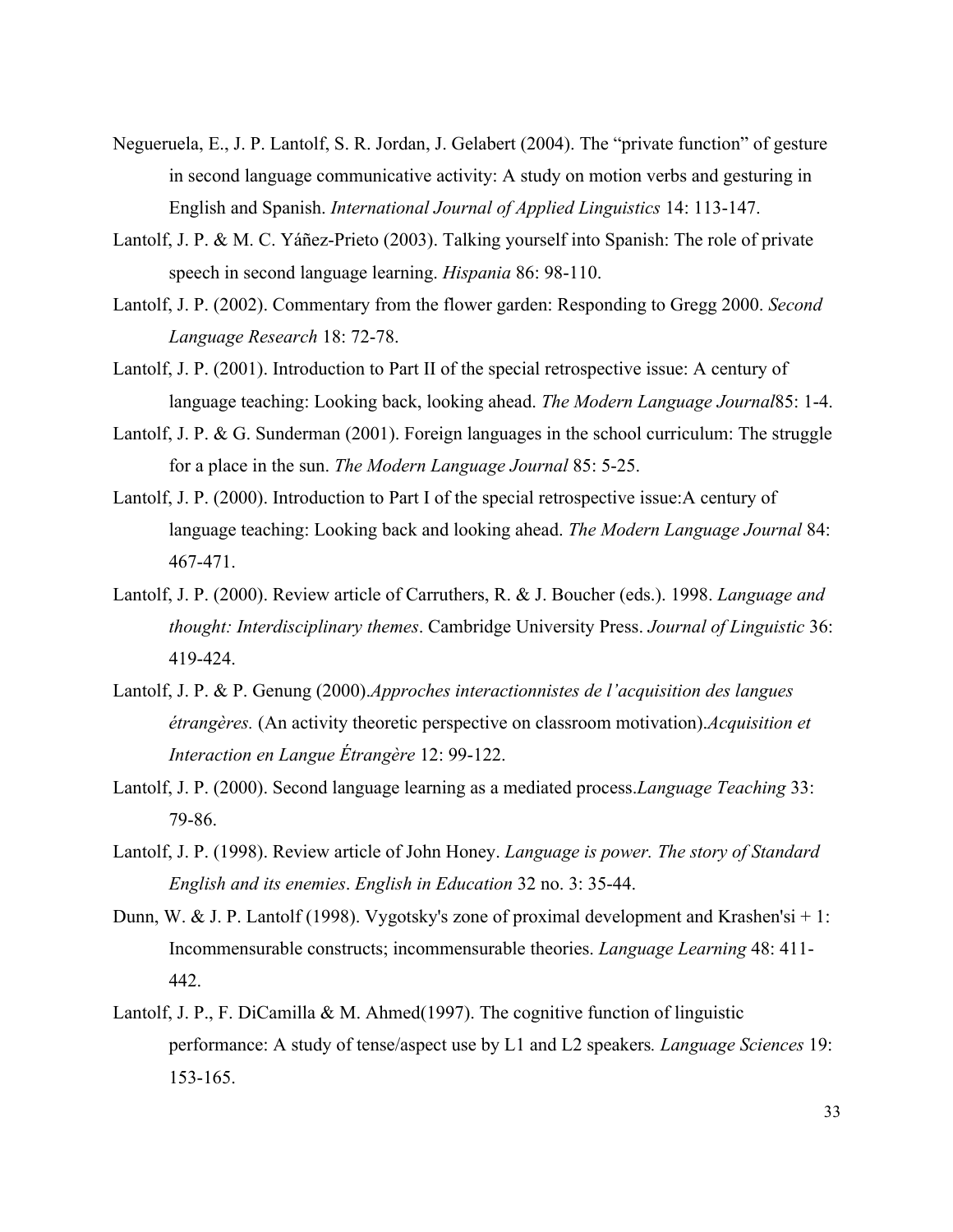- Lantolf, J. P. (1996). Second language theory building: Letting all the flowers bloom !*Language Learning* 46: 713-749.
- Lantolf, J. P. & A. Aljaafreh (1995). Second language learning in the Zone of Proximal Development: A revolutionary experience. *International Journal of Educational Research* 23: 619-632.
- Lantolf, J. P. & A. Pavlenko (1995). Sociocultural theory and second language acquisition.*Annual Review of Applied Linguistics* 15: 38-53.
- Lantolf, J. P. (1994). Sociocultural theory and second language learning: Introduction to the special issue. *The Modern Language Journal* 78: 418-420.
- Aljaafreh, A. & J. P. Lantolf (1994). Negative feedback as regulation and second language learning in the Zone of Proximal Development.*The Modern Language Journal* 78: 465- 483.
- Appel, G. & J. P. Lantolf. (1994). Speaking as mediation: A study of L1 and L2 text recall tasks. *The Modern Language Journal* 78: 437-452.
- DiCamilla, F. & J. P. Lantolf (1994). The linguistic analysis of private writing. *Language Sciences* 16: 347-369.
- Christie, K. & J. P. Lantolf (1992). The ontological status of learner grammaticality judgments: Evidence from Italian as a foreign language. *Rassegna italiana di lingüística applicata* 24: 31-57.
- Lantolf, J. P. & W. Frawley (1992). Rejecting the OPI again: A response to Hagen. *ADFL Bulletin* 23: 34-38.
- Donato, R. & J. P. Lantolf (1990). The dialogic origins of L2 monitoring.*Pragmatics and Language Learning* 1: 83-98.
- Lantolf, J. P. & W. Frawley (1988). Proficiency: Understanding the construct. *Studies in Second Language Acquisition* 10: 181-196.
- Lantolf, J. P. (1988). The syntactic complexity of written texts in Spanish as a foreign language: A markedness perspective. *Hispania* 71: 933-940.
- Bullock, B. & J. P. Lantolf (1987).Text genre and cloze testing. *Rassegna italiana di linguistica applicata* 19: 95-104.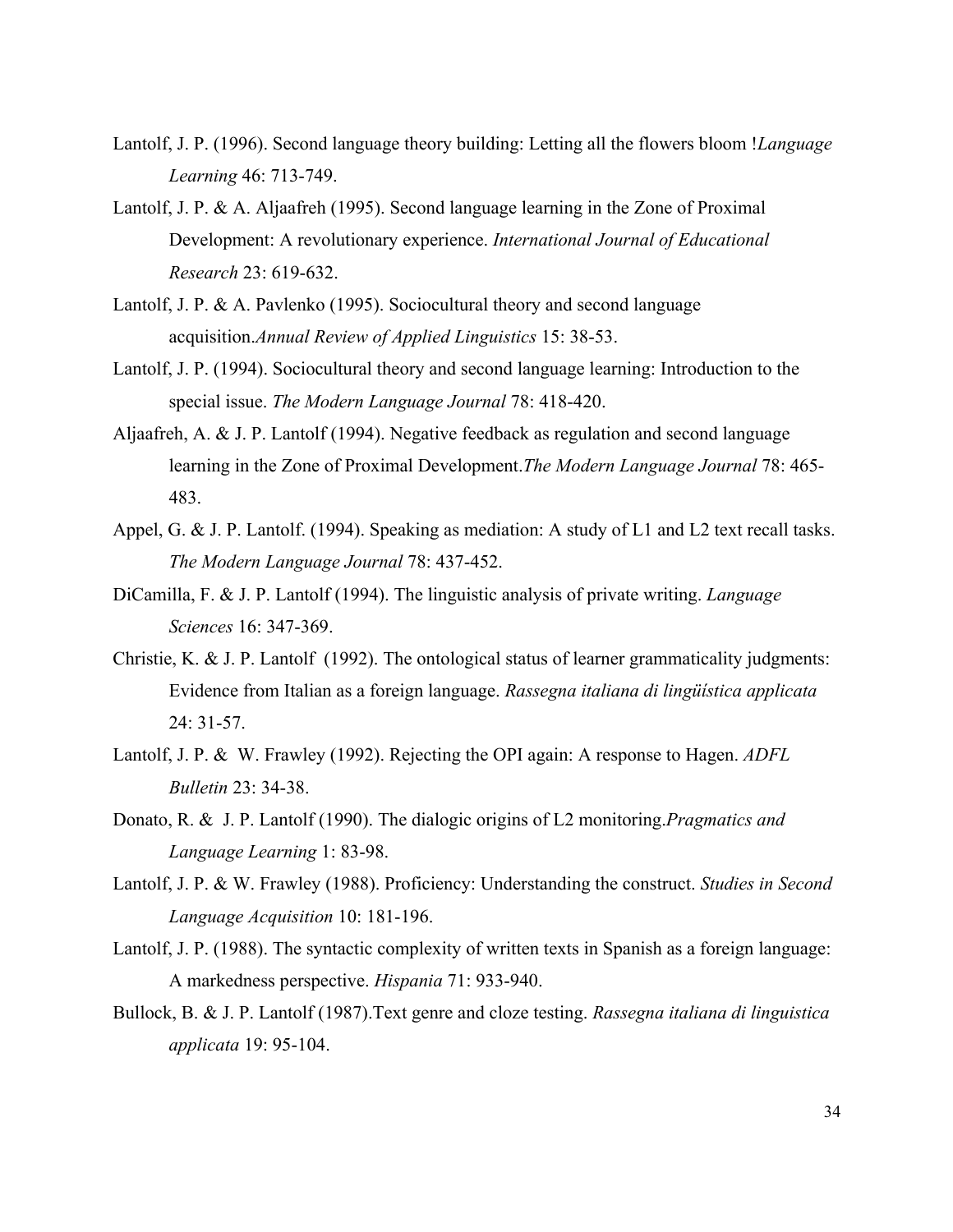- Frawley, W. & J. P. Lantolf (1986). Private speech and self-regulation: A commentary on Frauenglass and Diaz. *Developmental Psychology* 22: 706-708.
- Lantolf, J. P. (1986). Silent way in the university setting: An applied research report. *The Canadian Modern Language Review* 43, 34-58. [Reprinted in Italian in *Diglossologia* 1 no. 2 (1987): 3-36.]
- Lantolf, J. P. & W. Frawley (1985). Oral proficiency testing: A critical analysis. *The Modern Language Journal* 69: 337-345.
- Lantolf, J. P. & W. Frawley (1985). On communication strategies: A functional perspective. *Rassegna italiana di linguistic aapplicata* 17: 143-157.
- Lantolf, J. P., A. Labarca, & J. den Tuinder (1985). Strategies for accessing bilingual dictionaries: A question of control. *Hispania* 68: 858-864.
- Frawley, W. & J. P. Lantolf (1985). L2 discourse: A Vygotskian perspective. *Applied Linguistics* 6: 19-44.
- Frawley, W. & J. P. Lantolf (1984). Speaking and self-order: A critique of orthodox L2 research. *Studies in Second Language Acquisition* 6: 143-159.
- Di Pietro, R. J., J. P. Lantolf, & A. Labarca (1983). The graduate foreign language curriculum. *The Modern Language Journal* 67: 365-373.
- Lantolf, J. P. (1980). Constraints on interrogative word order in Puerto Rican Spanish.*Bilingual Review* 7: 113-122.
- Lantolf, J. P. (1979). Explaining linguistic change: The loss of voicing in the old Spanish sibilants. *Orbis* 29: 290-315.
- Lantolf, J. P. (1977). Aspects of change in foreign language study.*The Modern Language Journal* 41: 242-251.
- Lantolf, J. P. (1977). Stress subordination: Evidence from Spanish. *General Linguistics* 17: 8-19.
- Lantolf, J. P. (1977). Review article of Owen Thomas and Eugene Kentegen. *Transformational grammar and the teacher of English: Theory and practice*. *General Linguistics* 17: 112- 118.
- Lantolf, J. P. (1976). On teaching intonation. *The Modern Language Journal* 40: 267-275.
- Lantolf, J. P. (1976). Review article of Jan Schroten. *Concerning the deep structures of Spanish reflexive sentences*. *General Linguistics* 16: 191-206.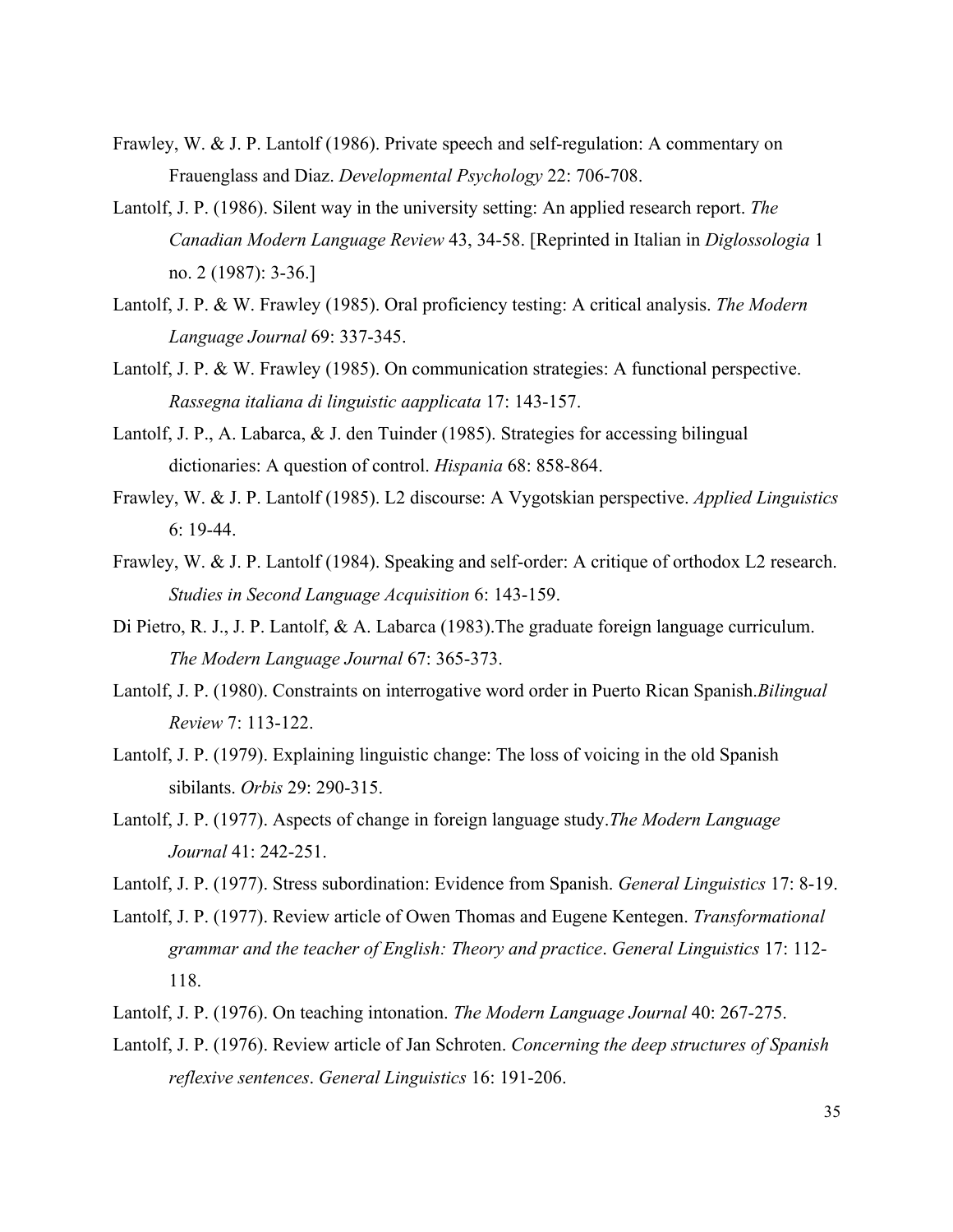- Lantolf, J. P., M. E. Poehner, & S. L. Thorne. (2020). Sociocultural theory and second language development. In. B. Van Patten, G. D. Keating, S. Wulff, *Theories in second language acquisition. An introduction. 3rd edition* (pp. 223-247). New York: Routledge.
- Poehner, M. E., & J. P. Lantolf (in press). Sociocultural theory. In H. Mohebbi & C. Coombe (eds.), *Research questions in language education and applied linguistics.* Berlin: Springer.
- Lantolf, J. P. (2020). World language education and the pedagogical imperative. In Li-Fang Zhang (ed.), *Oxford research encyclopedia in education*. Oxford: Oxford University Press. doi:10.1093/acrefore/9780190264093.013.ORE\_EDU-00963.R2.
- Lantolf, J. P. (2020).  $I \sim You > I \sim Me$ : the hidden "other" in second language development. In L. Gurzynski-Weiss (ed.), *Cross-theoretical explorations of interlocutors and their individual differences* (pp. 79-97)*.* Amsterdam: John Benjamins.
- Lantolf, J. P., & M. Swain. (2020). *Perezhivanie*: The cognitive-emotional dialectic within the social situation of development. In A. Al-Hoorie  $\&$  P. McIntyre (eds.), *Contemporary language motivation theory: 60 years since Gardner and Lambert (1959)* (pp. 80-108)*.* Bristol, UK: Multilingual Matters.
- Lantolf, J. P. & O. Esteve. (2019). Enhancing the quality of additional language learning and teaching through Concept-Based Instruction. In M. Sato & S. Loewen (eds.), *Evidence-based second language pedagogy: A collection of instructed second language acquisition studies* (pp. 27-51). New York: Routledge.
- Lantolf, J. P. (2019). Foreword. In M. Haneda & H. Nassaji (eds.), *Perspectives on language as action: In honor of Merrill Swain.* Bristol, UK: Multilingual Matters.
- Lantolf, J. P. & M-H. Tsai. (2018). Systemic theoretical instruction in the second language classroom. The case of English verb+noun collocations. In L. Ortega & A. Tyler (eds.), *Usage-inspired L2 instruction: Researched pedagogy*(pp. 30-54). Amsterdam: John Benjamins.
- Lantolf, J. P. (2017). Materialist dialectics in Vygotsky's methodological framework: Implications for second language education research. In C. Ratner & D. N. Henrique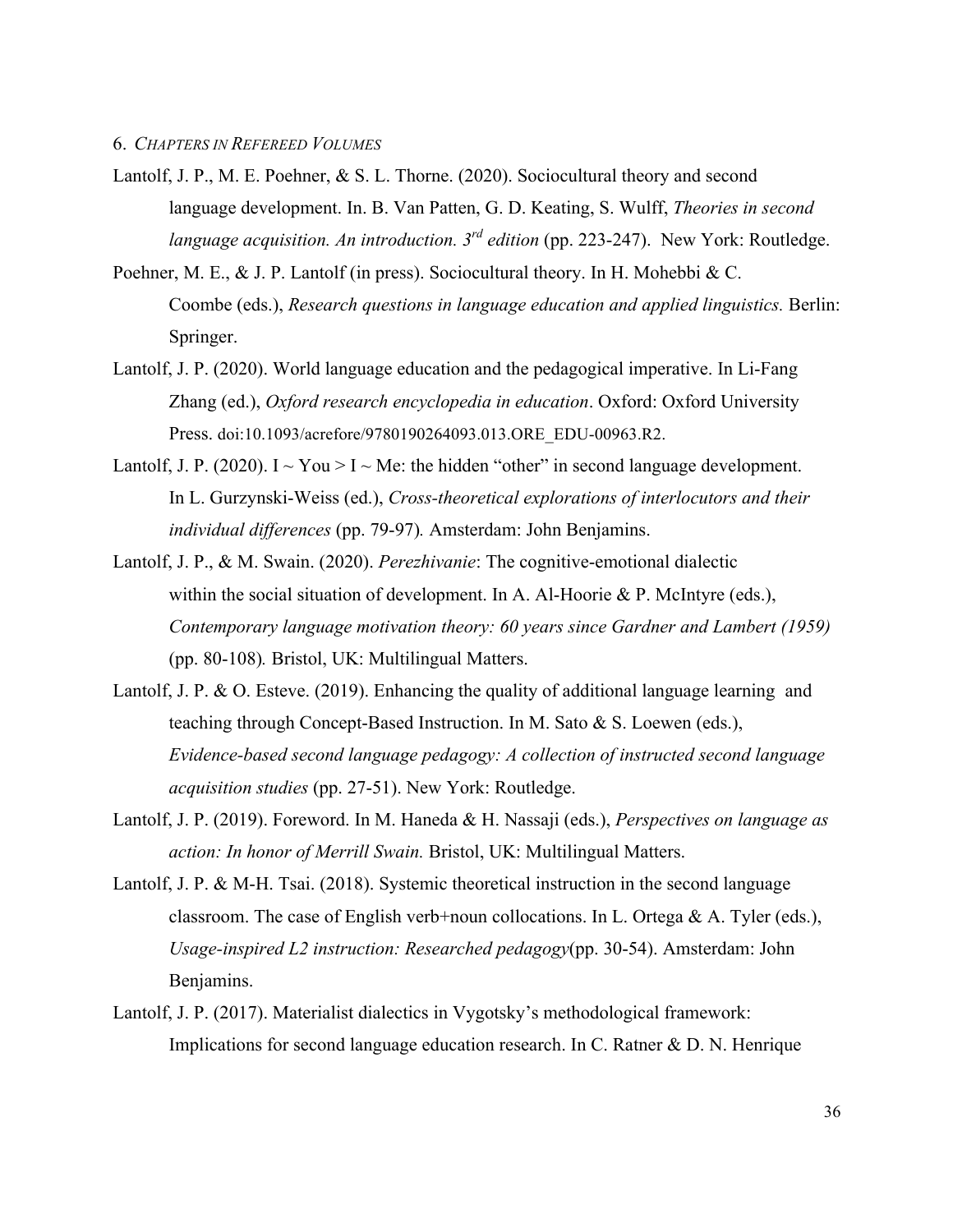Silva (eds.), *Vygotsky, Marx, and psychology: Marxist concepts in Vygotskyan research*(pp. 173-189). New York: Routledge.

- Lantolf, J. P. & X. Zhang (2017). Sociocultural theory and concept-based instruction. In S. Loewen & M. Sato (eds.), *The Routledge handbook of instructed second language acquisition* (pp. 146-165). New York: Routledge.
- Poehner, M. E., K. Davin, J. P. Lantolf (2016). Dynamic assessment. In E. Shohamy et al (eds.), *Language testing and assessment.* Encyclopedia of Language and Education. 2<sup>nd</sup> ed. Berlin: Springer doi:10.1007/978-3-319-02326-7\_18-1.
- Lantolf, J. P., S. L. Thorne, & M. E. Poehner. (2015). Sociocultural theory and second language development.In B. vanPatten & J. Williams (eds.), *Theories of second language acquisition. 2nd edition* (pp. 207-226). New York: Routledge.
- Lantolf, J. P. (2014). Integrational linguistics and L2 proficiency. In S. Spolsky, O. Inbar, &M. Tannenbaum (eds.), *Challenges for language education and policy: Making space for people* (309-322)*.* London: Routledge.
- Lantolf, J. P. (2013). Sociocultural theory and the dialectics of learner autonomy/agency. In P. Benson & L. Cooker (eds.), *The applied linguistic individual: Sociocultural approaches to autonomy, agency, and identity* (pp. 17-31). London: Equinox.
- Lantolf, J. P. (2012). Sociocultural theory: A dialectical approach to L2 research. In S. M. Gass & A. Mackey (eds.), *Handbook of second language acquisition* (pp. 57-72). New York: Taylor Francis.
- Lantolf, J. P. (2011). Integrating sociocultural theory and cognitive linguistics in the second language classroom. In E. Hinkel (ed.), *Handbook of research in second language teaching and learning vol. II* (pp. 303-318). New York: Routledge.
- Lantolf, J. P. (2011). The sociocultural approach to second language acquisition. Sociocultural theory, second language acquisition and L2 development. In D. Atkinson (ed.). *Alternative approaches to second language acquisition* (pp. 24-47). New York: Routledge.
- Lantolf, J. P. (2010). Sociocultural theory and the pedagogical imperative. In R. Kaplan (ed.), *Handbook of applied linguistics*, *2nd ed.* (pp. 163-177). Oxford: Oxford University Press.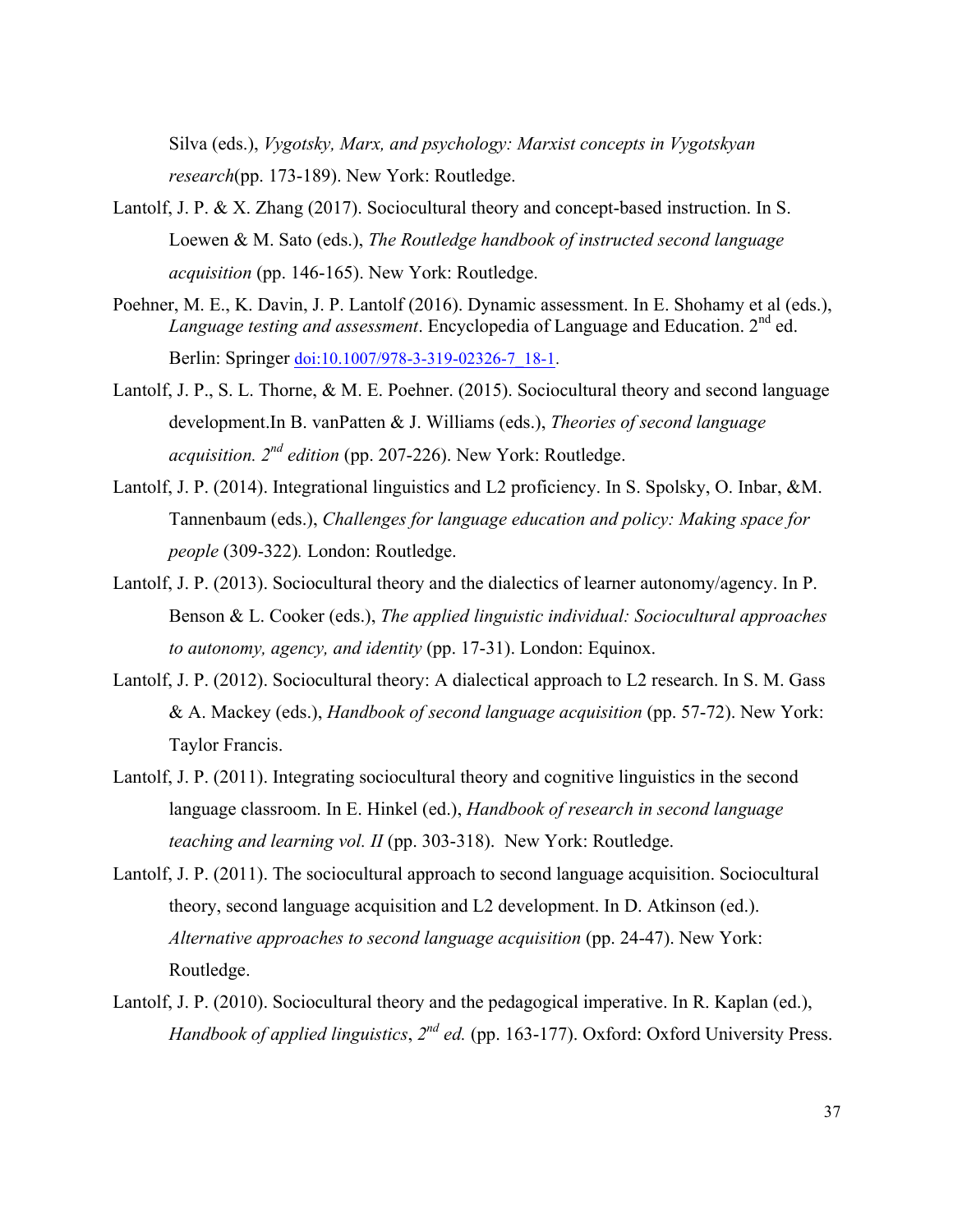- Lantolf, J. P. (2010). Minding your hands: The function of gesture in L2 learning. In R. Batstone (ed.), *Sociocognitive perspectives on language use and language learning* (pp. 131-150). Oxford: Oxford University Press.
- Lantolf, J. P. & M. E. Poehner (2009). The artificial development of second language ability**:** A sociocultural approach. In W. Ritchie & T. Bhatia (eds.), *The new handbook of second language acquisition. 2nd ed*. (pp. 138-155). London: Emerald.
- Ferreira, M. & J. P. Lantolf (2008). A concept-based approach to teaching writing through genre analysis. In J. P. Lantolf & M. E. Poehner (eds.), *Sociocultural theory and the teaching of second languages* (pp. 285-320). London: Equinox.
- Lantolf, J. P. & M. E. Poehner (2008). Introduction to sociocultural theory and the teaching of second languages. In J. P. Lantolf & M. E. Poehner (eds.), *Sociocultural theory and the teaching of second languages* (pp. 1-32). London: Equinox.
- Negueruela, E. & J. P. Lantolf. (2008). The dialectics of gesture in the construction of meaning in second language oral narratives. In S. McCafferty& G. Stam (eds.), *Gesture: Second language acquisition and classroom research* (pp. 88-106). New York: Routledge.
- Lantolf, J. P. & M. E. Poehner (2008). Dynamic assessment. In N. Hornberger (General Ed.) *The*  encyclopedia of language and education, vol. 7: Language testing and assessment (ed. by E. Shohamy) (pp. 273-285). Cambridge: Cambridge University Press.
- Lantolf, J. P. (2007). Conceptual knowledge and instructed second language learning: A sociocultural perspective. In S. Fotos & H. Nassaji (eds.), *Form focused instruction and teacher education: Studies in honour of Rod Ellis* (pp. 35-54). Oxford: Oxford University Press.
- Lantolf, J. P. & B. Centeno-Cortés (2007). Internalization and language acquisition. In B. Tomlinson (ed.), *Language acquisition and development: Studies of learners of first and other languages* (pp. 90-106). London: Continuum.
- Thorne, S. L. & J. P. Lantolf (2007). A linguistics of communicative activity. In A. Pennycook & SinfreeMakoni (eds.), *Disinventing and reconstituting language* (pp. 170- 195).Clevedon: Multilingual Matters.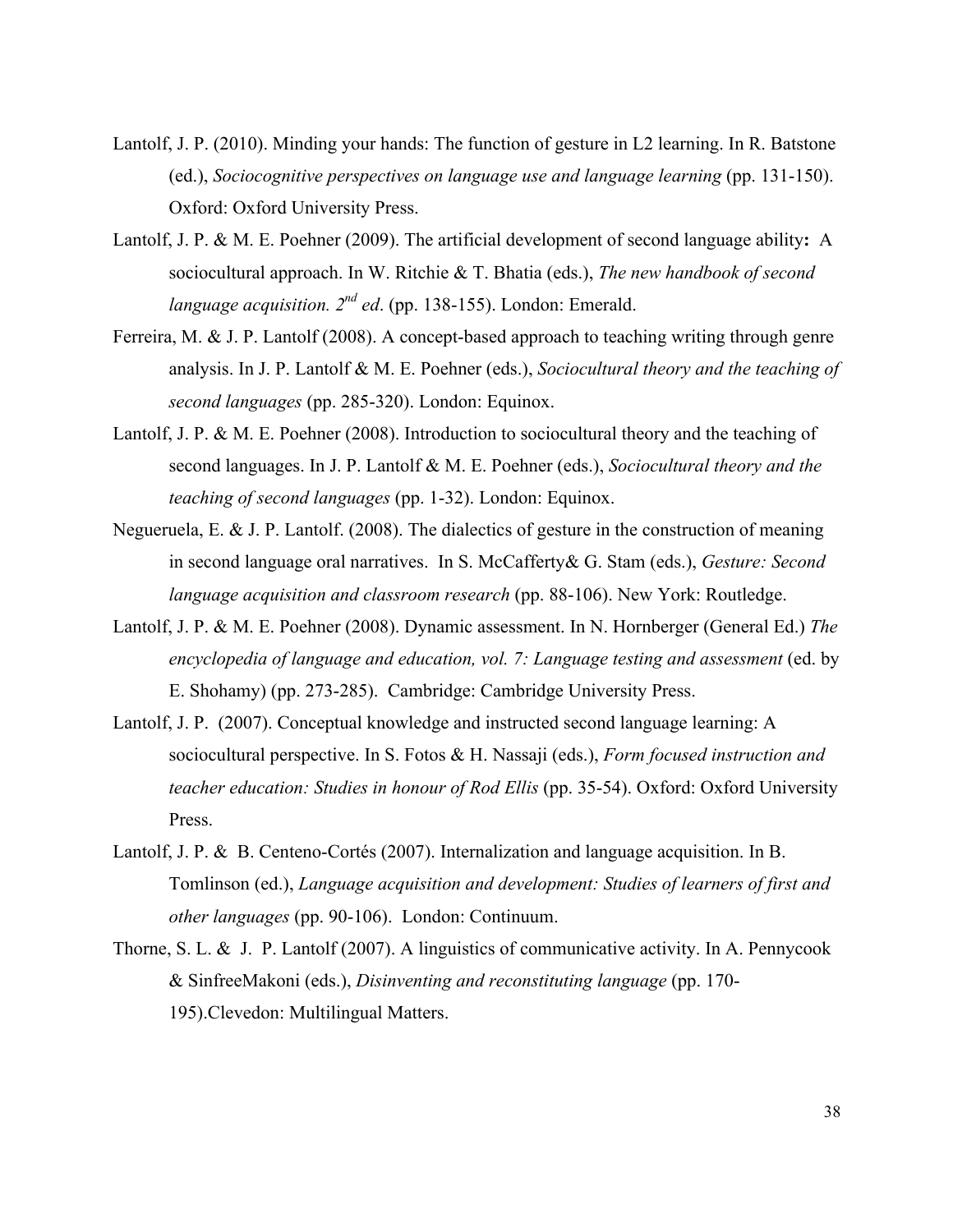- Lantolf, J. P. & S. L. Thorne (2007).Sociocultural theory and second language acquisition. In B. van Patten & J. Williams (eds.), *Theories in second language acquisition* (pp. 201-224). Mahwah, NJ: Erlbaum.
- Lantolf, J. P. (2007). Sociocultural theory: A unified approach to L2 learning and teaching. In J. Cummins & C. Davison (eds.), *International handbook of English language teaching, vol. 2* (pp. 693-700). New York: Springer.
- Negueruela, E. & J. P. Lantolf (2006). A concept-based approach to teaching Spanish grammar. In R. Salaberry& B. Lafford (eds.), *Spanish second language acquisition: State of the art* (pp. 79-102). Washington, D.C.: Georgetown University Press.
- Lantolf, J. P. (2006). Re(de)fining language proficiency in light of the concept of "languaculture." In H. Byrnes (ed.), *Advanced language learning. The contributions of Halliday and Vygotsky* (pp. 72-91). London: Continuum.
- Lantolf, J. P. (2005). Sociocultural theory and L2 learning: An exegesis. In E. Hinkel (Ed.), *Handbook of research in second language teaching and learning* (pp. 335-354). Mahwah, NJ: Erlbaum.
- Lantolf, J. P. (2004). Overview of sociocultural theory. In O. St. John, K. van Esch & E. Schalkwijk (eds.), *New insights in second language learning and teaching* (pp. 13-34). Frankfurt: Peter Lang Verlag.
- Lantolf, J. P. (2003). Intrapersonal communication and internalization in the second language classroom. In A. Kozulin, V. S. Ageev, S. Miller, & B. Gindis, (eds.), *Vygotsky's theory of education in cultural context* (pp. 349-370).Cambridge: Cambridge UniversityPress.
- Lantolf, J. P. (2003). *El aprendizaje de una segunda lengua como proceso comunicativo: Una perspectiva sociocultural*. In S. Salaberri Ramiro (ed.), *La lengua, vehículo cultural multidisciplinar* (pp. 83-94). Madrid: Ministerio de Educación.
- DiCamilla, F., M. Anton, & J. P. Lantolf(2003). Sociocultural theory and the acquisition of Spanish as a second language. In R. Salaberry& B. Lafford (eds.), *The acquisition of Spanish as a second language* (pp. 262-284). Washington, D.C.: Georgetown University Press.
- Lantolf, J. P. & P. Genung (2002). I'd rather switch than fight: An activity theoretic study of power, success and failure in a foreign language classroom. In C. Kramsch (ed.),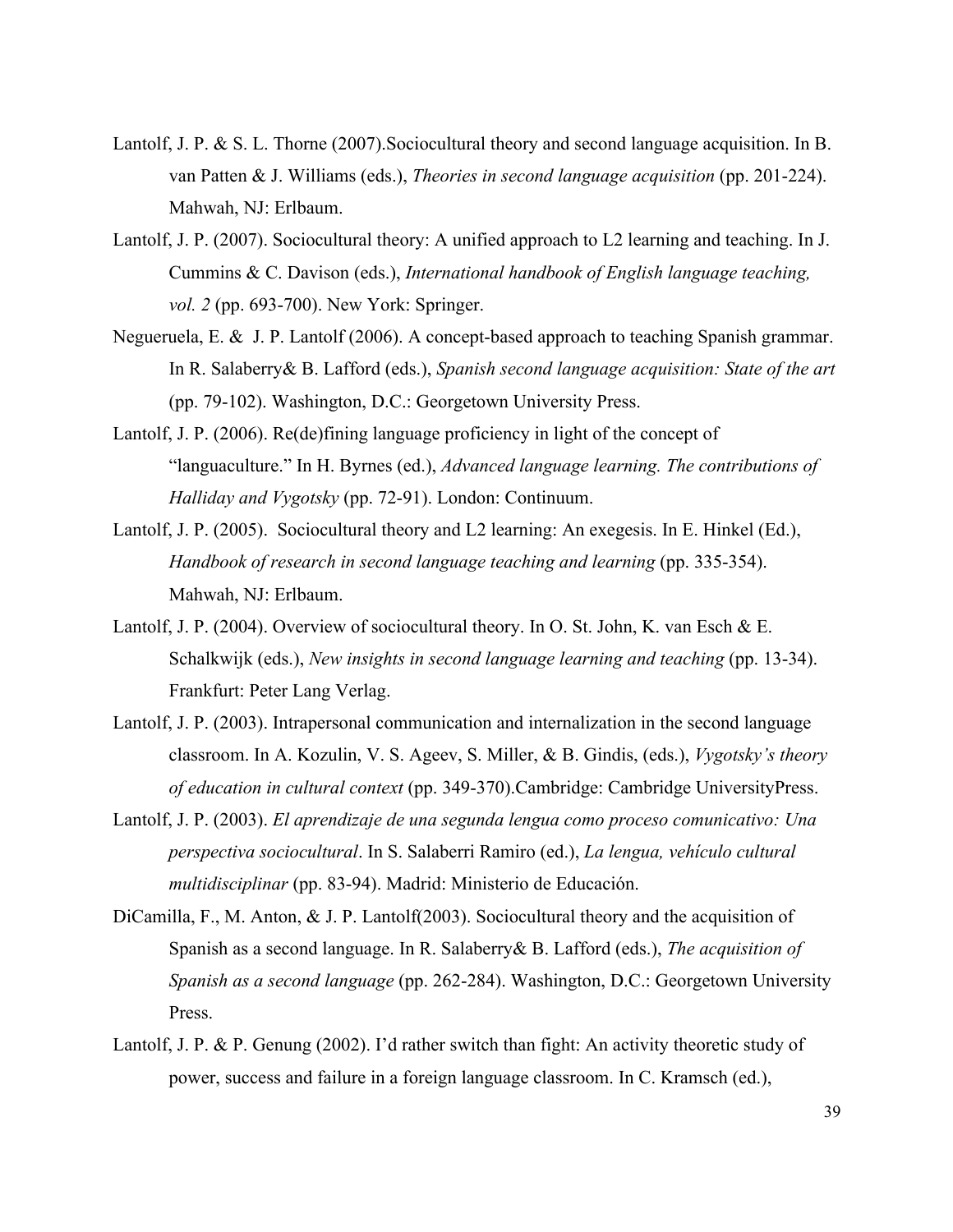*Language acquisition and language socialization: Ecological perspectives* (pp. 175-196). London: Continuum.

- Lantolf, J. P. (2001). Sociocultural theory and SLA. In R. B. Kaplan (ed.), *The Oxford handbook of applied linguistics* (pp. 109-119). Oxford: Oxford University Press.
- Lantolf, J. P.& A. Pavlenko(2001). (S)econd (L)anguage (A)ctivity: Understanding learners as people. In M. Breen (ed.), *Learner contributions to language learning: New directions in research* (pp. 141-158). London: Pearson.
- Lantolf, J. P. (2000). Introducing sociocultural theory. In J. P. Lantolf (ed.), *Sociocultural theory and second language learning* (pp. 1-26). Oxford: Oxford University Press.
- Pavlenko, A. & J. P. Lantolf (2000). Second language learning as participation: Reconstructing a self. In J. Lantolf (ed.), *Sociocultural theory and second language learning* (pp. 155- 178). Oxford: Oxford University Press.
- Lantolf, J. P. (2000). *Revisión de la aplicabilidad de la investigación experimental en las clases de segunda lengua* (Rethinking the relationship between experimental research and the language classroom). In S. Salaberri (ed.), *Lingüística aplicada a la enseñanza de lenguasextranjeras*(pp. 14-46). Almeria, Spain: University of Almeria Press.
- Lantolf, J. P. (1999). Second culture acquisition: Cognitive considerations. In E. Hinkel (ed.), *Culture in language teaching and learning* (pp. 28-42). Cambridge: Cambridge University Press.
- Lantolf, J. P. (1997). The function of language play in the acquisition of L2 Spanish. In W. R. Glass & A. T. Perez-Leroux (eds.), *Contemporary perspectives on the acquisition of Spanish. Volume 2: Production, processing, and comprehension* (pp. 3-24). Somerville, MA: Cascadilla Press.
- Christie, K. & J. P. Lantolf (1997). Bind me up, bind me down: Binding theory and second language acquisition In S. Flynn & W. O'Neil (eds.), *Recent Advances in Second Language Acquisition* (pp. 239-261). Hillsdale, NJ: Erlbaum.
- Lantolf, J. P. (1996). Second language theory building ?In G. M. Blue & R. Mitchell (eds.), *Language in education* (pp. 16-27).Clevedon: Multilingual Matters.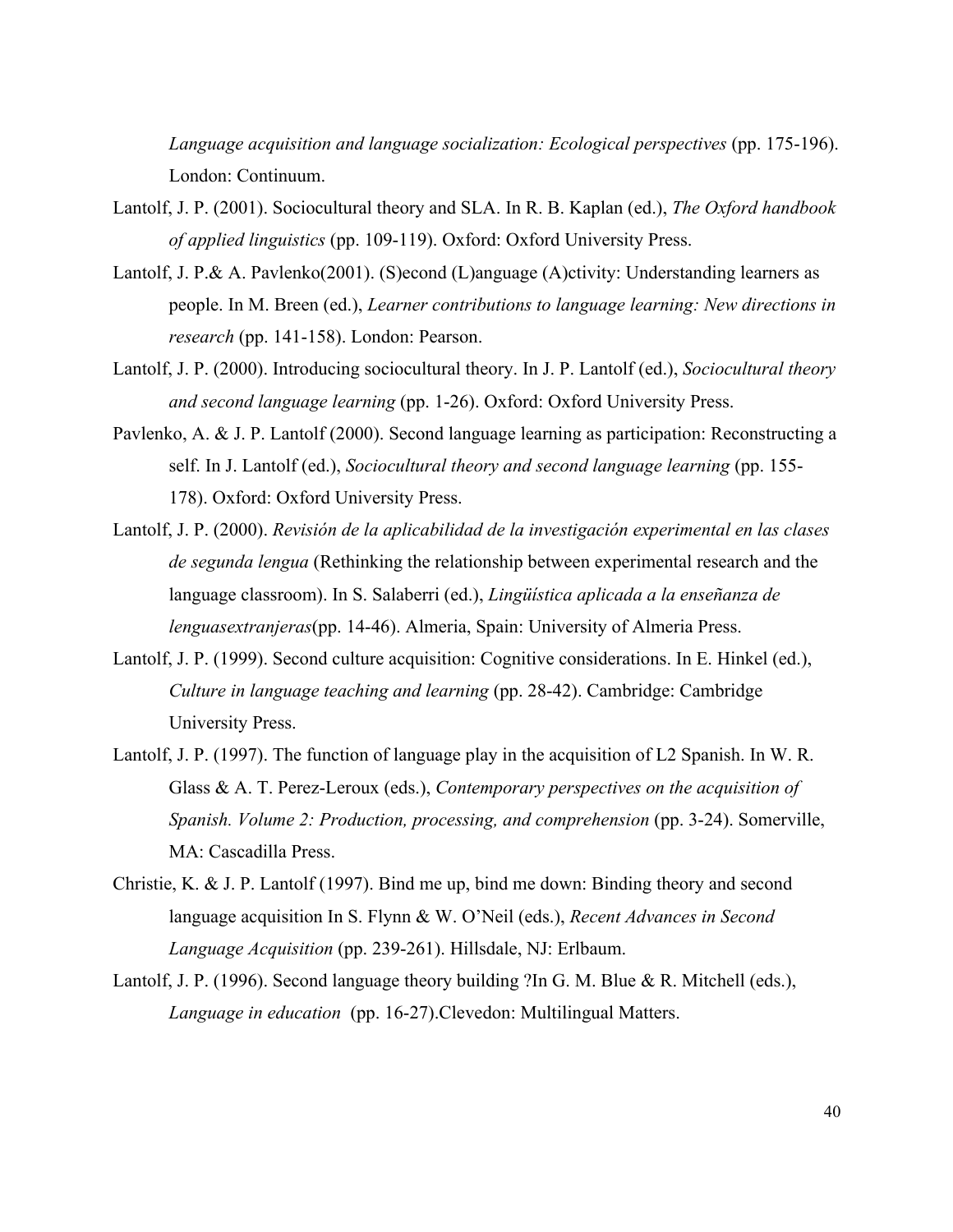- Lantolf, J. P. & G. Appel (1994). Theoretical framework: An introduction. In J. P. Lantolf & G. Appel (eds.), *Vygotskian approaches to second language research* (pp. 1-32). Norwood, NJ: Ablex Press.
- Goss, N., Y-H Zhang, &J. P. Lantolf (1994). Two heads may be better than one: Accessing learner strategies in grammaticality judgment tasks. In E. S. Tarone, S. M. Gass& A. D. Cohen (eds.), *Research methodology in second language acquisition* (pp. 263-286). Hillside, NJ: Lawrence Erlbaum.
- Lantolf, J. P. (1993). Sociocultural theory and the second language classroom: The lesson of strategic interaction. In J. Alatis (eds.), *Strategic interaction and language acquisition: Theory, practice, and research* (pp. 220-233). Washington, D.C.: Georgetown University Press.
- Lantolf, J. P. (1990). Reassessing the null-subject parameter in L2 acquisition. In H. Burmeister (ed.), *Proceedings of the tenth second language research forum* (pp. 20-38). Eugene, OR: American English Institute.
- Lantolf, J. P. (1990). Second language teaching methodology.In C. Baker-Shenk (ed.), *A model curriculum for teachers of American Sign Language and teachers of interpreting* (pp. 83- 105). Silver Spring, MD: RID Publications.
- Lantolf, J. P. (1990). Second language acquisition and ASL instruction.In C. Baker-Shenk (ed.), *A model curriculum for teachers of American Sign Language and teachers of interpreting* (pp. 63-79). Silver Spring, MD: RID Publications.
- Lantolf, J. P. & M. Ahmed (1989). Psycholinguistic perspectives on interlanguage variation: A Vygotskian analysis. In S. M. Gass, L. Selinker& D. Preston (eds.), *Variation in second language acquisition: Psycholinguistic issues* (pp. 93-108). Clevedon, England: Multilingual Matters.
- Lantolf, J. P. (1985). On the role of computers in foreign language instruction. In S. Williams (ed.), *Humans and machines* (pp. 221-235). Norwood, NJ: Ablex Press.
- Lantolf, J. P. & W. Frawley (1984). Second language performance and Vygotskian psycholinguistics: Implications for L2 instruction. In A. Manning, P. Martin & K. McCalla (eds.), *The eleventh LACUS forum, 1983* (pp. 425-440). Columbia, SC: Hornbeam Press.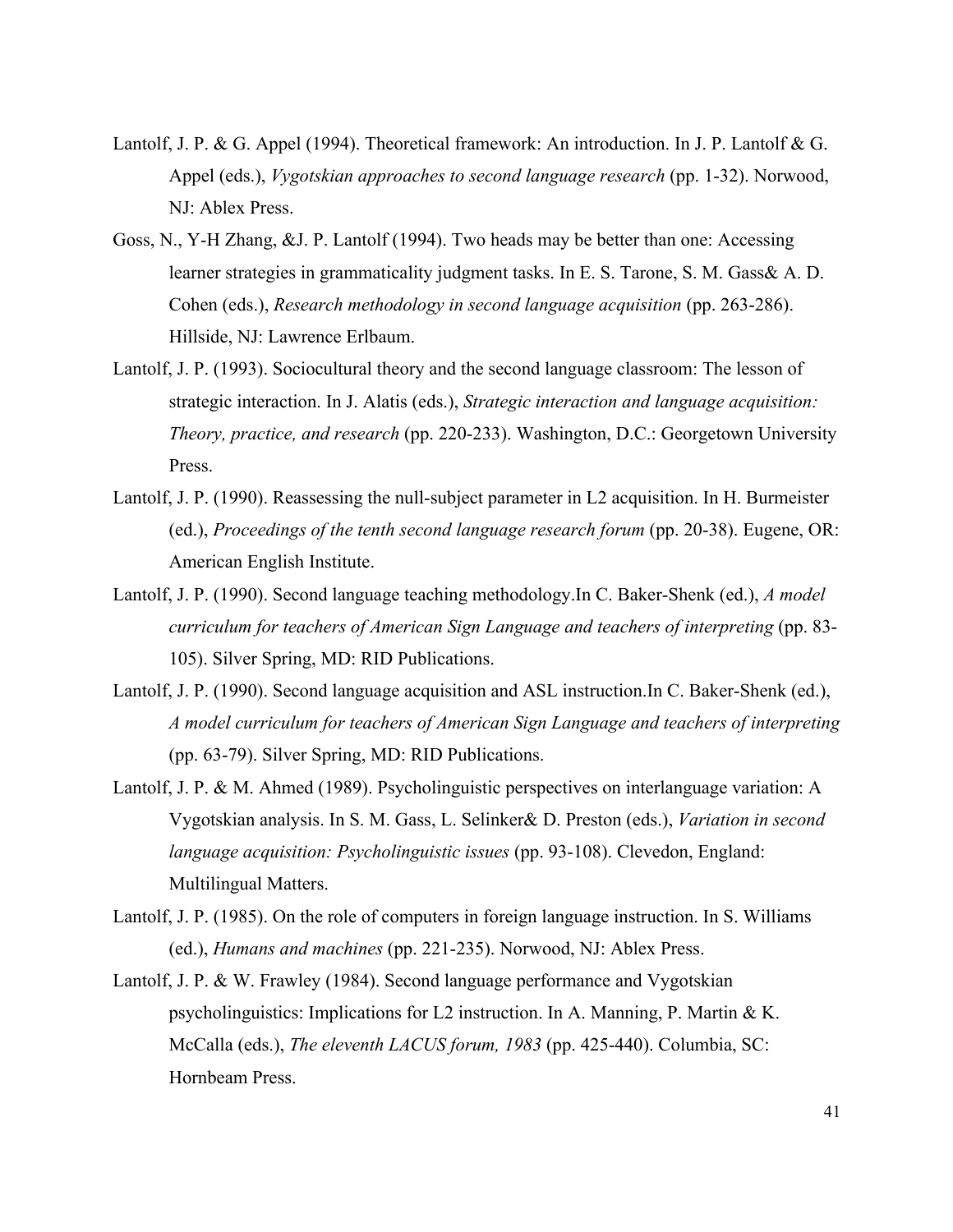- Lantolf, J. P. & R. Khanji (1983). The non-linguistic parameters of interlanguage performance: Expanding the research paradigm. In J. Morreall (ed.), *The tenth LACUS forum*, 1982 (pp. 457-473). Columbia, SC: Hornbeam Press.
- Lantolf, J. P. (1983). Toward a comparative dialectology of U. S. Spanish. In L. Elias-Olivares (ed.), *Spanish in the U.S. setting: Beyond the southwest* (pp. 3-20). Washington, DC: National Clearinghouse for Bilingual Education.
- Lantolf, J. P. (1982). Speaker sex and *pa(ra)* reduction in Chicano Spanish. In F. Barkin, E. Brandt, & J. Ornstein (eds.), *Bilingualism and language contact in the borderlands* (pp. 166-176). New York: Teachers College Press.
- Lantolf, J. P. (1980). Evolutive change in syntax: Interrogative word order in Puerto Rican Spanish. In F. Nuessel (ed.), *Contemporary studies in romance linguistics* (pp. 202-219). Bloomington: IULC.
- Lantolf, J. P. (1980). Information structure and pragmatics in Spanish discourse. In W. C. McCormick & H. J. Izzo (eds.), *The sixth LACUS forum, 1979* (pp. 483-493). Columbia, SC: Hornbeam.
- Lantolf, J. P. (1978). The variable constraints on mood in Puerto Rican-American Spanish. In M. Suñer (ed.), *Contemporary studies in romance linguistics* (pp. 193-217). Washington, DC: Georgetown University Press.
- *7. Encyclopedia Entries, Proceedings Volumes & Non-refereed Journals*
- Lantolf, J. P. (2013). Praxis and second language acquisition. In C. A. Chapelle (ed.), *The encyclopedia of applied linguistics*. Oxford: Wiley-Blackwell.
- Lantolf, J. P. & M. E. Poehner. (2013). Sociocultural theory. In C. A. Chapelle (ed.), *The encyclopedia of applied linguistics.* Oxford: Wiley-Blackwell.
- Lantolf, J. P. (2010). Applied linguistics. In K. Malmkjaer (ed.). *The linguistics encyclopedia, 3rd ed.* (pp. 18-22). London: Routledge.
- Lantolf, J. P. (2009). Activity theory. In S. W. Littlejohn & K. A. Foss (eds.), *Encyclopedia of communication theory*. San Francisco. Sage.
- Lantolf, J. P. (2009). Intrapersonal communication. In S. W. Littlejohn & K. A. Foss (eds.), *Encyclopedia of communication theory*. San Francisco. Sage.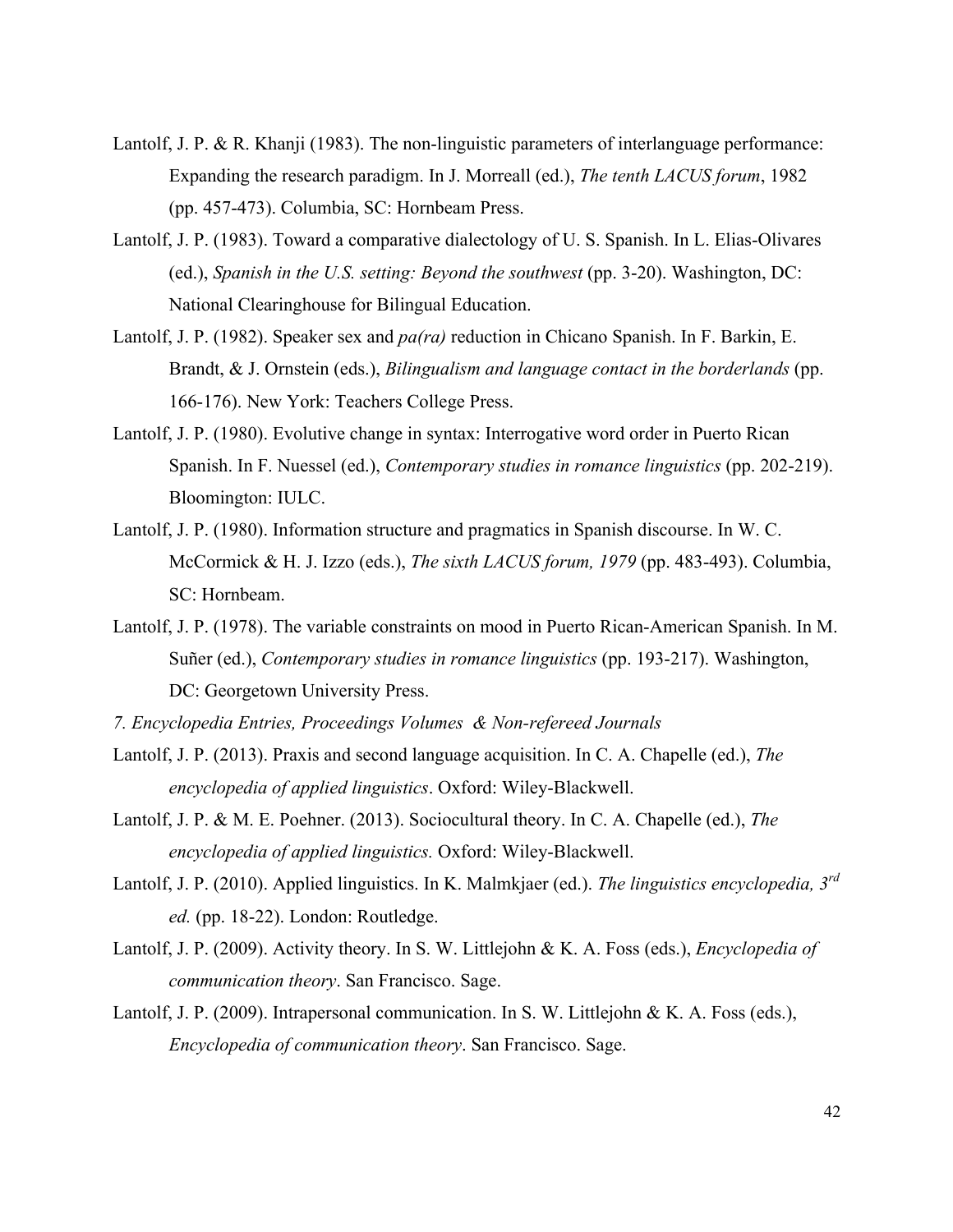- Lantolf, J. P. (2009). The dialectics of instructed second language development.*The Language Teacher* 33, no. 7: 6-10.
- Lantolf, J. P. (2004). Internalization and L2 learning.In *Proceedings of KATE 2004 International Conference.English education from socio-cultural perspectives* (pp. 3-10). Seoul: The Korean Association of Teachers of English.
- Lantolf, J. P. (2002). Applied linguistics. In K. Malmkjaer (ed.). *The linguistics encyclopedia, 2nd ed*. (pp. 22-26). London: Routledge.
- Lantolf, J. P. (1994). Psycholinguistics. *Encyclopedia Americana*. Volume 22 (p. 722). Danbury, CT: Grolier.
- *8. INTERVIEWS AND RELATED PUBLICATIONS*
- Lantolf, J. P. (2021). Clear the clouds and see the sun in the world of Vygotsky's ideas: An interview with James Lantolf. Conducted by Lili Qin. *International Journal of TESOL Studies*, 3 (1): 101-113.
- Lantolf, J. P. (2021). Dialectical emergence of language and consciousness in society. An interview with Professor James P. Lantolf. Conducted by Saeed Karimi. *Journal of Linguistics and Applied Literature: Dynamics and Advances*, 8 (2): 3-21.
- Lantolf, J. P. (2008). A professional autobiography of Professor James P. Lantolf. *Language Teaching Journal* 4: 125-136.
- Lantolf, J. P. (2007). Exploring the dialectic: An interview with James P. Lantolf (conducted by D. Verity). *JALT Journal* 29: 123-130.
- Lantolf, J. P. (2006). Interview with James P. Lantolf. *Asian EFL Journal*. November (conducted by Paul Robertson).
- Lantolf, J. P. (2002). James Lantolf Interview. In A. Teemant & S. Pinnegar (eds.), *Assessment for linguistically diverse students video segments*. [Videotape]. Provo, Utah: Brigham Young University.
- Lantolf, J. P. (2001). James Lantolf Interview. In A. Teemant& S. Pinnegar (eds.), *Understanding language acquisition*. [Videotape]. Provo, UT: Brigham Young University/Public School Partnership.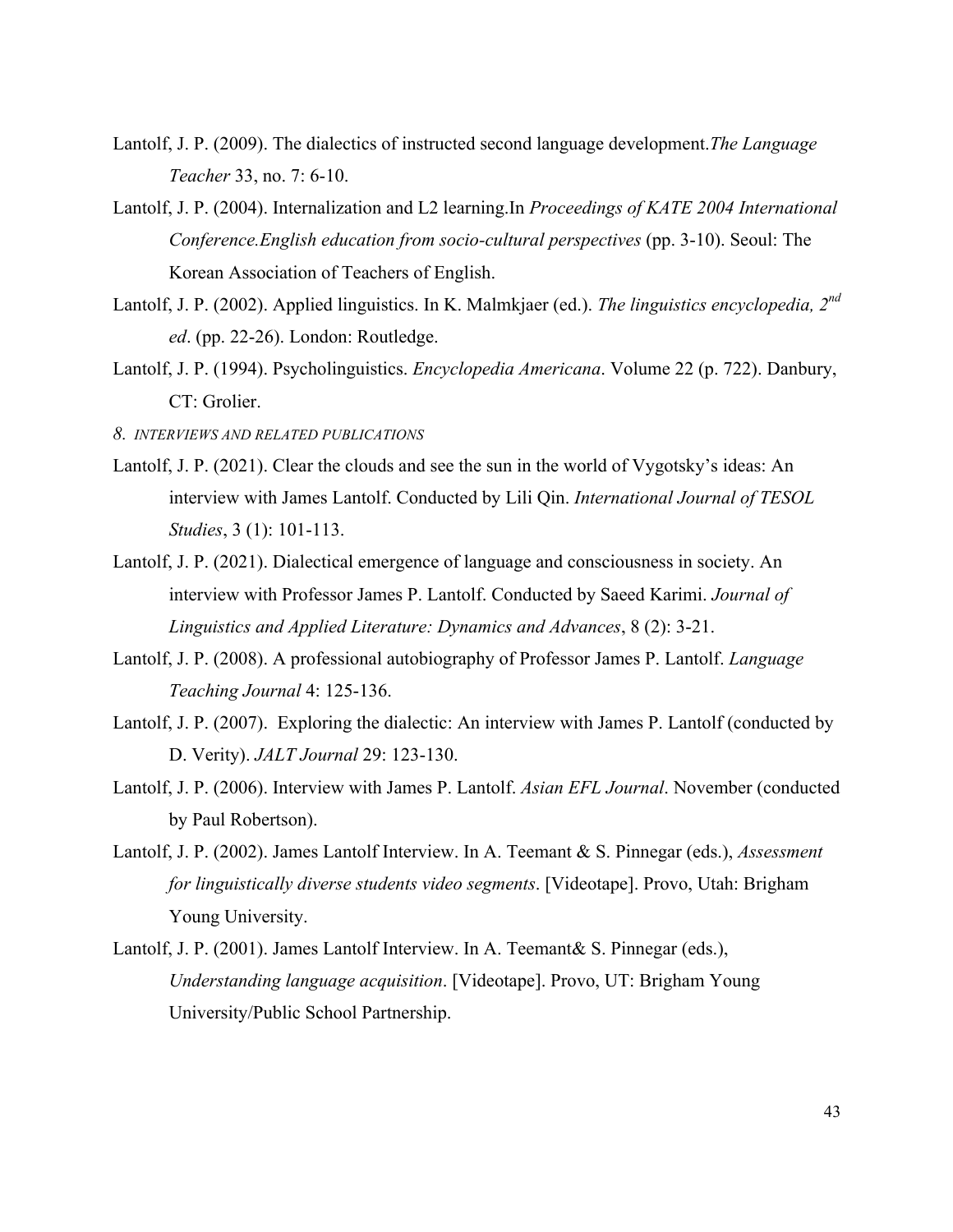- Lantolf, J. P. (2001). James Lantolf Interview. In A. Teemant& S. Pinnegar (eds.), *The second language acquisition case: A video ethnography of second language learners: Part I, II, II*. [CD-ROM]. Provo, Utah: Harris Video Cases.
- Lantolf, J. P. (1995). Sociocultural theory, second language discourse, and teaching: An interview with James Lantolf (conducted by P. Coughlan). *Issues in Applied Linguistics* 6: 135-145.

9*. BOOK REVIEWS* 

- Lantolf, J. P. (2009). P. Hauf & F. Forsterling (eds.). (2007). *Making minds. The shaping of human minds through social context*. Amsterdam: Benjamins. *University of Toronto Quarterly* 78: 1.
- Lantolf, J. P. (2006). A. Davies & C. Elder (2004). *Handbook of applied linguistics*. Oxford: Blackwell. *Applied Linguistics* 26: 148-152.
- Lantolf, J. P. (2002). Response to A. Kozulin. (2001). Review of Sociocultural theory and second language learning (ed. by J. P. Lantolf).*British Journal of Educational Psychology* 72: 144-145.
- Lantolf, J. P. (2003). D. Robbins. 2001. *Vygotsky's psychology-philosophy. A metaphor for language theory and learning*. New York: Kluwer Academic/Plenum. *The Modern Language Journal*.87: 137-138.
- Lantolf, J. P. (2001). *The activity of writing/the writing of activity. Special issue of Mind, Culture, and Activity: An International Journal*. Ed. by D. Russell & C. Bazerman*. Written Language and Literacy* 4: 110-113.
- Lantolf, J. P. (2000). Ellis, R. 1997. *SLA research and language teaching*. Oxford: Oxford University Press. *Studies in Second Language Acquisition* 22: 276-278.
- Lantolf, J. P. (2000). Frawley, W. 1997. *Vygotsky and cognitive science*. Cambridge, MA: Harvard University Press. *Studies in Second Language Acquisition* 22: 125.
- Lantolf, J. P. (1999). Singh, R. 1997.*The native speaker: Multilingual perspectives*. New Delhi: Sage. *The Modern Language Journal* 83: 294-295.
- Lantolf, J. P. (1996). Sharwood-Smith, M. 1994.*Second language learning: Theoretical foundations*. London: Longman. *Second Language Research* 12: 107-109.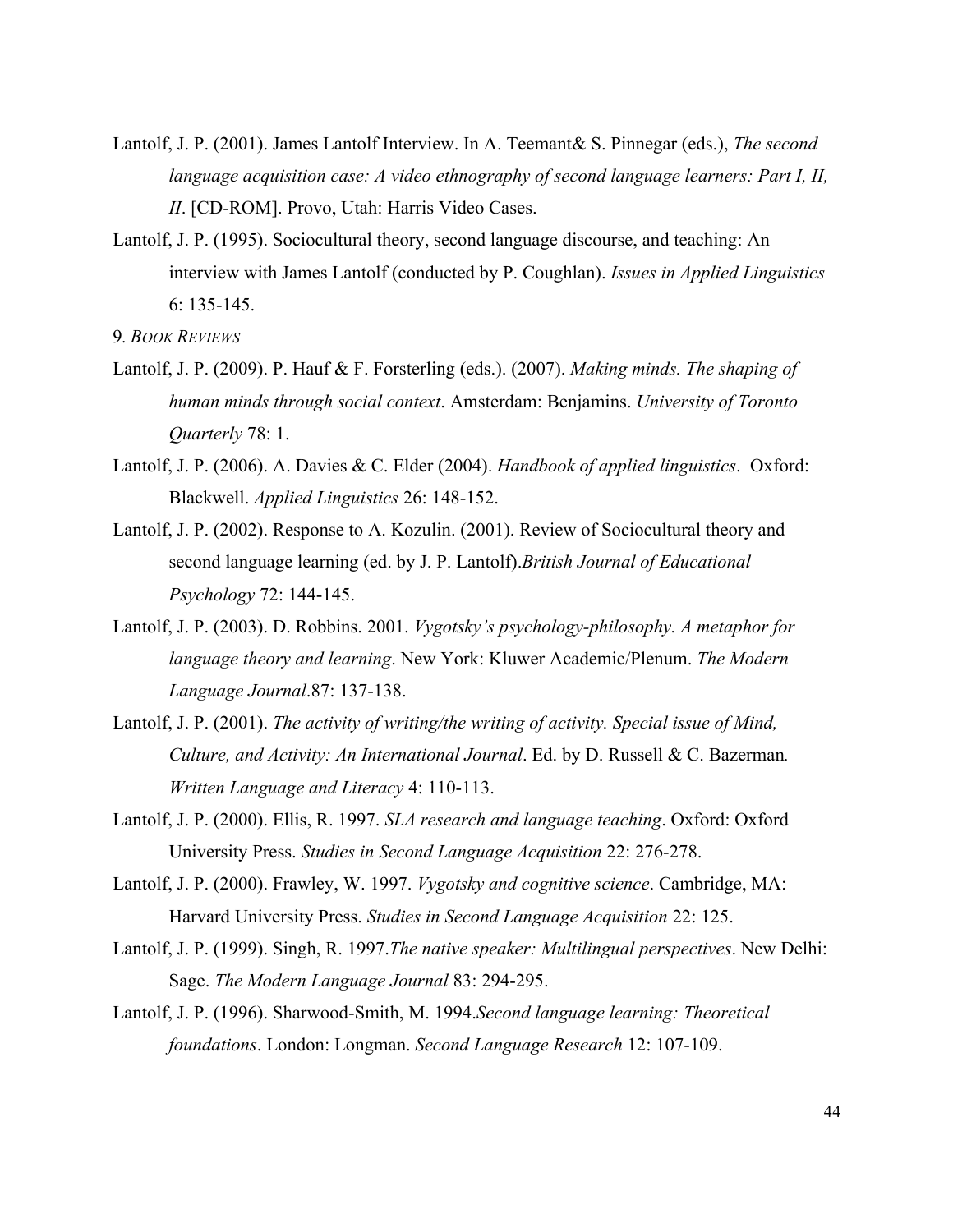- Lantolf, J. P. (1995). John-Steiner, V., C. P. Panofsky, & L. W. Smith (eds.) 1994.*Sociocultural approaches to language and literacy: An interactionist perspective*. Cambridge University Press.*Studies in Second Language Acquisition* 17: 545-546.
- Lantolf, J. P. (1994). Steinberg, D. *Introduction to psycholinguistics*. London: Routledge. 1993. *Studies in Second Language Acquisition* 16: 500-501.
- Lantolf, J. P. (1994). Scarella, R. C. & Oxford, R. L.*The tapestry of language learning: The individual in the communicative classroom.* Boston: Heinle&Heinle. 1992. *Studies in Second Language Acquisition* 16: 106-108.
- Lantolf, J. P. (1992). Schultz, E. A. *Dialogue at the margins*. Madison: University of Wisconsin Press. 1990. *Studies in Second Language Acquisition* 14: 462-463.
- Lantolf, J. P. (1990). Faerch, C. & Kasper, G. (eds.). *Introspection in second language research*.Clevedon: Multilingual Matters. *The Canadian Modern Language Review* 47: 179-180.
- Lantolf, J. P. (1990). Scovel, T. *The critical period in second language acquisition: Psycholinguistic perspective*. Boston: Newbury House. 1988. *Studies in Second Language Acquisition* 12: 218-220.
- Lantolf, J. P. (1988). Underhill, N. *Testing spoken language*. Cambridge: Cambridge University Press. *Studies in Second Language Acquisition* 10: 265-267.
- Lantolf, J. P. (1986). Rivera, C. (ed.). *Communicative competence approaches to language proficiency assessment: Research and application*. Clevedon: Multilingual Matters. 1984. *The Modern Language Journal* 70: 173-174.
- Lantolf, J. P. (1986). Richards, J. *The context of language teaching*. Cambridge: Cambridge University Press. 1985. *Studies in Second Language Acquisition* 8: 218-220.
- Lantolf, J. P. (1985). McArthur, T. *A foundation course for language teachers*. Cambridge: Cambridge University. 1983. *Studies in Second Language Acquisition* 7: 260-261.
- Lantolf, J. P. (1984). Higgins, J. & T. Johns. *Computers in language learning*. *The Modern Language Journal* 68: 392-393.
- Lantolf, J. P. (1984). Lope Blanch, J. *El concepto de oración en la lingüística española*. Mexico City : Universidad Autónoma de México. 1979. *Hispanic Review* 22: 393-394.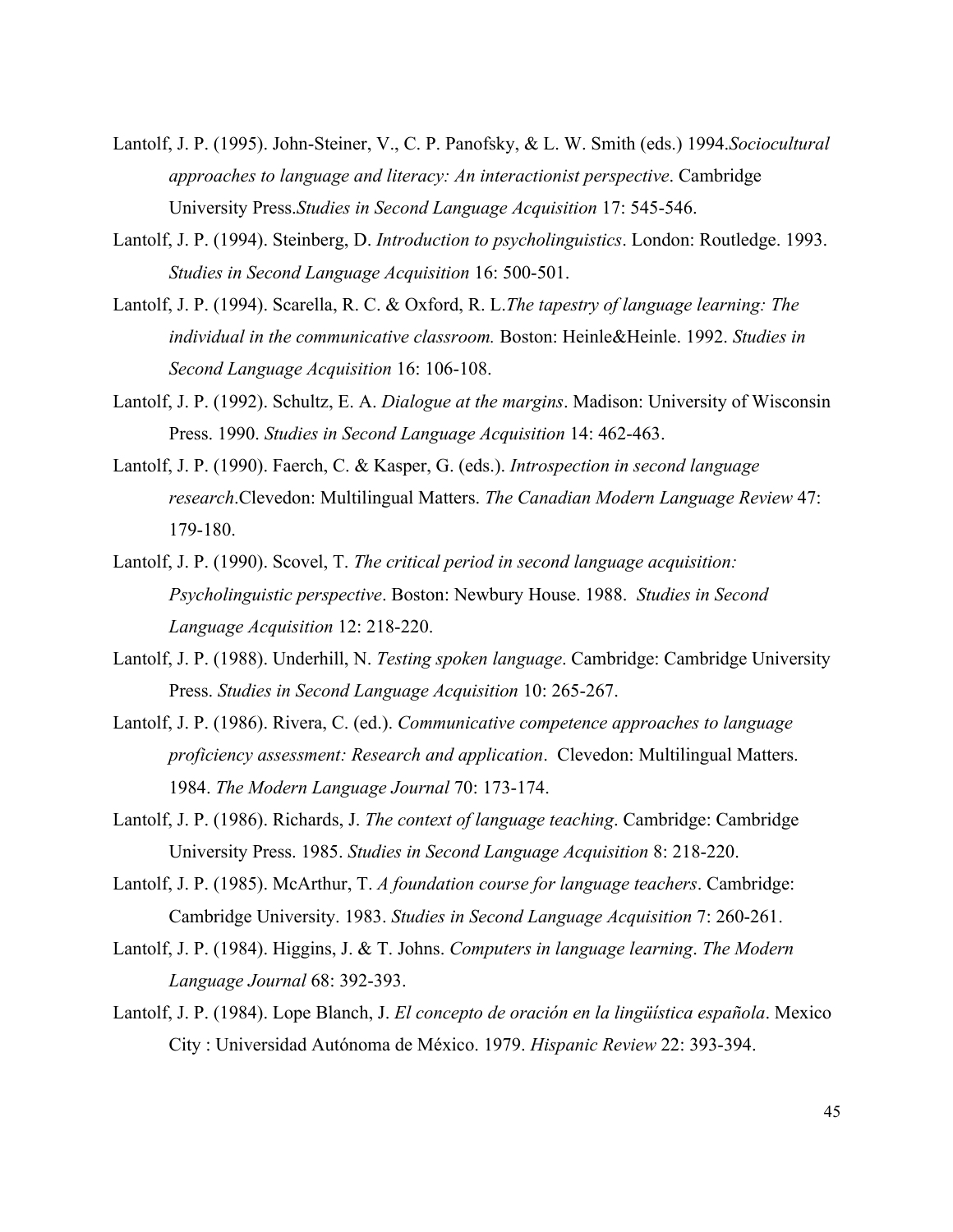- Lantolf, J. P. (1983). McQuown, N. A. *Language, culture, and education*. Stanford : Stanford University Press. 1982. *General Linguistics* 23: 226-230.
- Lantolf, J. P. (1983). Barrutia, R. & T. Terrell. *Fonética y fonología españolas*. New York : J. Wiley. 1982. *The Modern Language Journal*67: 201-202.

### **K. DISSERTATIONS, THESES and MA PAPERS DIRECTED**

*1. PENNSYLVANIA STATE UNIVERSITY*

#### *Dissertations*

- S. King (2018). Concept-Based Instruction and learning to think scientifically in a university biological laboratory.
- L. Kurtz (2017). Vygotsky goes to law school: A concept-based pedagogical intervention to promote legal reading and reasoning development in international LL.M. students. [Instructor in LLD program. Penn State University School of Law].
- K. Buescher (2015). Developing narrative literacy in a second language through concept-based instruction and a division-of-labor pedagogy. [Assistant Professor, University of Massachusetts—Boston]
- M-H.Tsai (2014).Usage-based cognitive semantics in L2 collocations: A microgenetic analysis of EFL students' collocational knowledge. [Assistant Professor, Taiwan National University of Science and Technology]
- X. Zhang (2014). Teachability and topicalization in L2 Chinese (co-director, Xiaofei Lu). [Assistant Professor, University of North Texas]
- T. Smotrova (2014). Embodied mediation in the L2 classroom: Functions of teacher and student gesture.[Lecturer, National University of Singapore]
- J. Kim (2013). Developing conceptual understanding of sarcasm in a second language through concept-based instruction. [Instructor, Catholic University, Seoul]
- L. Bobrova (2013). Multimodal metaphors in American, Russian, and Ukrainian promotional discourse.[Instructor, Miami University of Ohio]
- W. Lai (2012). Concept-based foreign language pedagogy: Teaching the Chinese temporal system.[Full-time faculty, Queensborough Community College, CUNY]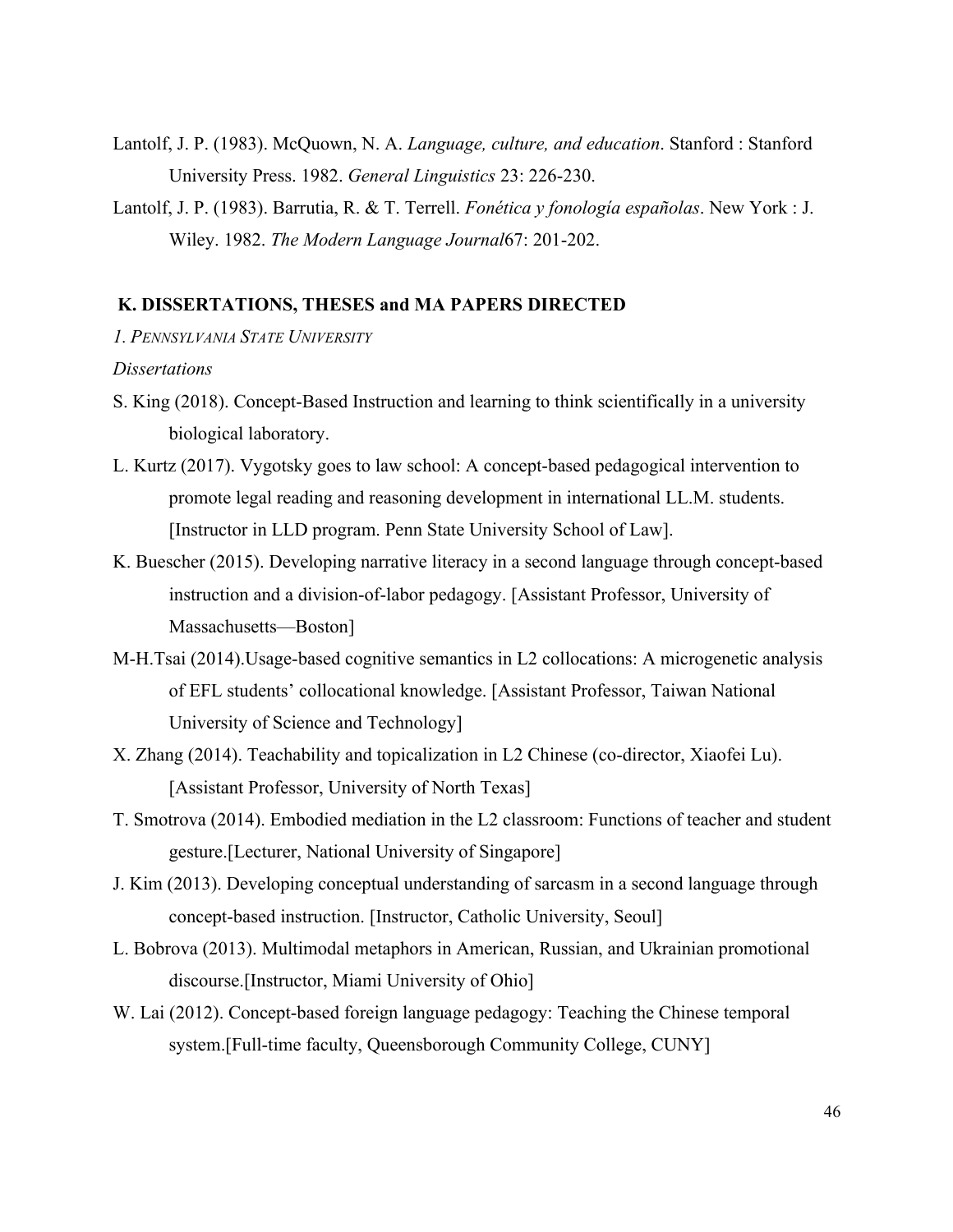- H. Lee (2012). Concept-based approach to second language teaching and learning: Cognitive linguistics-inspired instruction of English phrasal verbs. [Teaching in Korea]
- S-W. Kim (2012). Development of meaning making in second language writing : A sociocultural and cognitive linguistic perspective. [Instructor, Seoul National University]
- J. Zhang (2011). English L2 learners' acquisition of Chinese resultative verb complements : A corpus-based approach. [Associate Professor, University of Oklahoma]
- R. Ableeva (2010). Dynamic assessment of listening comprehension in L2 French (co-director with C. Kinginger). [Assistant Professor, Coastal Carolina University]
- C. Yañez-Prieto (2008). On literature and the secret art of invisible words: Teaching literature through language. [Faculty, University of Granada, Spain]
- V. Driaguina Hasko (2007). Crossing and bridging spaces in a second language: a corpus-based approach to motion talk by American learners of Russian. [Associate Professor, University of Georgia]
- M. Ferreira (2005). An application of the concept-based approach to academic writing instruction. [Associate Professor, University of Sao Paulo]
- M. Poehner (2005). Dynamic assessment in the foreign language classroom (co-director, Celeste Kinginger). [Professor, Penn State University]
- J. Gelabert (2004). Political language in modern day Spain: A pragmatic study of socialist and conservative discourses. [Assistant Professor & Director of Study Abroad. Arcadia University, Barcelona]
- M. Fiori (2004). The effects of computer mediated instruction on the learning of Spanish as a foreign language. [Associate Professor, Daemen College, Buffalo, NY]
- E. Negueruela (2003). A sociocultural approach to the teaching-learning of second languages: Systemic-theoretical instruction and L2 development. [Associate Professor and Director of Center for Language Studies, University of Pamplona, Spain]
- A. Jiménez-Jiménez (2003). Participation as prevention: Second language attrition after a study abroad experience. [Professor, California State University, Channel Islands]
- B. Centeno-Cortés (2003). Private speech in the acquisition of Spanish as a foreign language. [Unknown]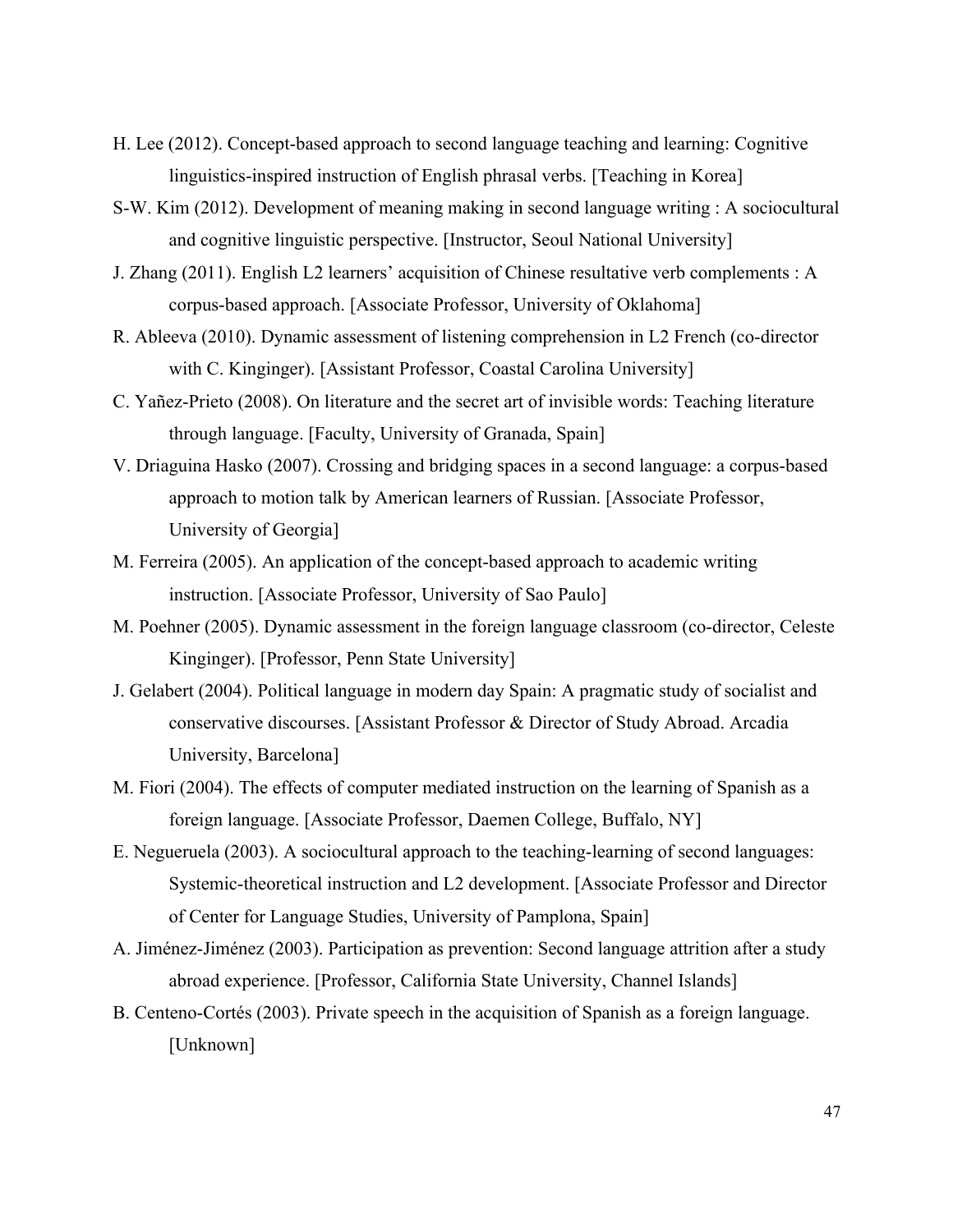- G. Zapata. (2002) Teaching assistants' perceptions and use of instructional technology in L2 Spanish classrooms. [Associate Professor, Texas A & M University]
- G. Lord (2001). Second language acquisition of Spanish stress: Derivational, analogical or lexical ? (co-director, B. Bullock). [Professor and Chair of Department of Spanish and Portuguese Studies, University of Florida]
- *MA Theses and Papers*
- K. Sweigert (2015). Thinking for speaking and gesture in motion-event narratives of Portuguese/English bilinguals.
- S. Lew (2011). Cultural and ideological variations in conceptual metaphors in press and TV coverage on the US health care reform bill. [Ph.D. student in Curriculum & Instruction. University of Georgia]
- M. Briones-Izquierdo. (2000). Confronting the TA experience: A case study of five new instructors in a large language program. [unknown]
- *2. XI'AN JIAOTONG UNIVERSITY, SCHOOL OF FOREIGN STUDIES*
- Xi Jiao. (in progress). Integrating sociocultural theory and cognitive linguistics in teaching Chinese word order
- *3. CORNELL UNIVERSITY*

#### *Dissertations*

- N. López Ortega (2002). Acquisition of null-subjects among study abroad students of Spanish as a second language. [Educator Associate Professor, University of Cincinnati]
- W. Dunn (2002). The problem of access in second language learning. [Professor and Associate] Dean in Faculty of Education, University of Alberta]
- P. Genung (1999). The acquisition of SOV order in classroom students of German as a foreign language. [US Army retired. Formerly Professor and Deputy Dept. Head, US Military Academy, West Point]
- J. Pérez-Silva(1999). The psycholinguistic basis of Andean Spanish morpho-syntax: The role of second language acquisition principles in language contact. [Professor, Pontifical Catholic University of Peru, Lima, Peru]
- A. Pavlenko (1997). Bilingualism and cognition.The concept of privacy in U.S. Russian immigrants. [Professor, University of Oslo]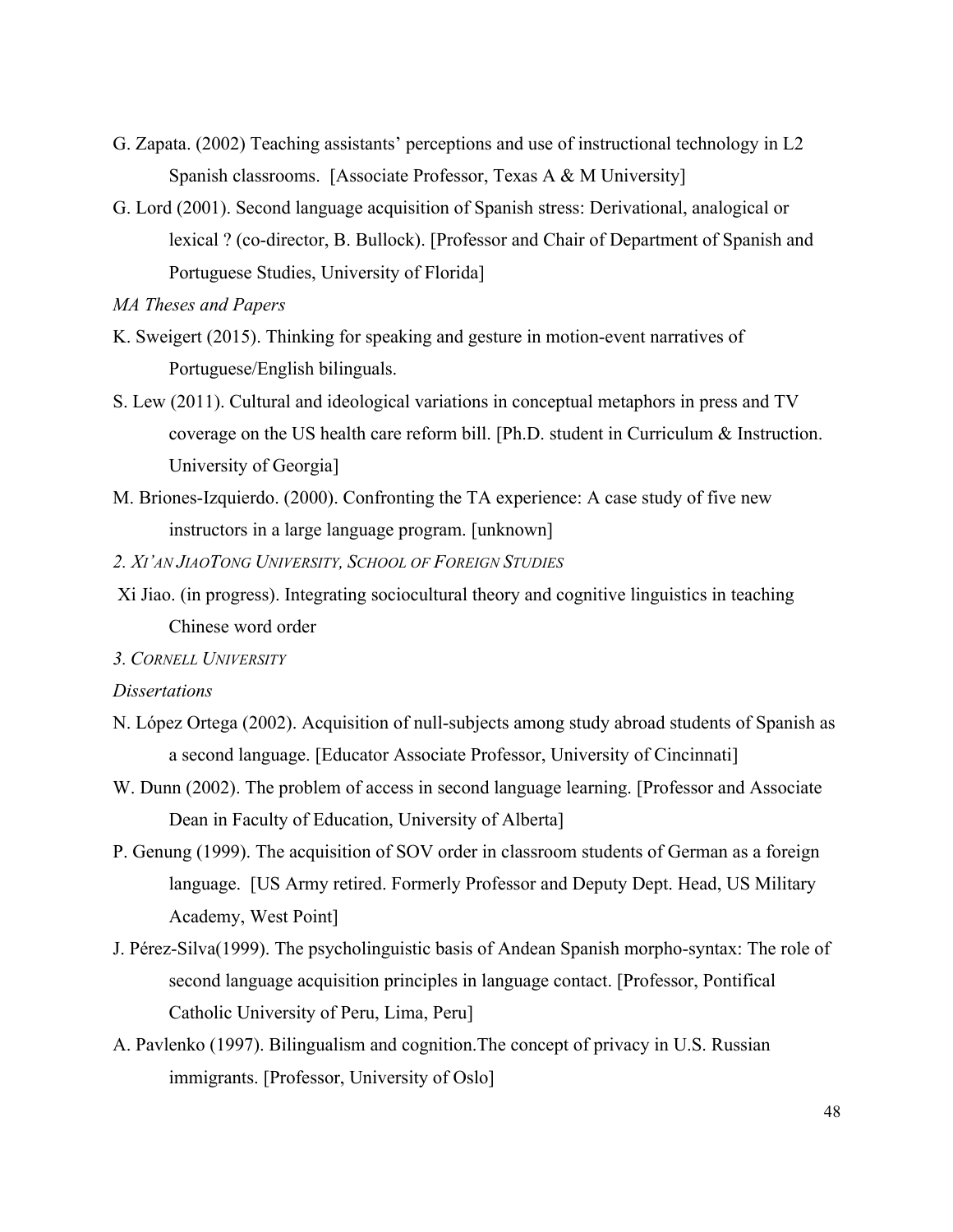- H. Grabois (1997). Love and power.Word associations, lexical organization and second language acquisition. [Unkown]
- R. M. Salaberry (1997). The acquisition of tense and aspect in Spanish as a second language in the classroom setting. [Mary Gibbs Jones Professor of Humanities, Director of the Center for Languages and Intercultural Communication, Rice University].
- R. Roebuck. (1995). Private writing and orientation: An activity-based approach to L1 (English) and L2 (Spanish) text recall. [Associate Professor, University of Louisville] *Honors Thesis*

A. Perone. (1994). Autonomy, awareness, action: Learning and teaching languages through drama. [Undergraduate honors thesis]

*4. UNIVERSITY OF DELAWARE*

### *Dissertations*

- T. McCone (1993). Speaking as regulation: Psycholinguistic aspects of student speech in the presence of foreign and native teaching assistants. [Director of Foreign Language Media Center, University of Delaware]
- V. Bhide (1992). Testing the availability of universal grammar in adult second language acquisition: A developmental study of the acquisition of German word order in a classroom setting. [Unknown]
- D. Verity (1992). Strategic mediation in the rehearsal process: A psycholinguistic study of directing. [Teaching Professor, Penn State University]
- A. Aljaafreh (1992). Negative feedback in second language learning and the learner's Zone of Proximal Development. [Professor, Mu'tah University, Jordan]
- K. Christie (1992). Binding theory and second language acquisition. [Outstanding Dissertation Award in Social Sciences, University of Delaware].
- R. Vuchic (1992). Nominal concord in French as a second language and the theory of tiers. [Retired]
- C. Matrat (1991). A study of the cognitive processes in translation: A collaborative approach. [Associate Professor, University of Siena, Italy]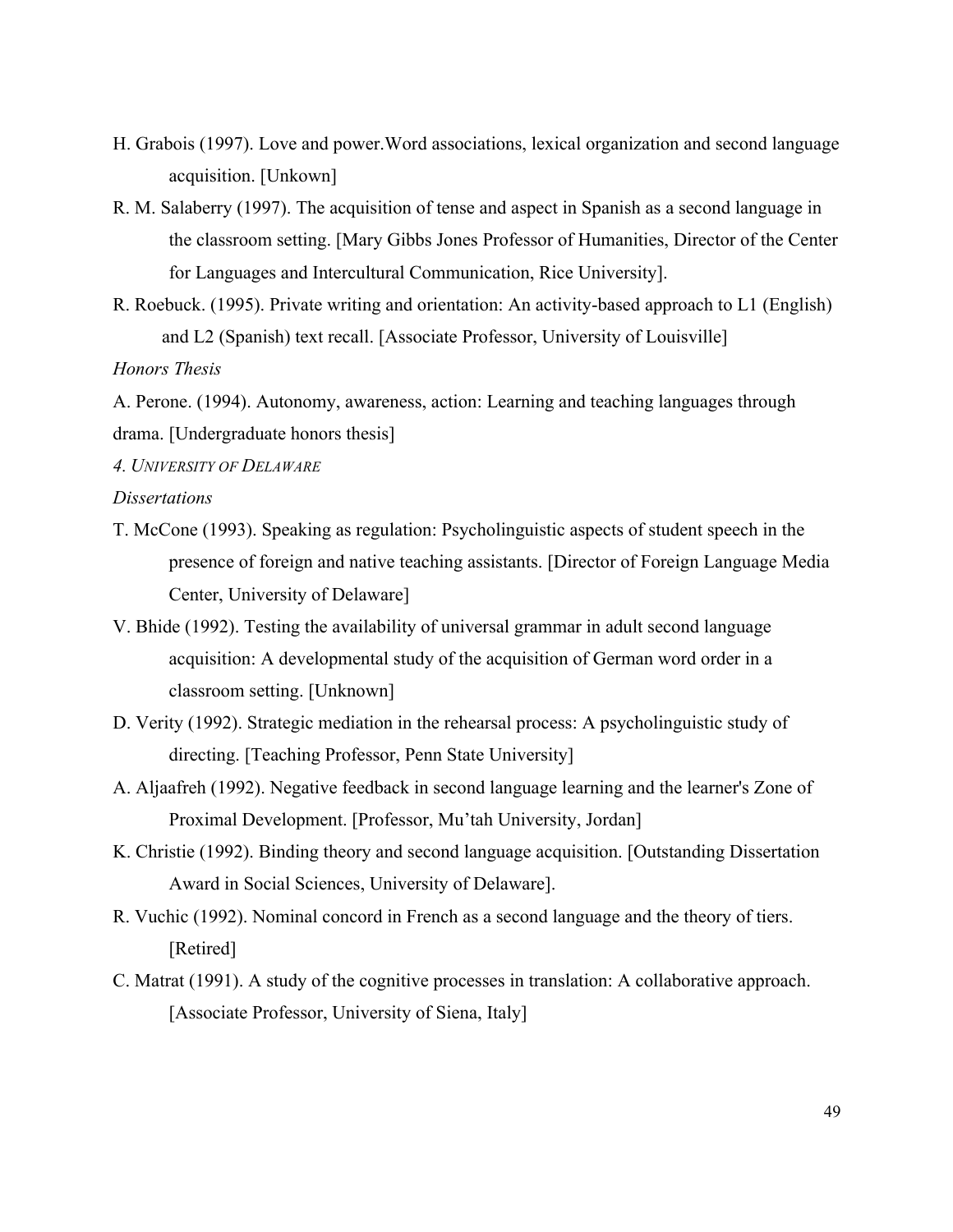- S. Braidi (1990). A theoretical framework for the interaction of input and syntactic principles and parameters in the formation of second language grammars. [Associate Professor, West Virginia University]
- B. Gillette (1990). Metacognitive strategies of successful and unsuccessful second language learners: A whole learner approach. [Unknown]
- M. Ahmed (1988). Speaking as cognitive regulation: A study of L1 and L2 dyadic problemsolving activity. [Professor and Dept. Head, International University of Japan]
- R. Donato (1988). Beyond group: A psycholinguistic rationale for collective activity in L2 learning. [Professor, Dept. Chair, Curriculum and Learning, University of Pittsburgh]
- G. Weller (1986). Bilingualism and the inroads of the Spanish language into the Montana region of the state of Guerrero, Mexico. [Professor, Autonomous University, Mexico]
- G. Appel (1986). L1 and L2 narrative and expository discourse production: A Vygotskian analysis. [Associate Research Professor, Penn State University]
- *5. OTHER UNIVERSITIES*
- M. Yamada (2001). Mediation by a non-native language: Can cooperative dialogic processes lead to communicative effectiveness? (Sophia University. Tokyo, Japan).
- *6. OUTSIDE EXAMINER*
- S. Karimi (2017). Dialectical approach to Dynamic Systems Theory.University of Jyvaskyla, Finland [Ph.D. dissertation].
- S. C. Chan (2010). A sociocultural study of second language tasks in business English contexts: An activity theory perspective on task processes and outcomes.University of Hong Kong [Ph.D. dissertation].
- S. Macqueen (2009). Patterns in second language writing: A sociocognitive approach to lexical trails. University of Melbourne. Melbourne, Australia [Ph.D. dissertation].
- R. Cross (2006). Language teaching as activity: A sociocultural perspective of second language teacher practice. Monash University. Victoria, Australia. [Ph.D. dissertation]
- S. Tchigaeva (2004). Postgraduate students' reading of disciplinary academic texts in a second language.An activity theoretical analysis of textual actions and interactions. Hong Kong Polytechnic University [Ph.D. dissertation]